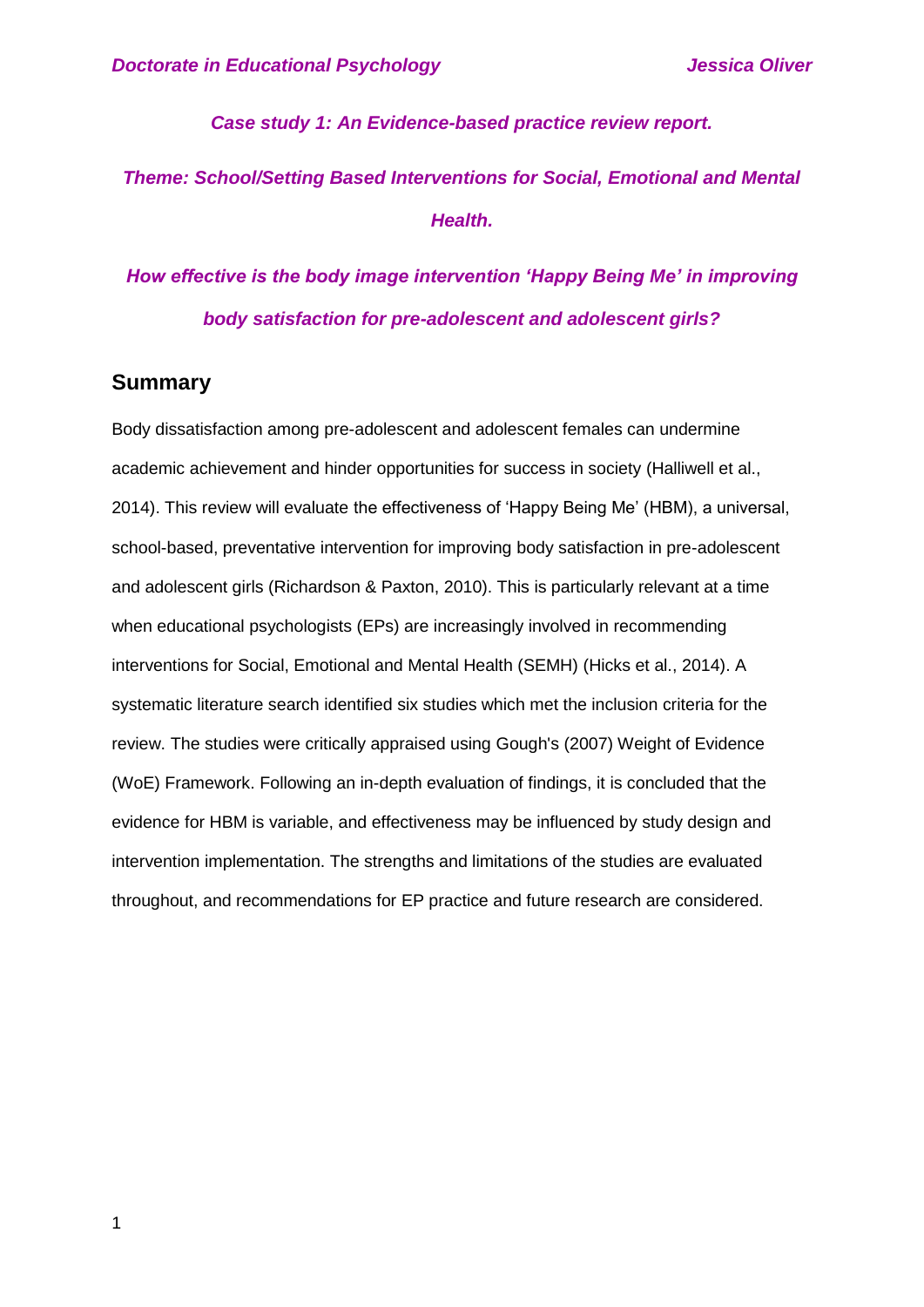## **Introduction**

Body dissatisfaction is considered a public health concern in the United Kingdom (UK) (Government Equalities Office, 2013) and is associated with negative outcomes in young people, including disordered eating, poor self-esteem, and depression (Stewart et al., 2020). Although body dissatisfaction has increased in adolescent males, research suggests adolescent females report higher levels of body dissatisfaction (Dunstan et al., 2017). Body dissatisfaction often manifests in adolescence, however, concerns can emerge earlier, in the pre-adolescent phase (Stewart et al., 2020). For example, UK research found that 48% of girls aged 9-12 were dissatisfied with their bodies (Sands & Wardle, 2003). This highlights a need for early intervention to prevent the onset of body dissatisfaction and reduce negative outcomes (Bird et al., 2013).

## **Psychological Theory**

Evidence suggests that internalisation of the 'thin ideal', body comparison, appearance conversations, and appearance teasing are risk factors for body dissatisfaction (Richardson & Paxton, 2010). Internalisation of the 'thin ideal' involves accepting the media's portrayal of the ideal body and making comparisons with one's own body. A perceived discrepancy between the 'actual' and ideal body can result in body dissatisfaction (Durkin et al., 2007). Adolescents also engage in body comparison in their social environment (Richardson & Paxton, 2010). Jones (2001) found that peers were frequently the targets of body comparisons, and students who reported greater social comparison with peers had higher levels of body dissatisfaction. Additionally, conversations about appearance are frequent and often consist of 'fat talk', which reinforces the importance of appearance, and has been identified as a causal risk factor in body dissatisfaction (Richardson & Paxton, 2010). Finally,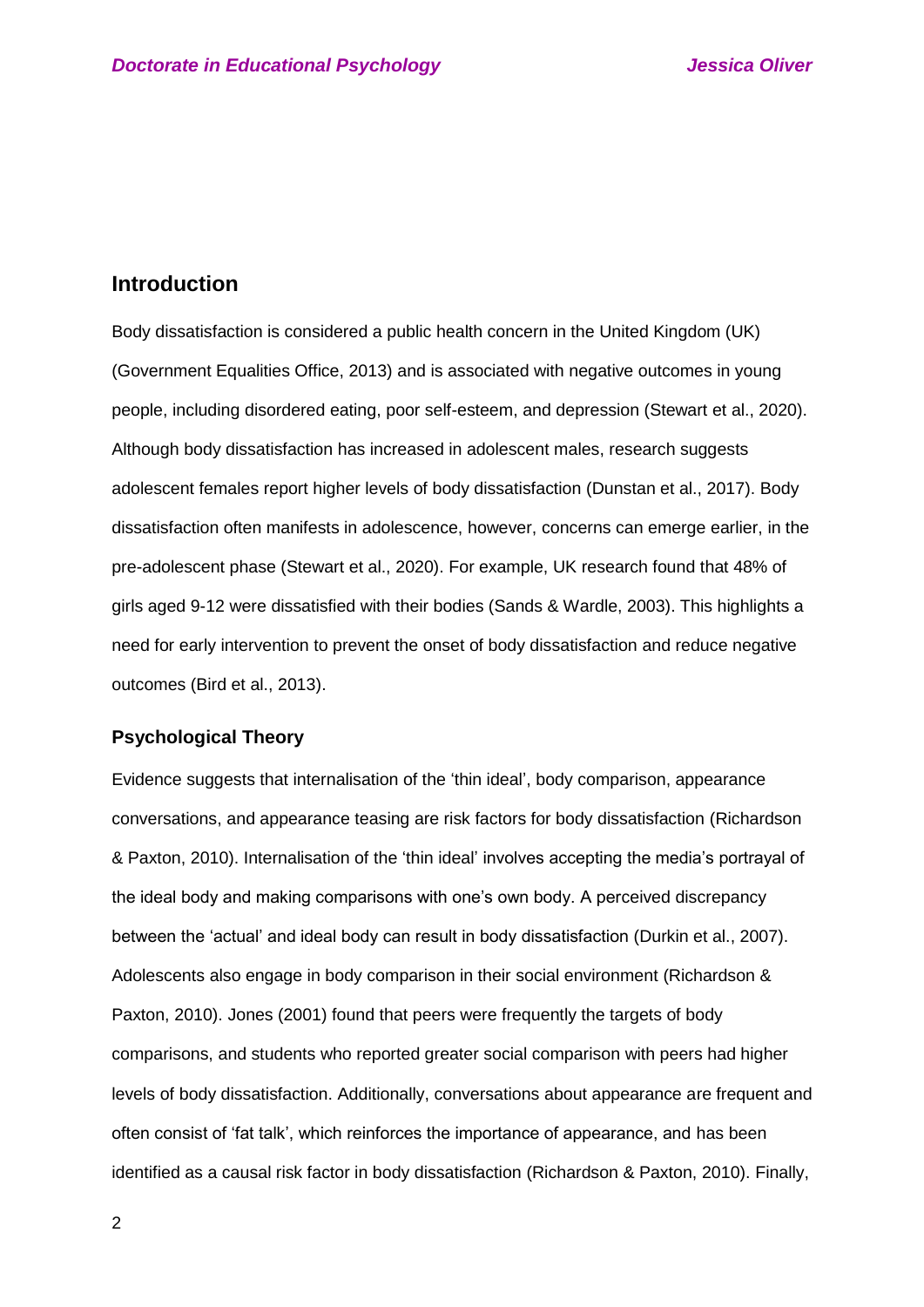Jones et al. (2004) found a direct association between peer appearance criticism and body dissatisfaction in adolescent girls, suggesting appearance teasing is a risk factor for body dissatisfaction.

## **Happy Being Me (HBM)**

HBM is a preventative, school-based, body image intervention, developed by Richardson and Paxton (2010). HBM targets psychological risk factors for body dissatisfaction including internalisation of the 'thin ideal', body comparisons, self-esteem, and environmental risk factors including appearance conversations and weight related teasing (Stewart et al., 2020). HBM was originally intended for adolescent girls, who were considered a high-risk group, and was delivered as three, 50-minute sessions. The content and aims of each session are outlined in Table 1.

### Table 1

*Aims, Content and Processes Involved in HBM (Summarised from Richardson and Paxton, 2010)*

| Session | Aims                       | Content                | Processes              |
|---------|----------------------------|------------------------|------------------------|
| 1       | To increase media          | The media's            | Combination of         |
|         | literacy.                  | manipulation of        | worksheets, group      |
|         | To reduce internalisation  | images.                | discussion,            |
|         | of the thin ideal.         | Appearance and value   | brainstorming,         |
|         |                            | are not inherently     | reading and            |
|         |                            | linked.                | homework.              |
|         |                            | Ideal body differs     |                        |
|         |                            | between cultures and   |                        |
|         |                            | across time.           |                        |
|         |                            |                        |                        |
| 2       | To educate on              | Exploration of the     | Combination of         |
|         | appearance                 | impact of fat talk and | didactic presentation, |
|         | conversations.             | appearance teasing     | role play,             |
|         | To highlight the impact of | and of the strategies  | brainstorming, and     |
|         | 'fat talk' and appearance  |                        | group worksheets.      |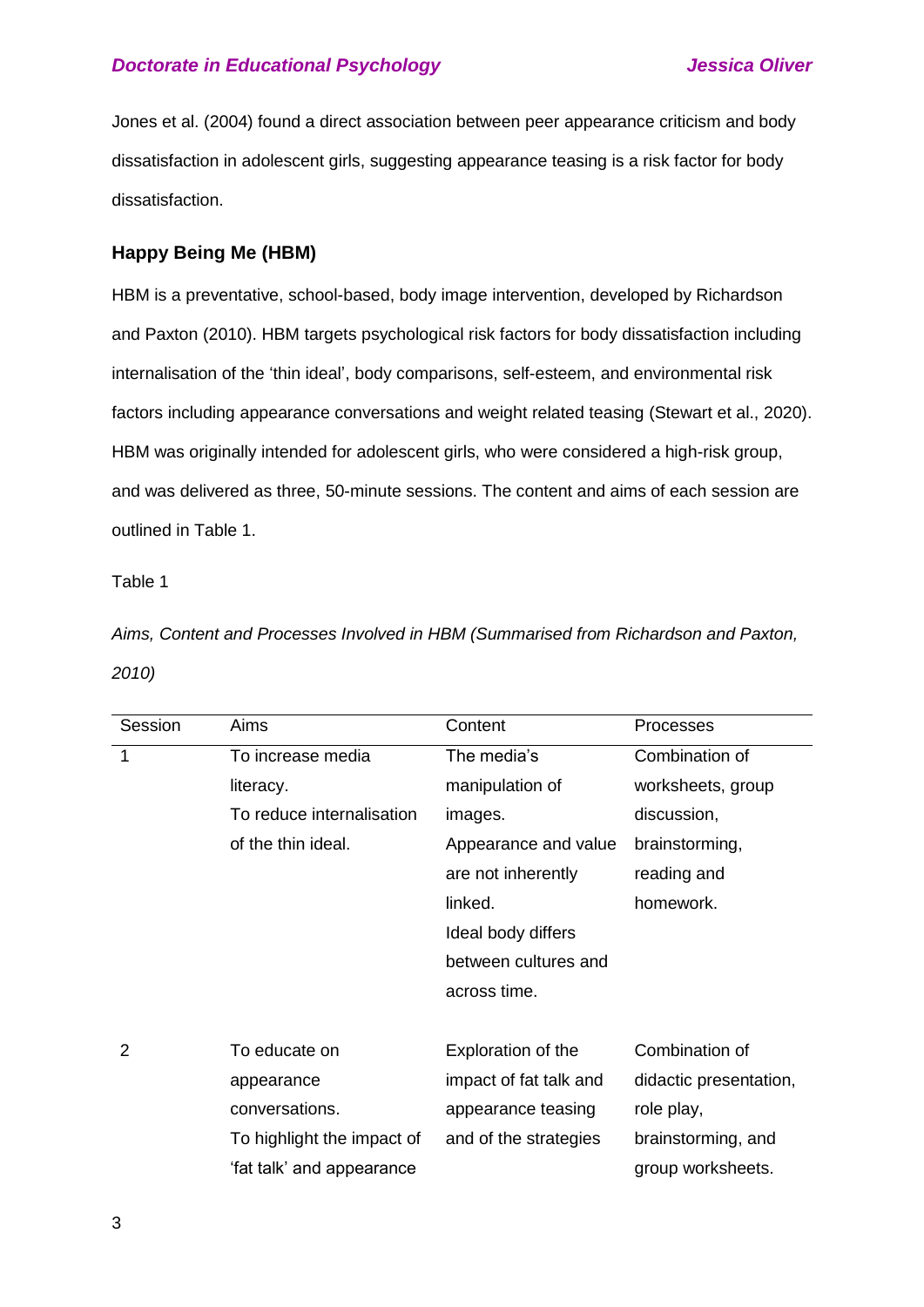| Session | Aims                       | Content                  | Processes             |
|---------|----------------------------|--------------------------|-----------------------|
|         | teasing and develop skills | that could be used in    |                       |
|         | for these situations.      | these situations.        |                       |
|         | To reduce fat talk and     |                          |                       |
|         | appearance teasing.        |                          |                       |
|         |                            |                          |                       |
| 3       | To educate on body         | Introduction to body     | Combination of        |
|         | comparison and increase    | comparison and the       | presentation,         |
|         | skills in identifying body | negative                 | worksheets, group     |
|         | comparison.                | consequences.            | activity, class       |
|         | To highlight the           | Explore strategies to    | discussion, film clip |
|         | consequences of body       | use instead of body      | presentation, and     |
|         | comparison and develop     | comparison.              | paired work.          |
|         | skills in avoiding body    | Media's manipulation     |                       |
|         | comparison.                | of images.               |                       |
|         | To revisit media's         | Emphasis on positive     |                       |
|         | manipulation of images.    | qualities not related to |                       |
|         | To highlight positive      | appearance.              |                       |
|         | qualities not associated   | Review sessions.         |                       |
|         | with appearance.           |                          |                       |
|         | To review the              |                          |                       |
|         | programme.                 |                          |                       |

The intervention has since been adapted, for example by increasing the number of sessions, adapting delivery for boys and girls (Dunstan et al., 2017), and adding content related to eating concerns (Wilksch et al., 2015).

## **Rationale and Relevance to Educational Psychology**

A review by Halliwell et al. (2014) concluded that body dissatisfaction has a detrimental impact on girls' confidence and consequently, their academic achievement. A key consideration is the impact of body dissatisfaction on participation in school. A UK study found that 14% of girls aged 11-17, with low body esteem, avoided attending school due to being worried about their looks (The Future Foundation, 2012, as cited in Halliwell et al.,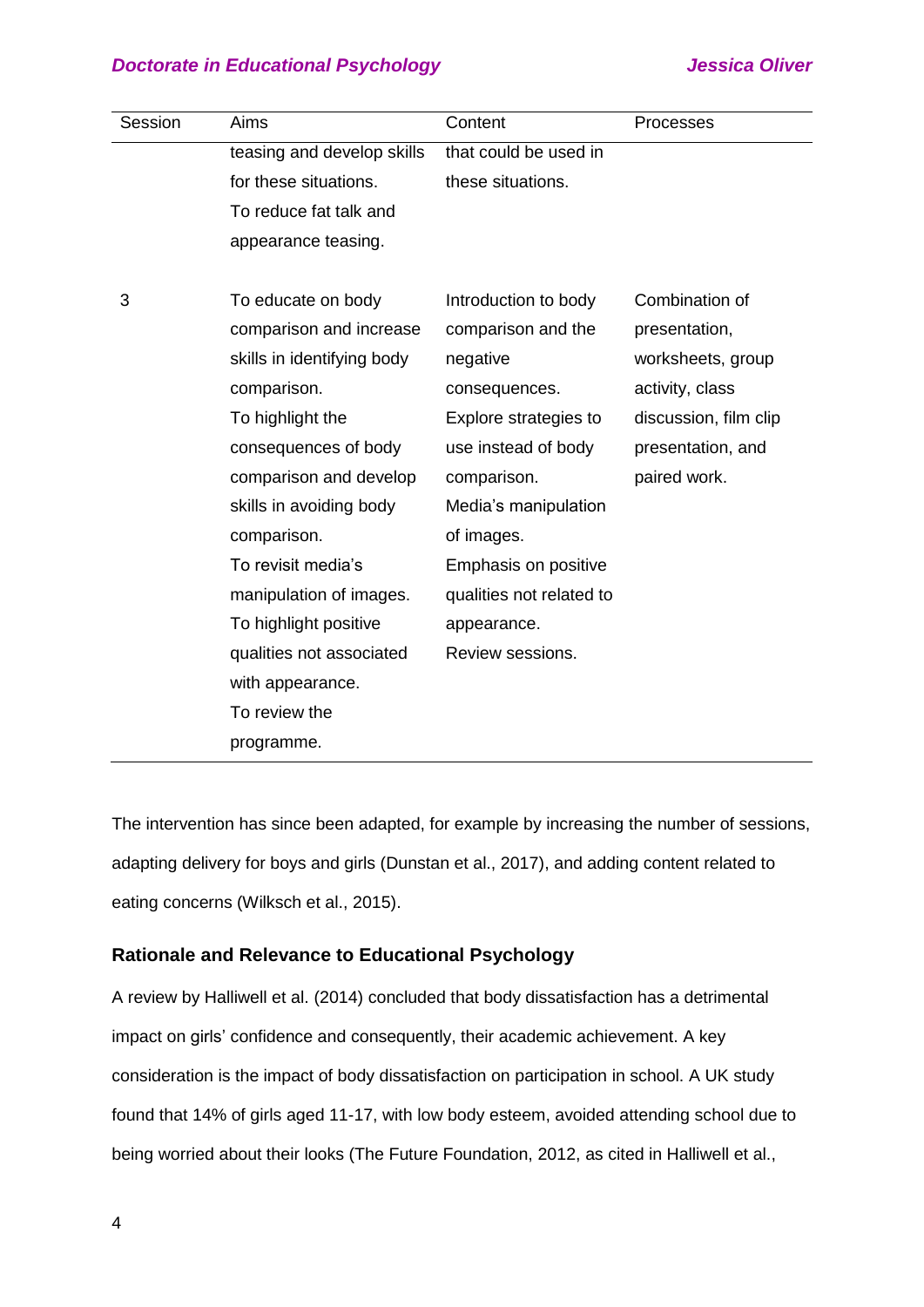2014). International studies also show that girls who perceived themselves to be overweight, regardless of actual weight, had lower academic performance than girls who did not (Florin et al., 2011; Mikkilä et al., 2003). The long-term impact of body dissatisfaction has also been investigated. A large-scale study highlighted that 17% of women have avoided job interviews and 8% have avoided going to work due to feeling dissatisfied with their looks (Dove, 2006, as cited in Halliwell et al., 2014). Consequently, there is a clear need for early intervention to address body dissatisfaction and reduce its negative impact on the educational outcomes and aspirations of girls.

The green paper 'Transforming Children and Young People's Mental Health Provision' (Department of Health and Social Care and Department of Education, 2017) promotes the development of a whole-school approach to mental health. This includes identifying needs, selecting and implementing appropriate interventions, and monitoring their effectiveness. The legislation suggests schools could be supported to implement group-based interventions for high-risk adolescent girls, which encourage pupils to critique the 'thin-ideal'.

EPs are in the unique position to explore young people's SEMH, their academic progress, and the relationship between them (Kratochwill, 2007). Given EPs' extensive and relevant training, they are often at the forefront of supporting schools to select, implement, and monitor evidence-based interventions for SEMH (Hicks et al., 2014). If EPs are expected to recommend and support the implementation of evidence-based body image interventions, research should systematically evaluate the effectiveness of programmes and the quality of existing evidence. Therefore, this review poses the following question:

'How effective is the body image intervention 'Happy Being Me' in improving body satisfaction for pre-adolescent and adolescent girls?'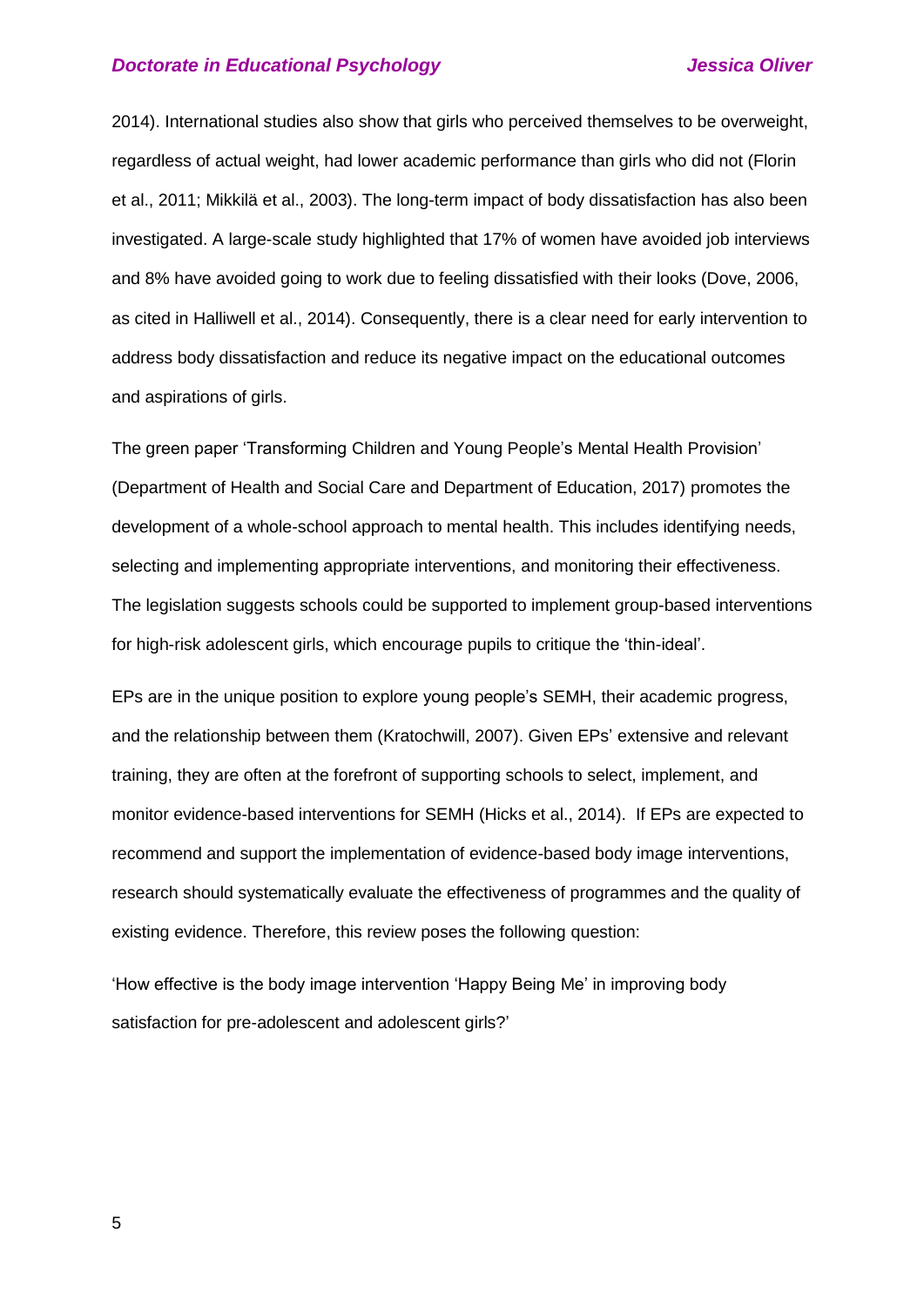## **Critical Review of the Evidence Base**

## **Literature Search**

A systematic literature search was carried out in November 2020 to identify articles relevant for the review. The search terms outlined in Table 2 were utilised to search across three online databases: PsychInfo, ERIC and the Web of Science.

## Table 2

### *Search Terms Used for Systematic Literature Search*

| Search Term                                 | Rationale                                   |
|---------------------------------------------|---------------------------------------------|
| ("happy being me" OR "happy being me        | This review focuses on a specific, named    |
| intervention" OR "happy being me            | body-image intervention which is designed   |
| program*")                                  | for implementation in schools.              |
|                                             |                                             |
| ("body image" OR "body concern*" OR         | This review focuses on an intervention for  |
| "body attitude*" OR "body anxiet*" OR       | body image. Articles sometimes do not       |
| "body checking" OR "body esteem" OR         | specify the name of the intervention in the |
| "body evaluation" OR "body dissatisfaction" | abstract and title and refer instead to a   |
| OR "body image disturbance" OR "body"       | 'body image intervention'.                  |
| surveillance")                              |                                             |
|                                             |                                             |
| ("child*", OR "young person" OR             | This review focuses on the effectiveness of |
| "youngster" OR "adolescent*" OR "school-    | the intervention for pre-adolescent and     |
| age" OR "pre-adolescent" OR "teen*" OR      | adolescent girls.                           |
| "youth")                                    |                                             |

## **Article Screening**

The database searches generated 29 results. Following the removal of duplicates (N=3) and the addition of one article through an ancestral search and one through a scoping search, 28 articles were identified for title and abstract screening. Based on the inclusion and exclusion criteria outlined in Table 3, 19 records were excluded. The remaining nine studies were identified for full-text screening and three records were excluded. The rationale for excluding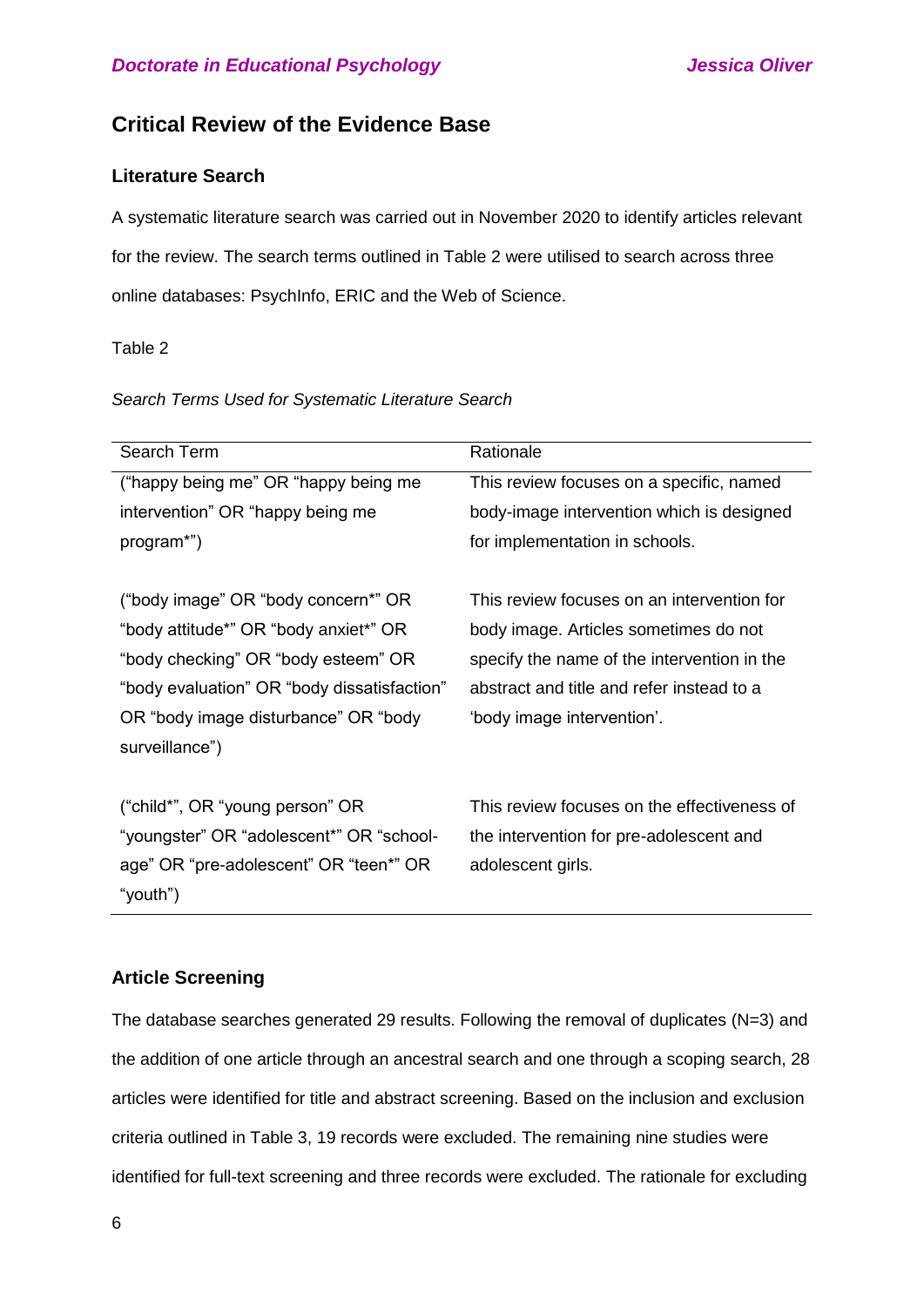these studies, based on inclusion and exclusion criteria, is outlined in Appendix A. The six

studies identified as appropriate for the review are outlined in Table 4. The process used to

select the final studies is depicted by Figure 1.

## Figure 1

*A Flow Diagram Outlining the Selection Process* 

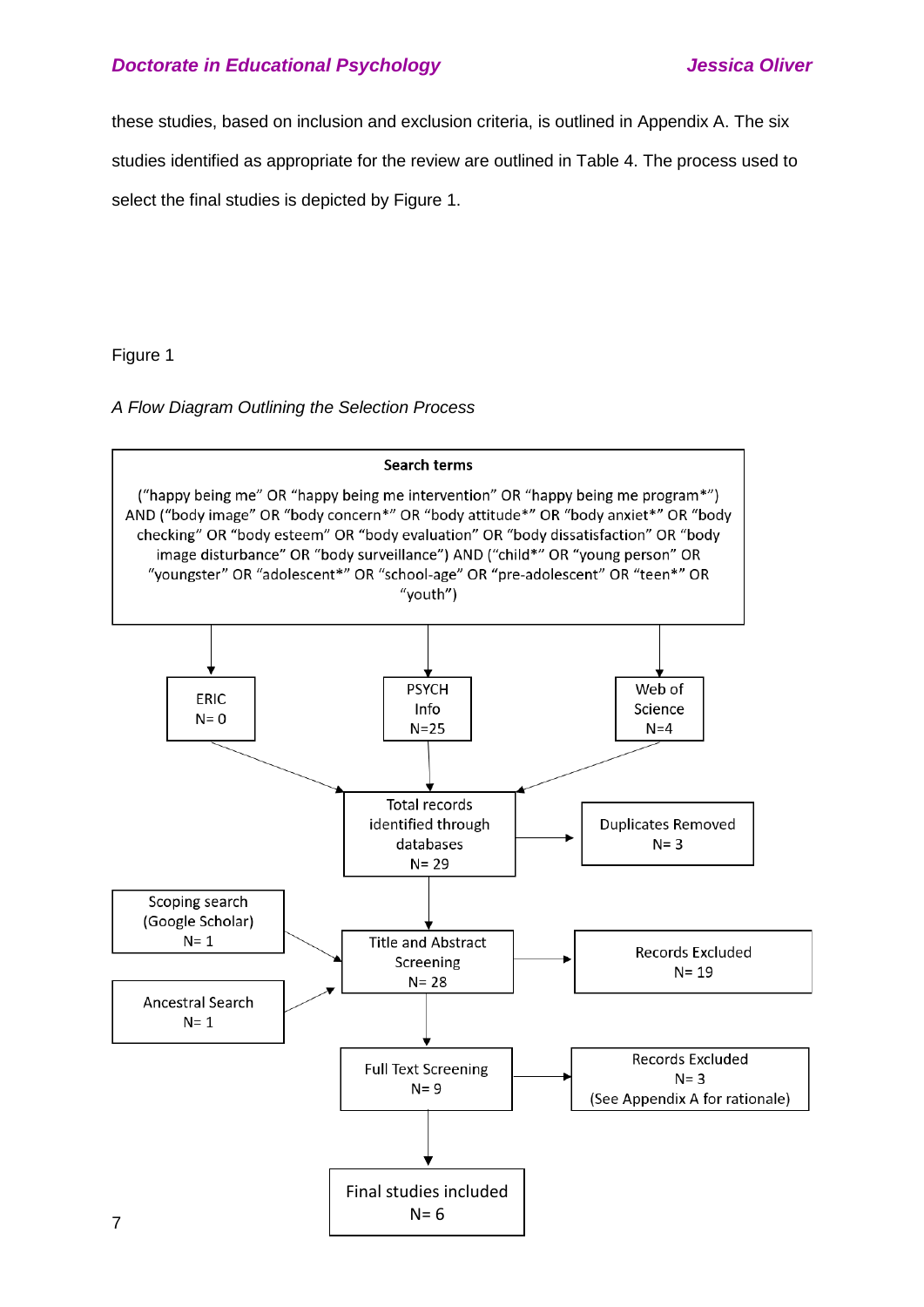## Table 3

## *Inclusion and Exclusion Criteria for Literature Search*

|    | Criteria     | Inclusion                                                                  | Exclusion                                                                                                         | Rationale                                                                                                                                                                         |
|----|--------------|----------------------------------------------------------------------------|-------------------------------------------------------------------------------------------------------------------|-----------------------------------------------------------------------------------------------------------------------------------------------------------------------------------|
| 1. | Intervention | Original or<br>adapted version<br>of 'Happy being<br>me' intervention      | Any intervention<br>which is not an<br>original or adapted<br>version of 'Happy<br>being me'                      | This review focuses on an<br>evaluation of the<br>effectiveness of this<br>specific body-image<br>intervention                                                                    |
| 2. | Participants | Aged between<br>$10-18$ years                                              | Aged under 10<br>years or over 18<br>years                                                                        | The intervention is<br>focused on pre-<br>adolescent/adolescent<br>age group as this is a<br>high-risk group                                                                      |
| 3. | Participants | Examines<br>effectiveness of<br>intervention for<br>female<br>participants | Only examines<br>effectiveness of<br>intervention for<br>male participants<br>(study does not<br>include females) | Females have been found<br>in the literature to be at<br>highest risk of body<br>dissatisfaction and<br>therefore, the<br>effectiveness for females<br>is the focus of the review |
| 4. | Setting      | School-based                                                               | Any setting other<br>than school for                                                                              | This intervention is<br>designed to be<br>implemented in schools                                                                                                                  |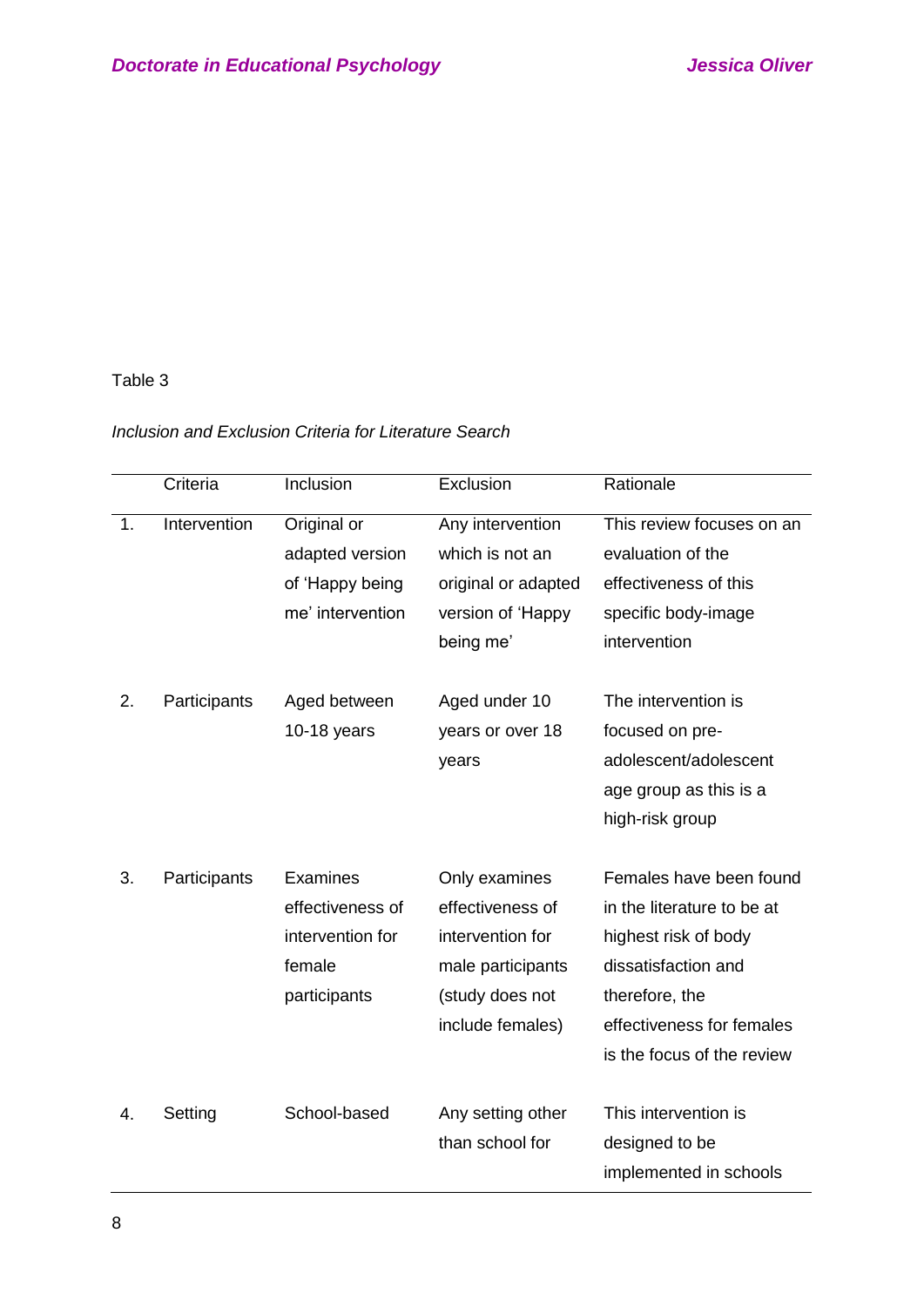|    | Criteria           | Inclusion                                                                           | Exclusion                                                                                                                                         | Rationale                                                                                                                             |
|----|--------------------|-------------------------------------------------------------------------------------|---------------------------------------------------------------------------------------------------------------------------------------------------|---------------------------------------------------------------------------------------------------------------------------------------|
|    |                    |                                                                                     | example, clinic or<br>home.                                                                                                                       |                                                                                                                                       |
| 5. | Study design       | Quantitative<br>studies                                                             | <b>Qualitative studies</b>                                                                                                                        | This will enable a review<br>of the effectiveness of the<br>intervention on outcomes<br>in terms of effect sizes                      |
| 6. | Study design       | Contains primary<br>empirical data                                                  | Study does not<br>contain primary<br>empirical data                                                                                               | The review examines<br>primary empirical data                                                                                         |
| 7. | Study design       | Experimental<br>design                                                              | Non-experimental<br>design                                                                                                                        | To enable comparisons<br>between groups and the<br>generation of effect sizes                                                         |
| 8. | Study design       | Has a no-<br>intervention or<br>active control<br>group                             | Studies with no<br>control group or<br>studies which do<br>not include a<br>control which<br>receives non-active<br>components of<br>intervention | This enables examination<br>of effectiveness of the<br>intervention specifically,<br>as opposed to other<br>variables                 |
| 9. | Outcome<br>measure | Include an<br>outcome measure<br>of body<br>dissatisfaction or<br>body satisfaction | Does not include<br>an outcome<br>measure of body<br>dissatisfaction or<br>body satisfaction                                                      | This review investigates<br>effectiveness of<br>intervention in reducing<br>body dissatisfaction or<br>improving body<br>satisfaction |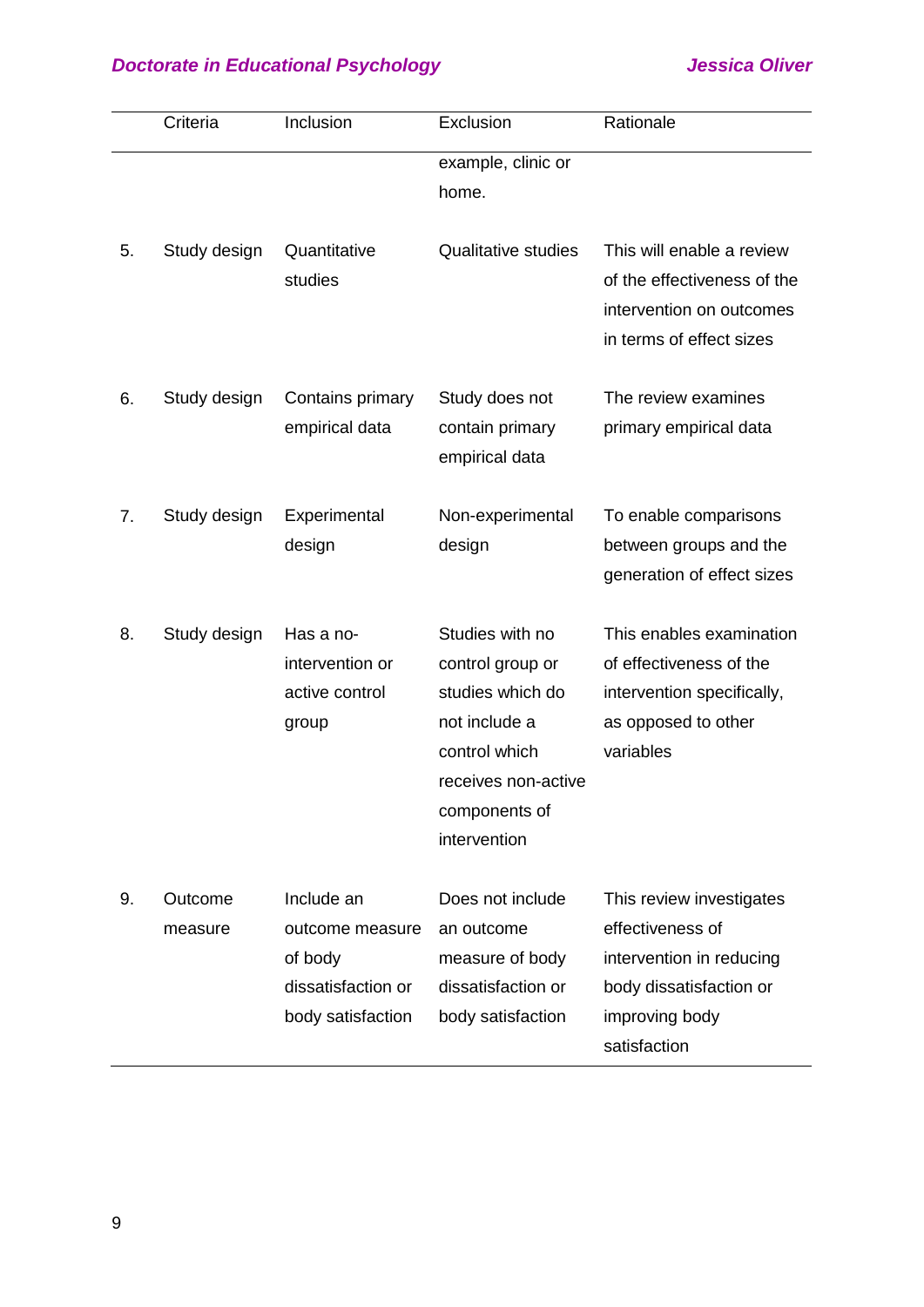Table 4

*References of Studies Included in Review*

| <b>Reviewed Studies</b> |                                                                                                                                                                                                                                                                                                                                                                                |
|-------------------------|--------------------------------------------------------------------------------------------------------------------------------------------------------------------------------------------------------------------------------------------------------------------------------------------------------------------------------------------------------------------------------|
| 1.                      | Richardson, S. M., & Paxton, S. J. (2010). An evaluation of a body image<br>intervention based on risk factors for body dissatisfaction: A controlled study<br>with adolescent girls. International Journal of Eating Disorders, 43(2), 112-122.<br>https://doi.org/10.1002/eat.20682                                                                                          |
| 2.                      | Bird, E. L., Halliwell, E., Diedrichs, P. C., & Harcourt, D. (2013). Happy being<br>me in the UK: A controlled evaluation of a school-based body image<br>intervention with pre-adolescent children. Body Image, 10(3), 326-334.<br>https://doi.org/10.1016/j.bodyim.2013.02.008                                                                                               |
| 3.                      | Stewart, C., Goddard, E., Cakir, Z., Hall, R., & Allen, G. (2020). Can more<br>people be "Happy Being Me"? Testing the delivery of a universal body<br>satisfaction program by clinicians and school staff. Eating Disorders, 1-28.<br>https://doi.org/10.1080/10640266.2020.1771165                                                                                           |
| 4.                      | Dunstan, C. J., Paxton, S. J., & McLean, S. A. (2017). An evaluation of a body<br>image intervention in adolescent girls delivered in single-sex versus co-<br>educational classroom settings. Eating Behaviors, 25, 23-31.<br>https://doi.org/10.1016/j.eatbeh.2016.03.016                                                                                                    |
| 5.                      | Wilksch, S. M., Paxton, S. J., Byrne, S. M., Austin, S. B., McLean, S. A.,<br>Thompson, K. M., Dorairaj, K., & Wade, T. D. (2015). Prevention Across the<br>Spectrum: A randomized controlled trial of three programs to reduce risk factors<br>for both eating disorders and obesity. Psychological Medicine, 45(9), 1811-<br>1823. https://doi.org/10.1017/S003329171400289X |
| 6.                      | McLean, S. A., Wertheim, E. H., Marques, M. D., & Paxton, S. J. (2019).<br>Dismantling prevention: Comparison of outcomes following media literacy and                                                                                                                                                                                                                         |

appearance comparison modules in a randomised controlled trial. *Journal of Health Psychology*, *24*(6), 761–776.<https://doi.org/10.1177/1359105316678668>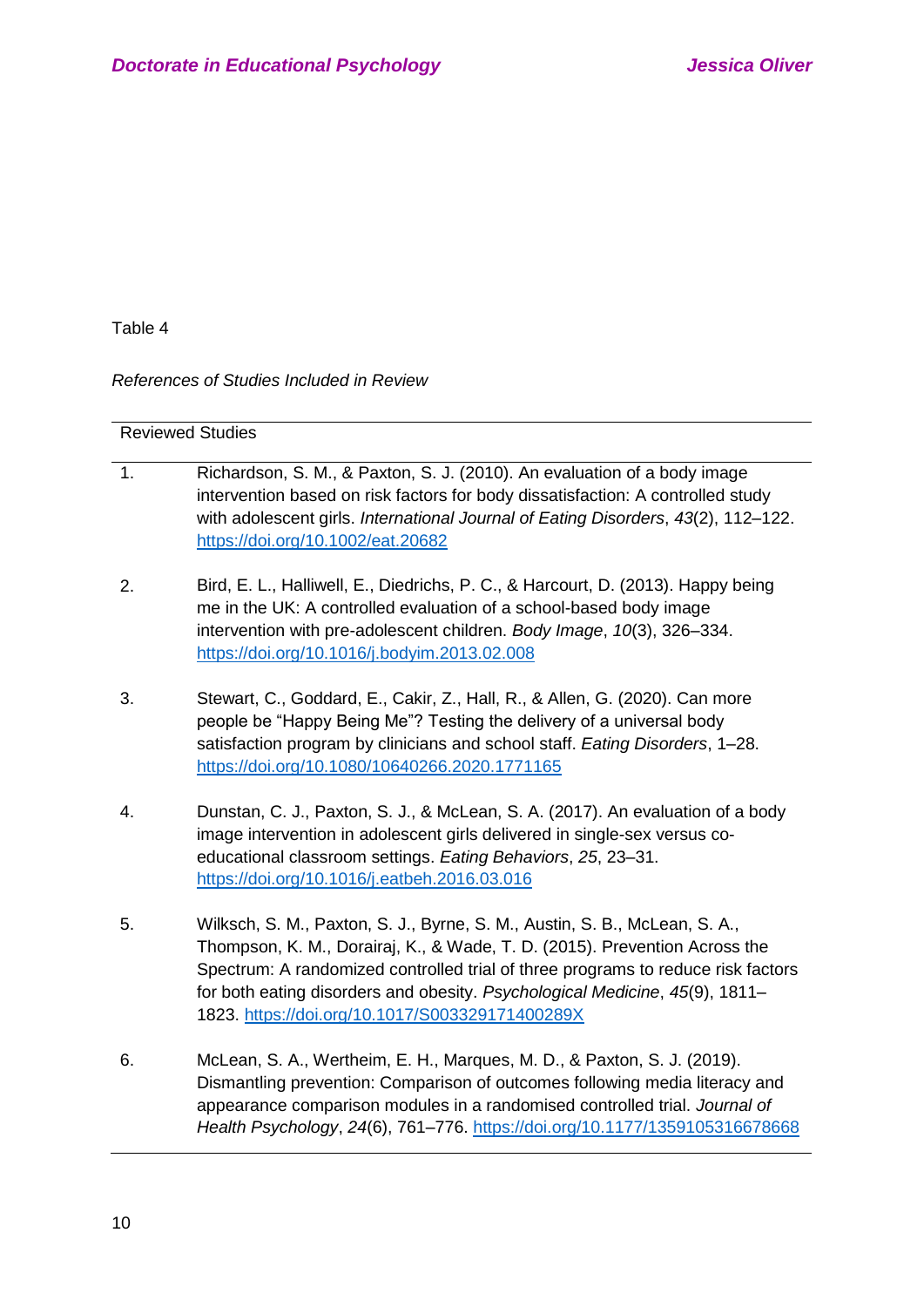## **Mapping the Field**

All studies used group experimental designs to evaluate the effectiveness of HBM. Details of the reviewed studies are provided in Appendix B.

## **Weight of Evidence (WoE)**

Gough's (2007) WoE framework was used to appraise studies across three dimensions. WoE A considers the methodological quality of the studies. Gersten et al.'s (2005) coding protocol was adapted and used to assess WoE A. Coding protocols designed by the author were used to assess WoE B, which considers methodological relevance to the review question, and WoE C, which considers how appropriate the study topic is for answering the review question. The overall quality and relevance of each study is given by an average across the three dimensions (WoE D). Table 5 summarises WoE ratings for the studies reviewed. Further details related to all WoE criteria rationales is given in Appendix C. The adapted WoE A protocol can be found in Appendix D, and a completed WoE A coding protocol for one study can be found in Appendix E.

## Table 5

| Study          | WoE A          | WoE B    | WoE C          | WoE $D(1)$     |
|----------------|----------------|----------|----------------|----------------|
|                |                |          |                | Decimal Place) |
| Richardson &   | 3              | 1.5      | 1.8            | 2.1            |
| Paxton (2010)  | (High)         | (Medium) | (Medium)       | (Medium)       |
|                |                |          |                |                |
| Bird et al.    | 3              | 1.5      | $\overline{2}$ | 2.2            |
| (2013)         | (High)         | (Medium) | (Medium)       | (Medium)       |
|                |                |          |                |                |
| Stewart et al. | $\overline{2}$ | 1.75     | 2.8            | 2.2            |
| (2020)         | (Medium)       | (Medium) | (High)         | (Medium)       |
|                |                |          |                |                |
| Dunstan et al. | 3              | 2.25     | 2.2            | 2.5            |
| (2017)         | (High)         | (Medium) | (Medium)       | (High)         |
|                |                |          |                |                |

## *WoE D Ratings for Reviewed Studies*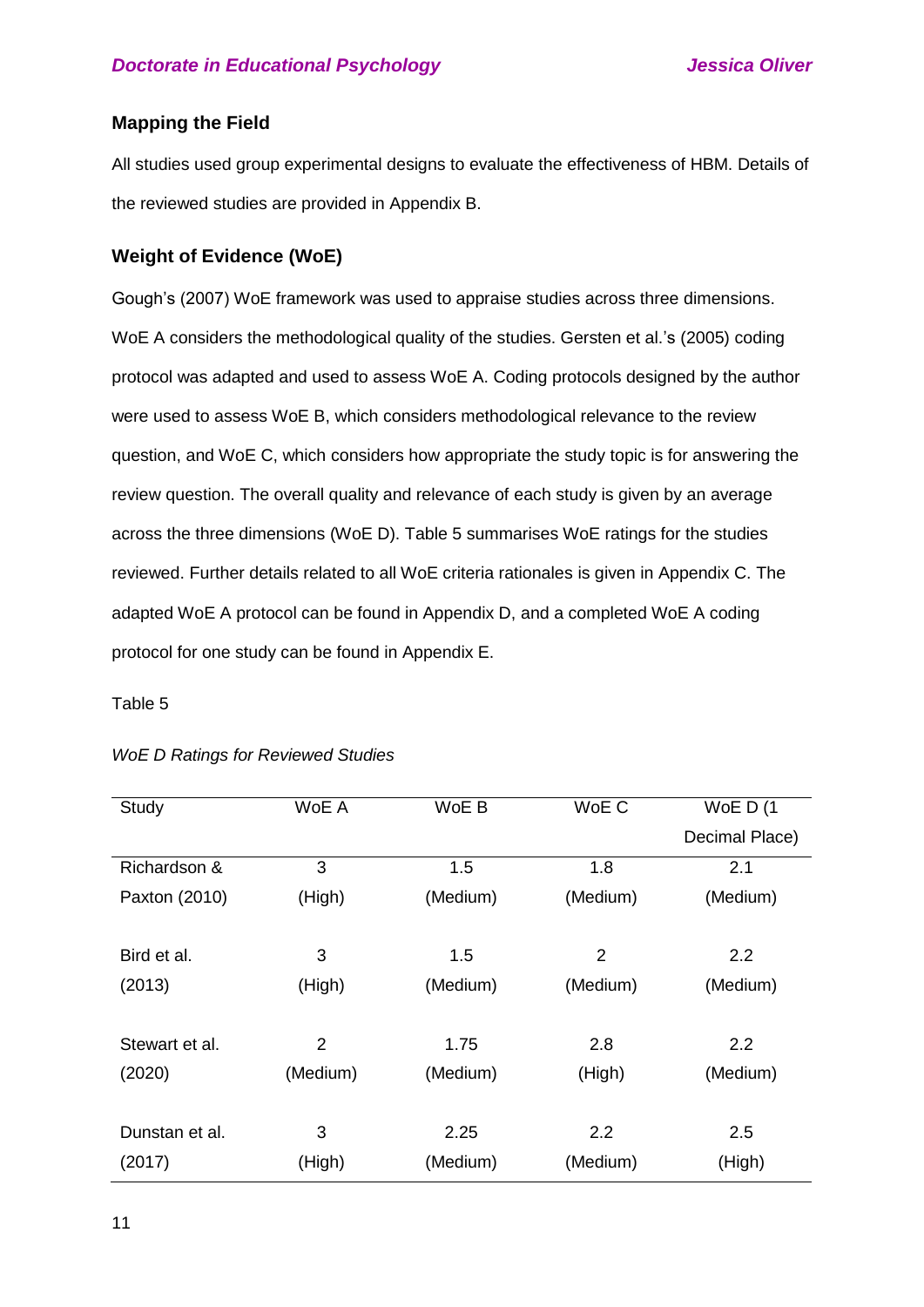| Study          | WoE A    | WoE B  | WoE C    | WoE $D(1)$<br>Decimal Place) |
|----------------|----------|--------|----------|------------------------------|
| Wilksch et al. | 2        | 2.5    | 2.2      | $2.2^{\circ}$                |
| (2015)         | (Medium) | (High) | (Medium) | (Medium)                     |
| McClean et al. | 3        | 2.75   | 1.8      | 2.5                          |
| (2016)         | (High)   | (High) | (Medium) | (High)                       |

*Note.* WoE D ratings are described as 'High' for scores ≥ 2.5, 'Medium' for scores ≥ 1.5 and  $<$  2.5, and 'Low' for scores  $<$  1.5.

## **Participants**

2427 participants were included in the reviewed studies. Four studies had statistical power to detect small effect sizes, resulting in high WoE B ratings (Dunstan et al., 2017; McLean et al., 2019; Stewart et al., 2020; Wilksch et al., 2015). Two studies were powered to detect medium and large effect sizes, so received medium WoE B ratings (Bird et al., 2013; Richardson & Paxton, 2010). Of the total sample, 1868 were female. The number of females included varied from 42-840. In accordance with the inclusion criteria, the age of participants ranged from 10-14 years.

Four studies sampled participants from more than two schools (Dunstan et al., 2017; McLean et al., 2019; Stewart et al., 2020; Wilksch et al., 2015). These studies received higher WoE C ratings due to the increased generalisability of results, compared to studies who sampled participants from only two schools (Bird et al., 2013; Richardson & Paxton, 2010).

Two studies sampled from single-sex settings (McLean et al., 2019; Richardson & Paxton, 2010). As the majority of UK schools are co-educational (Department for Education (DfE), 2021), findings from single-sex studies may be less generalisable, so these studies received low WoE C ratings for 'setting generalisability'. One study sampled from a co-educational setting and received a medium rating (Bird et al., 2013). Three studies sampled from a combination of single-sex and co-educational settings (Dunstan et al., 2017; Stewart et al.,

12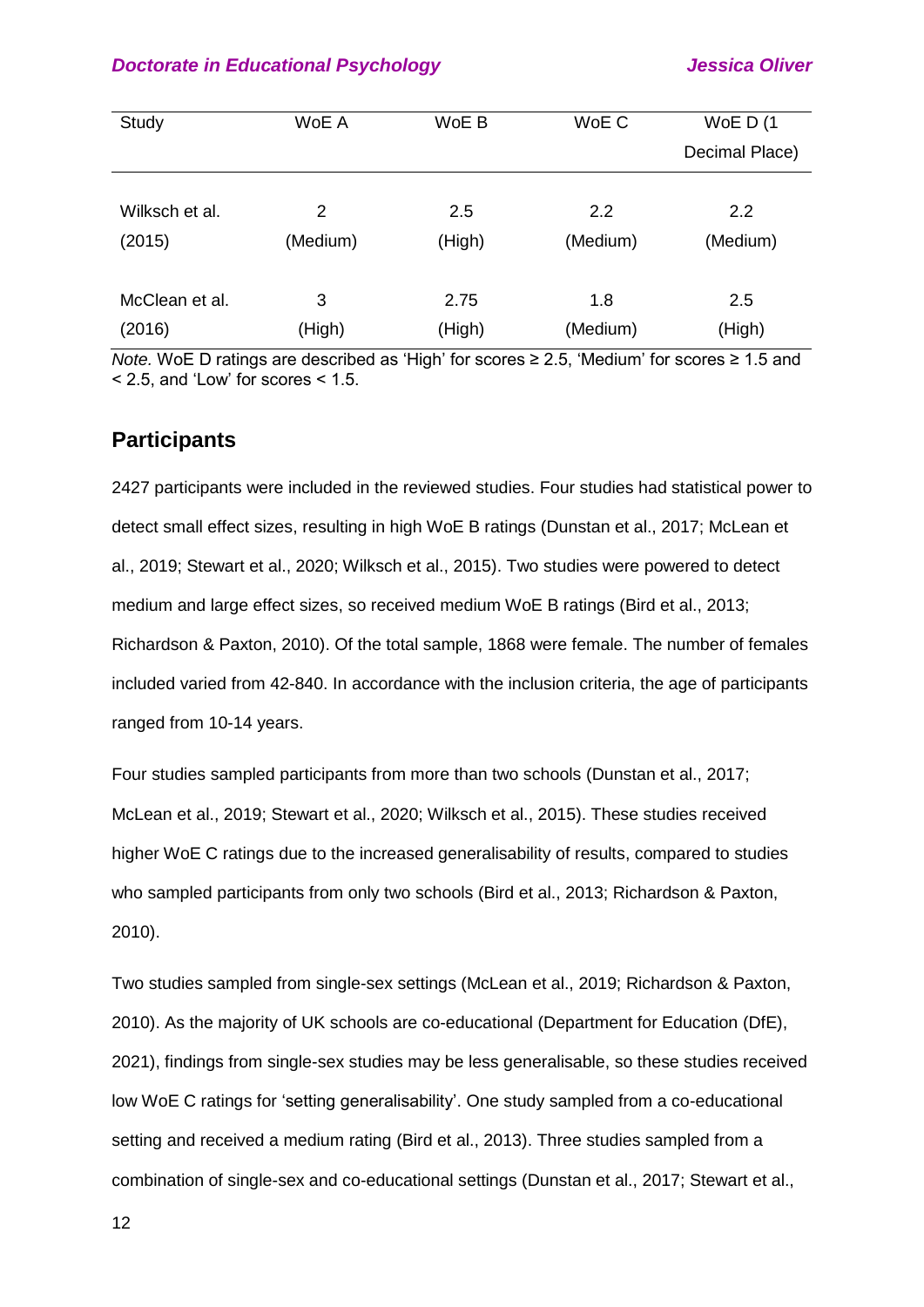2020; Wilksch et al., 2015) and Stewart et al. (2020) compared outcomes across both settings. These three studies therefore received high WoE C ratings for 'setting generalisability'.

None of the reviewed studies randomly assigned individual participants. Although it can cause classroom disruption, individual random allocation is considered the most effective way of reducing selection bias (Barker et al., 2016). Consequently, none of the reviewed studies received high WoE B ratings for 'participant allocation'. Three studies used block random allocation by class, or school, and received medium ratings. Two of the three studies used teachers to allocate classes to the intervention or control condition (Bird et al., 2013; Stewart et al., 2020), and one study allocated on a first come, first served basis (Richardson & Paxton, 2010). As these three studies did not randomly allocate participants at the individual or block level, they received low WoE B ratings for this criterion.

## **Location**

Two studies were conducted in the UK and received high WoE C ratings for 'location', as findings are most likely to be generalisable to English educational settings (Bird et al., 2013; Stewart et al., 2020). Four studies were conducted in Australia (Dunstan et al., 2017; McLean et al., 2019; Richardson & Paxton, 2010; Wilksch et al., 2015). These studies received medium WoE C ratings, as Australia is economically similar to the UK, and is likely to have a comparable education system. All studies delivered HBM within schools, as required by the inclusion criteria.

## **Research Design**

All studies used a group experimental design. Randomised Controlled Trials (RCTs) are deemed the most appropriate research design for investigating effectiveness questions (Petticrew & Roberts, 2003). Three studies employed an RCT design and received high WoE B ratings for 'design' (Dunstan et al., 2017; McLean et al., 2019; Wilksch et al., 2015). Three studies utilised quasi-experimental designs (Bird et al., 2013; Richardson & Paxton,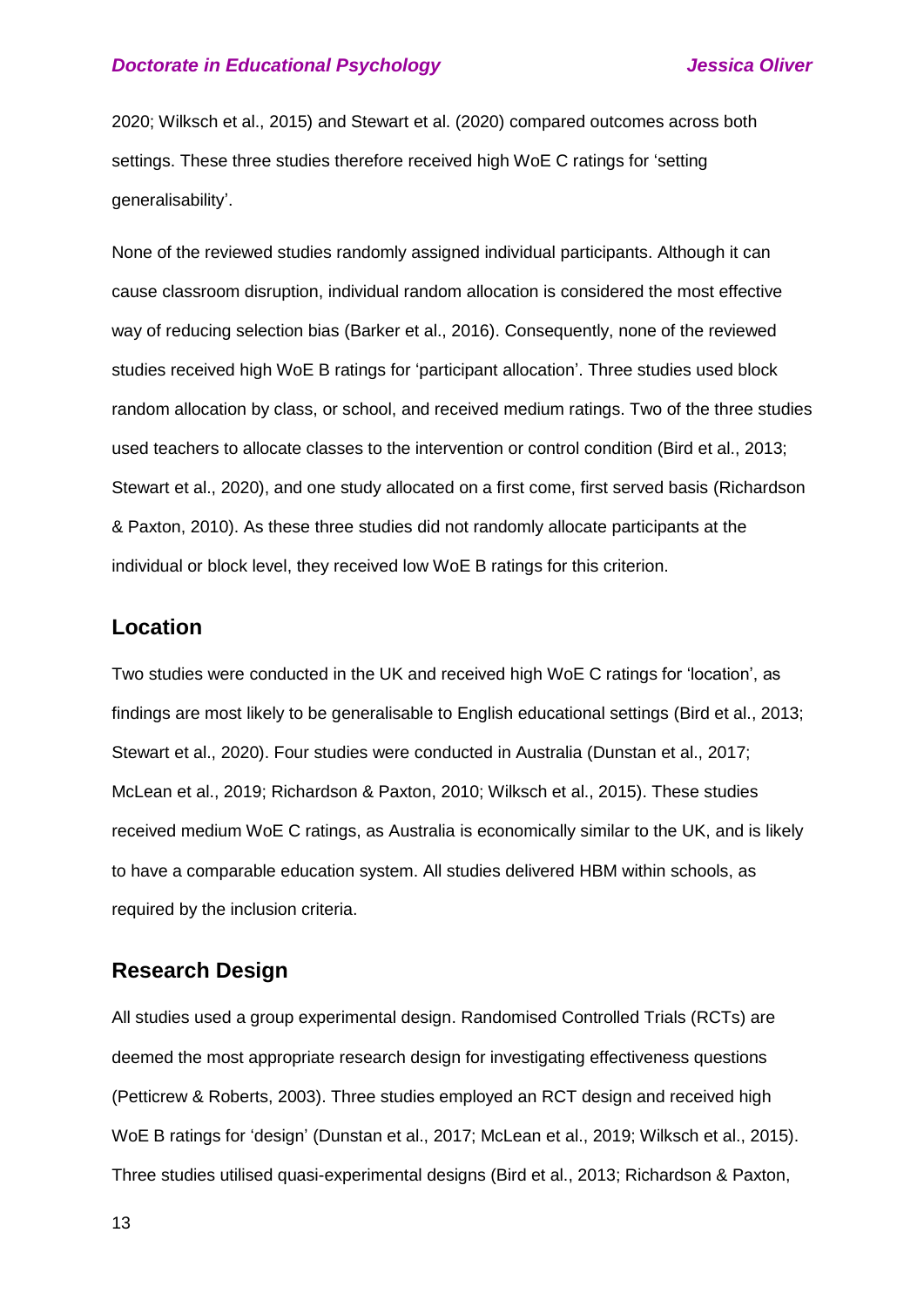2010; Stewart et al., 2020), which are subject to selection bias (Barker et al., 2016). These studies therefore received medium WoE B ratings.

McLean et al. (2019) utilised an active control group (HBM-Eating). This study received the highest WoE B rating for 'control condition', as utilising an active control enabled the researchers to isolate the effects of key intervention components. One study used alternative body image interventions alongside a no-intervention comparison group (Wilksch et al., 2015) and received a medium WoE B rating for 'control condition', as this enabled researchers to control for the effects of factors like attention received from the facilitator, on post-intervention outcomes (Boot et al., 2013). Four studies utilised no-intervention control conditions, resulting in low WoE B ratings for 'control condition' (Bird et al., 2013; Dunstan et al., 2017; Richardson & Paxton, 2010; Stewart et al., 2020).

All six studies used follow-up measurements to evaluate whether there was a sustained effect of HBM, which contributed to WoE A ratings.

## **Intervention Implementation**

Only Richardson and Paxton (2010) implemented HBM in its original format (three, 50 minute sessions). This study received the highest WoE C rating for 'implementation', as it specifically answers the review question about HBM as it was originally designed. The remaining five studies adapted HBM, resulting in medium WoE C ratings for 'implementation'. Details of adaptations can be found in Table 6. All studies clearly described the intervention and delineated any adaptations made, contributing positively to WoE A ratings.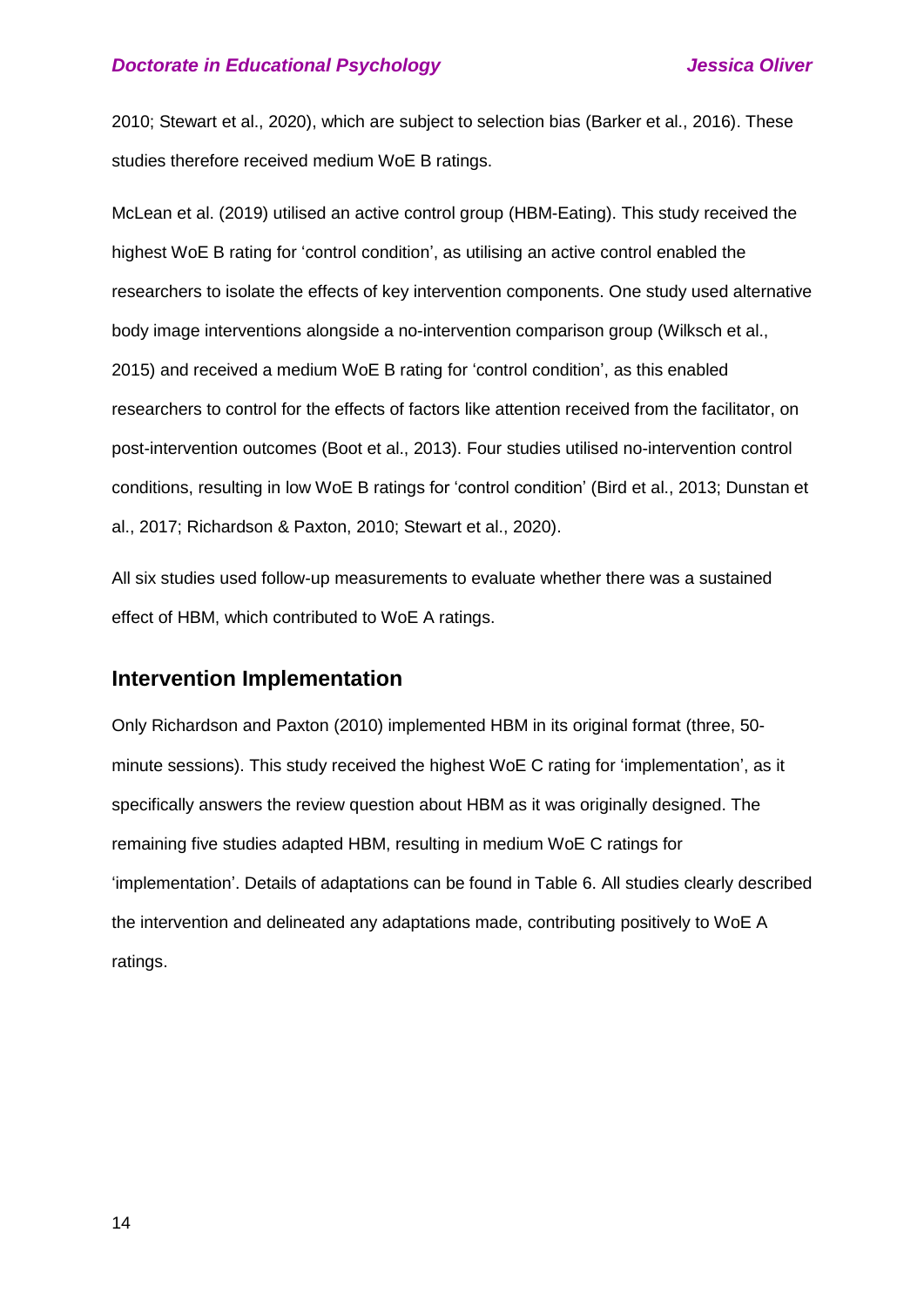## Table 6

## *Adaptations Made to HBM Intervention*

| Study                    | <b>Number of Sessions</b> | Length     | <b>Content Adaptations</b>                                                                                                                                                                      |
|--------------------------|---------------------------|------------|-------------------------------------------------------------------------------------------------------------------------------------------------------------------------------------------------|
| Bird et al. (2013)       | 3                         | 60 minutes | Adapted for delivery<br>with males and<br>females.                                                                                                                                              |
| Dunstan et al.<br>(2017) | 6                         | 1 Lesson   | Adapted for delivery<br>with 10-11-year-olds.<br>Adapted for delivery in<br>co-educational<br>environment with<br>males and females<br>(content on muscular<br>ideal as well as thin<br>ideal). |
| Stewart et al. (2020)    | 6                         | 1 Lesson   | Adapted for delivery in<br>co-educational<br>environment with<br>males and females<br>(content on muscular<br>ideal as well as thin<br>ideal).                                                  |
| Wilksch et al. (2015)    | 8                         | 1 Lesson   | Addition of content<br>related to eating<br>concerns and<br>renamed the Helping,<br>Encouraging,<br>Listening and<br><b>Protecting Peers</b><br>Initiative (HELPP).                             |
| McLean et al. (2019) 3   |                           | 1 Lesson   | Dismantled original<br>format into two<br>separate<br>interventions: HBM-<br>Media and HBM-<br>Comparison.                                                                                      |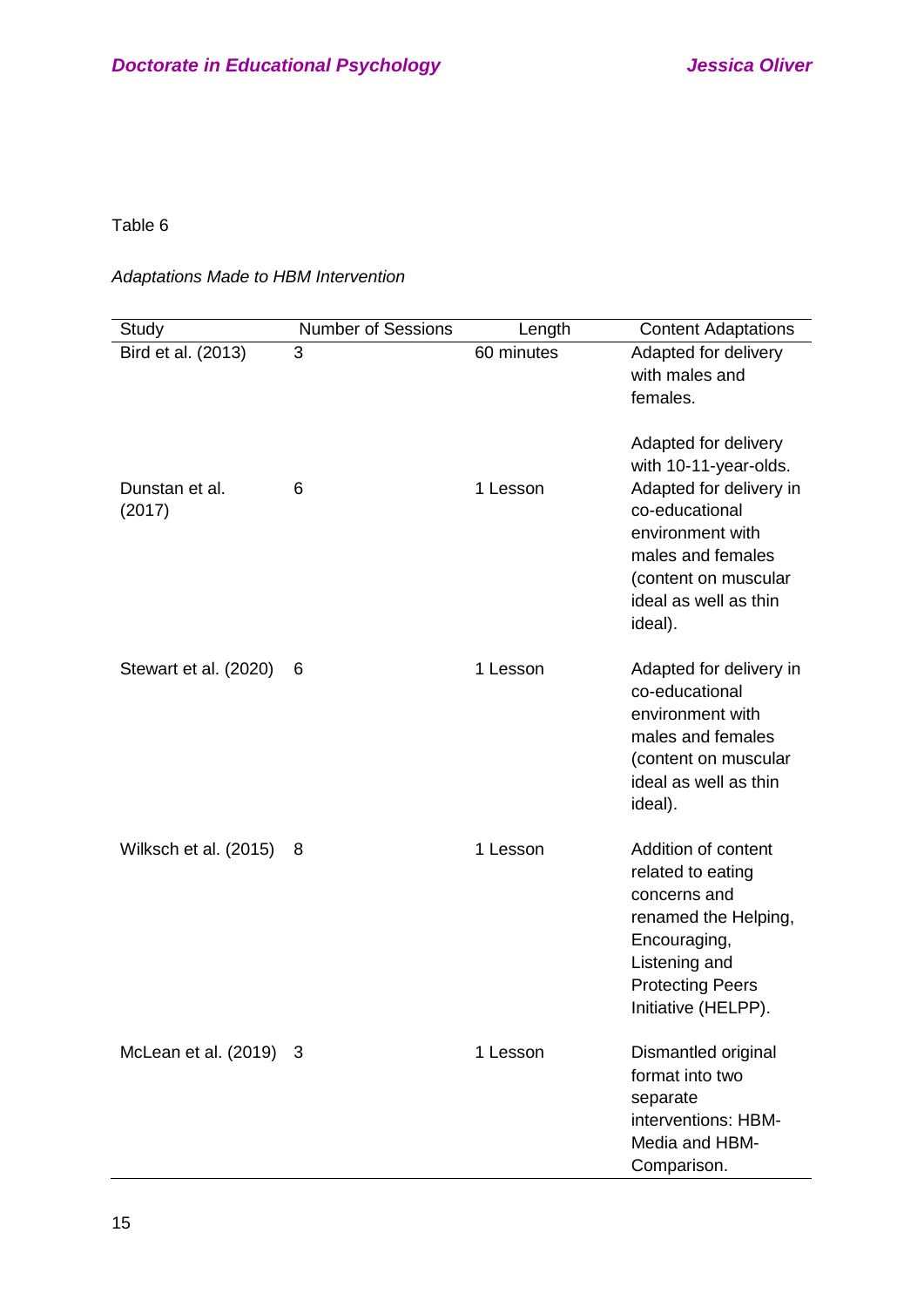The fidelity of implementation was only assessed by McLean et al. (2019). Facilitators completed self-report checklists, and rated the proportion of activities delivered and their effectiveness as high. Despite the subjectivity and inherent bias of self-report measures, inclusion of a fidelity assessment contributed positively to WoE A ratings. The remaining five studies did not assess fidelity and received WoE A penalties (Bird et al., 2013; Dunstan et al., 2017; Richardson & Paxton, 2010; Stewart et al., 2020; Wilksch et al., 2015).

In two studies, the researchers delivered HBM (Bird et al., 2013; Richardson & Paxton, 2010) and in three studies, HBM was delivered by trained psychology assistants or students (Dunstan et al., 2017; McLean et al., 2019; Wilksch et al., 2015). These five studies received low WoE C ratings for 'intervention delivery', as delivery by non-school staff is unlikely to reflect how HBM would be implemented in practice. Stewart et al. (2020) compared the delivery of HBM by clinicians and school staff. This study received the highest WoE C rating for 'intervention delivery', as they could evaluate the impact of facilitator on the effectiveness of HBM.

## **Outcome Measures**

All studies included standardised measures of body satisfaction, or body dissatisfaction, that have been found to produce reliable and valid scores with adolescent girls (Durkin et al., 2007; Rodgers et al., 2014). Four studies used the 9-item Eating Disorder Inventory- Body Dissatisfaction Subscale (EDI-BD; Garner et al., 1983) which is rated on a 6-point Likert scale and assesses beliefs about body parts (Dunstan et al., 2017; McLean et al., 2019; Richardson & Paxton, 2010; Stewart et al., 2020; Wilksch et al., 2015). Three studies used the Extended Body Satisfaction Visual Analogue Scale (BSVA; Durkin & Paxton, 2002), which includes five items, rated by participants using a Likert scale (Bird et al., 2013), or by marking responses on a 100-millimetre line (Richardson & Paxton, 2010; Stewart et al.,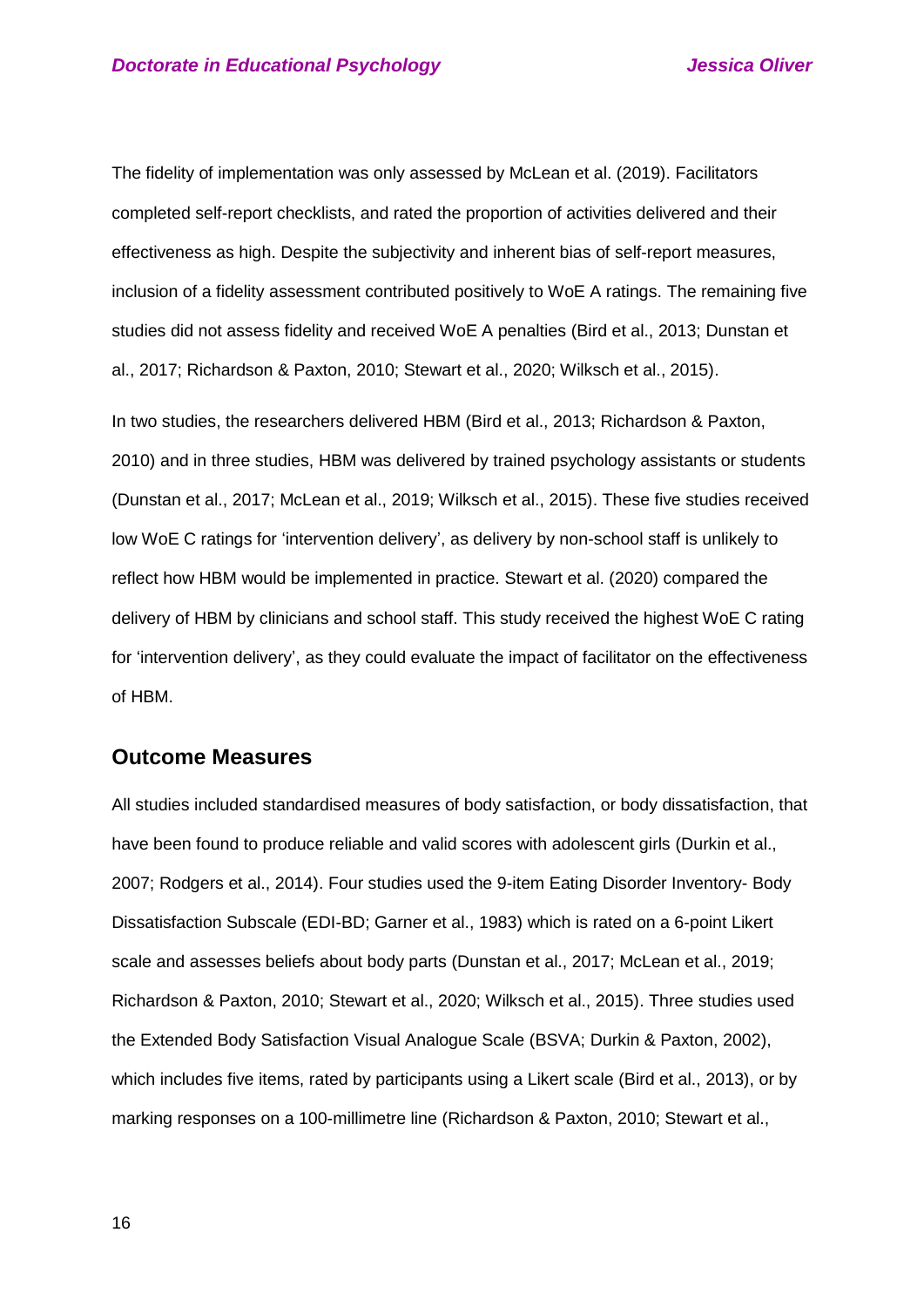2020). Only Richardson and Paxton's (2010) study used both the EDI-BD and the BSVA, contributing positively to WoE A ratings.

## **Findings**

Study findings are summarised in Table 8. Table 7 outlines the effect size descriptors used to interpret values of partial eta squared ( $\eta_p^2$ ), based on recommendations by Cohen (1988). A summary of the descriptive statistics for the studies can be found in Appendix F. With the exception of one study (Wilksch et al., 2015), effect sizes were taken from the results sections of articles.

### Table 7

*Effect Size Descriptors for*  $\eta_p^2$ 

| $\eta_p^2$ | Descriptor |
|------------|------------|
| .14        | Large      |
| .06        | Medium     |
| .01        | Small      |

Richardson and Paxton (2010) found a medium, significant effect of HBM in reducing girls' body dissatisfaction at post-intervention ( $\eta_p^2$ =.090,  $p$ <.001) and 3-month follow-up ( $\eta_p^2$ =.068, *p*<*.*01). They also reported a medium, significant effect of HBM in improving body satisfaction at post-intervention ( $\eta_p^2$ =.113,  $p$ <.001) and 3-month follow-up ( $\eta_p^2$ =.113,  $p$ <.001). This study received a medium WoE D rating, and was the only study to implement HBM in its original format, contributing positively to WoE C ratings. However, its WoE B rating was negatively impacted by the use of a quasi-experimental design and a no-intervention control condition. These limitations should be considered when interpreting findings.

Bird et al. (2013) found a large, significant effect of HBM in reducing body dissatisfaction in girls at post-intervention ( $\eta_p^2$ =.30,  $p$ <.001) and 3-month follow-up ( $\eta_p^2$ =.16,  $p$ <.05). This study received a medium WoE D rating, and was conducted in the UK, which contributed positively to WoE C ratings. However, this study also utilised a quasi-experimental design and a no-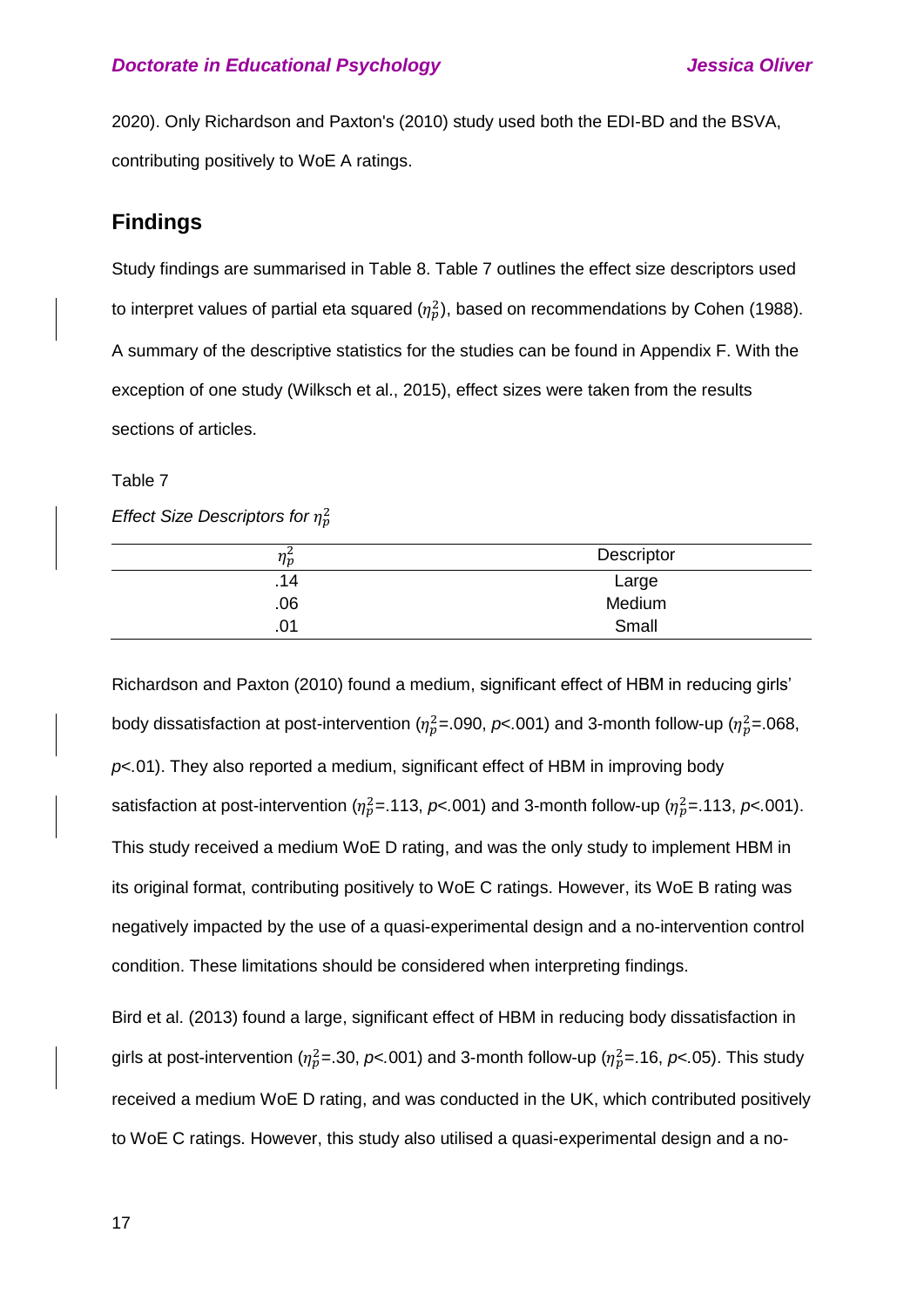intervention control condition. Similar caution should therefore be taken when interpreting Bird et al.'s (2013) findings.

Stewart et al. (2020) found a small, significant effect of HBM in improving girls' body satisfaction post-intervention ( $\eta_p^2$ =.01,  $p$ <.05). Effect sizes at follow-up were not provided separately by gender, however, the effect of HBM was no longer significant at 3-month follow-up ( $\eta_p^2$ =.02,  $p$ >.05). This study received a medium WoE D rating, however, also used a quasi-experimental design and a no-intervention control, resulting in a medium WoE B rating. The study did receive high WoE C ratings on all criteria, contributed to by the comparison of clinician versus school staff delivery of HBM. They found a small, significant, time and group interaction effect on body satisfaction  $(\eta_p^2 = 012, p < 05)$ , and post-hoc tests demonstrated a significant, medium sized effect of HBM on body satisfaction in the clinicianled group post-intervention ( $\eta_p^2$ =.10,  $p$ <.001). The same effect was not observed in the teacher-led group.

Dunstan et al. (2017) found a small, significant effect of HBM in reducing girls' body dissatisfaction ( <sup>2</sup>=.05, *p*<*.*05), which was no longer significant at 6-month follow-up. This study received a high WoE D rating, and the RCT design contributed positively to WoE B ratings. Dunstan et al. (2017) also compared the effectiveness of HBM when delivered in coeducational versus single-sex settings, contributing positively to WoE C ratings. They found no significant effect of group (co-education versus single-sex) on the impact of HBM  $(\eta_p^2 = 01, p > 05)$ . The high methodological quality and relevance of this study should be considered when interpreting findings.

Wilksch et al. (2015) did not provide sufficient information to extract or calculate an effect size for the impact of HELPP, compared to the control. The study only provided effect sizes for significant interactions and did not include the sample size of intervention and control groups, resulting in WoE A penalties. Wilksch et al. (2015) reported no significant impact of HELPP on body dissatisfaction at post-intervention, or follow-up. Despite WoE A penalties,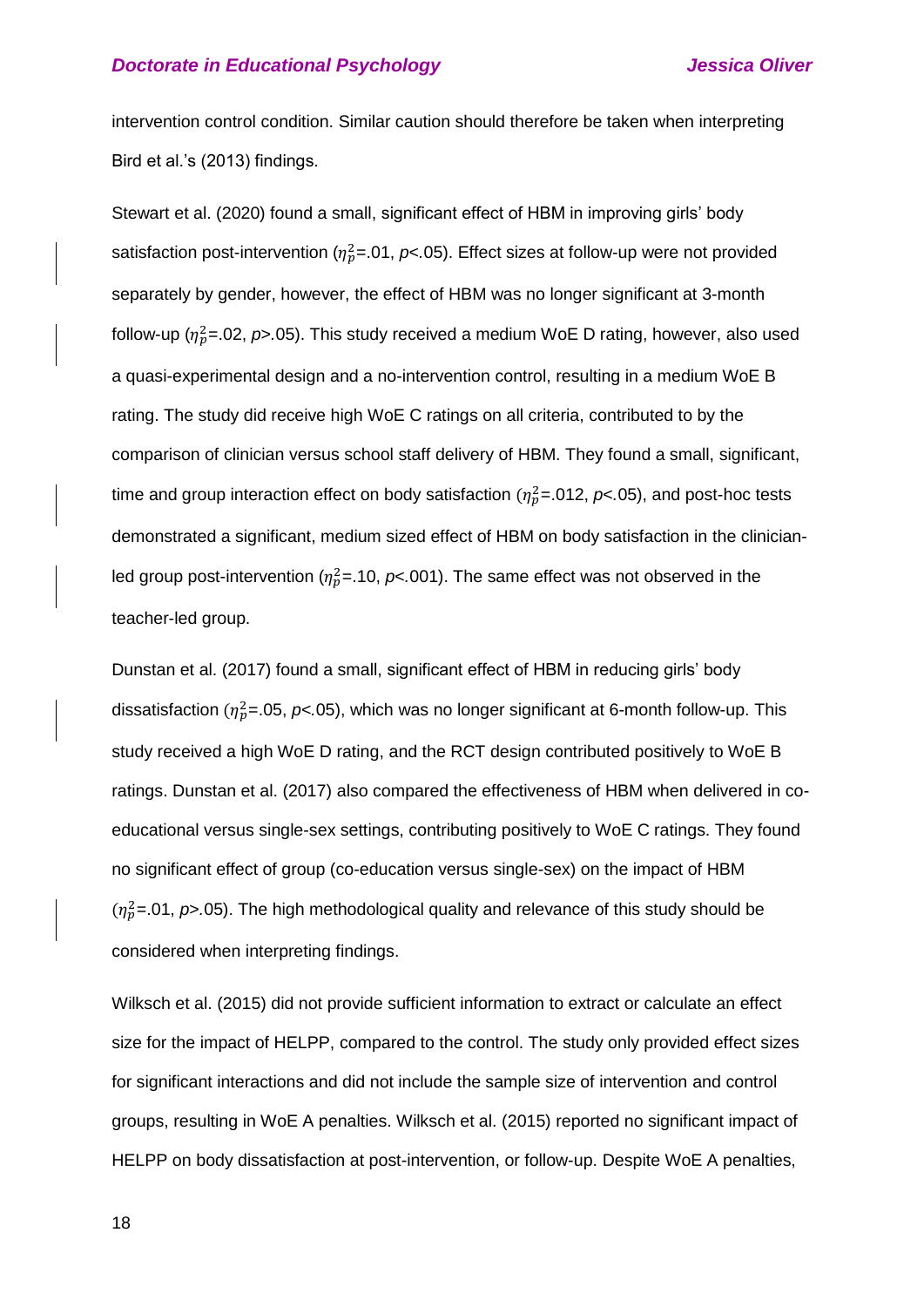this study received a medium WoE D rating, with a high WoE B rating. This was due to its use of an RCT design, active comparison conditions, and power to detect small effect sizes. McLean et al.'s (2019) study found no significant interaction of time and group ( $\eta_p^2$ =.004,  $p$ >.05), and post-hoc tests revealed a significant effect of time ( $\eta_p^2$ =.014,  $p$ <.05) but not group ( <sup>2</sup>=.001, *p*>*.*05) on girls' body dissatisfaction. This suggests that participants in the HBM-Media and HBM-Comparison conditions did not experience significantly greater reductions in body dissatisfaction compared to the active control, HBM-Eating. McLean et al.'s (2019) study received a high WoE D rating, with its use of an RCT design and an active control condition contributing positively to WoE B ratings. Additionally, it was the only study to meet all essential WoE A criteria. The strong methodological quality and relevance of this study should be considered when interpreting findings, however, the study received WoE C penalties due to its dismantling of HBM into two separate intervention conditions.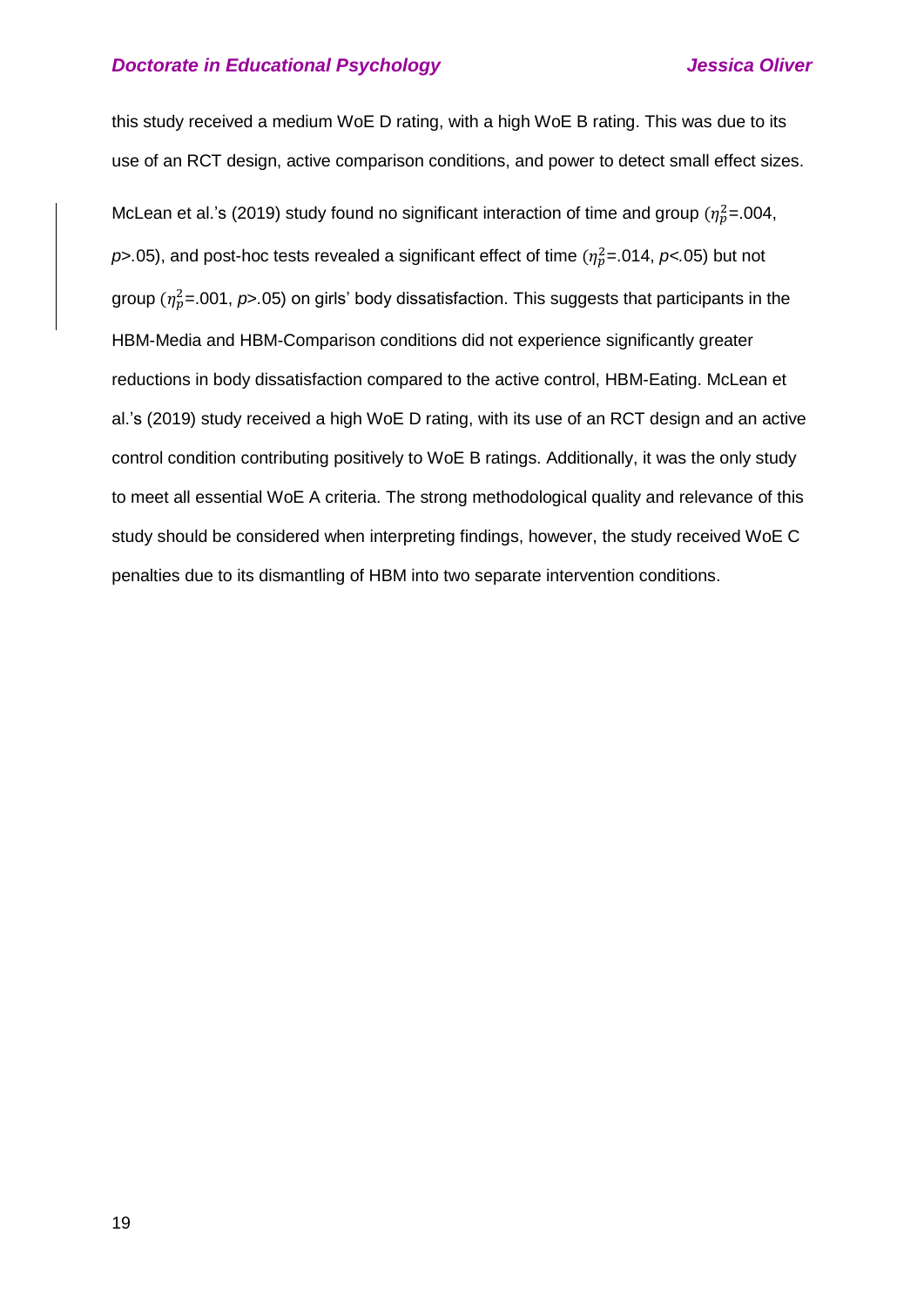Table 8

## *Summary of Effect Sizes for Reviewed Studies*

| Author                           | Measures                                                                                         | Total<br>Sample<br><b>Size</b><br>(Female N<br>if different) | <b>Effect size</b><br>pre-post $\eta_p^2$<br>(group x<br>time<br>interaction) | Descriptor | Finding<br>(+positive<br>impact of<br>intervention<br>, -negative<br>or no<br>impact) | <b>Effect size</b><br>pre-follow<br>up $\eta_p^2$<br>(group x)<br>time<br>interaction) | Descriptor | Finding<br>(+positive<br>impact of<br>intervention<br>, -negative<br>or no<br>impact) | WoE D           |
|----------------------------------|--------------------------------------------------------------------------------------------------|--------------------------------------------------------------|-------------------------------------------------------------------------------|------------|---------------------------------------------------------------------------------------|----------------------------------------------------------------------------------------|------------|---------------------------------------------------------------------------------------|-----------------|
| Richardson<br>& Paxton<br>(2010) | Extended<br><b>Body</b><br>Satisfaction<br>Visual<br>Analogue<br>Scale <sup>a</sup>              | 194                                                          | $.113***$                                                                     | Medium     | $+$                                                                                   | $.113***$                                                                              | Medium     | $+$                                                                                   | 2.1<br>(Medium) |
|                                  | 9-item Body<br>Dissatisfacti<br>on subscale<br>of the<br>Eating<br><b>Disorder</b><br>Inventoryb |                                                              | $.090***$                                                                     | Medium     | $\ddot{}$                                                                             | $.068**$                                                                               | Medium     | $+$                                                                                   |                 |
| Bird et al.<br>(2013)            | Extended<br><b>Body</b><br>Satisfaction<br>Visual                                                | 88 (42)                                                      | $.30***$                                                                      | Large      | $\ddot{}$                                                                             | $.16*$                                                                                 | Large      | $+$                                                                                   | 2.2<br>(Medium) |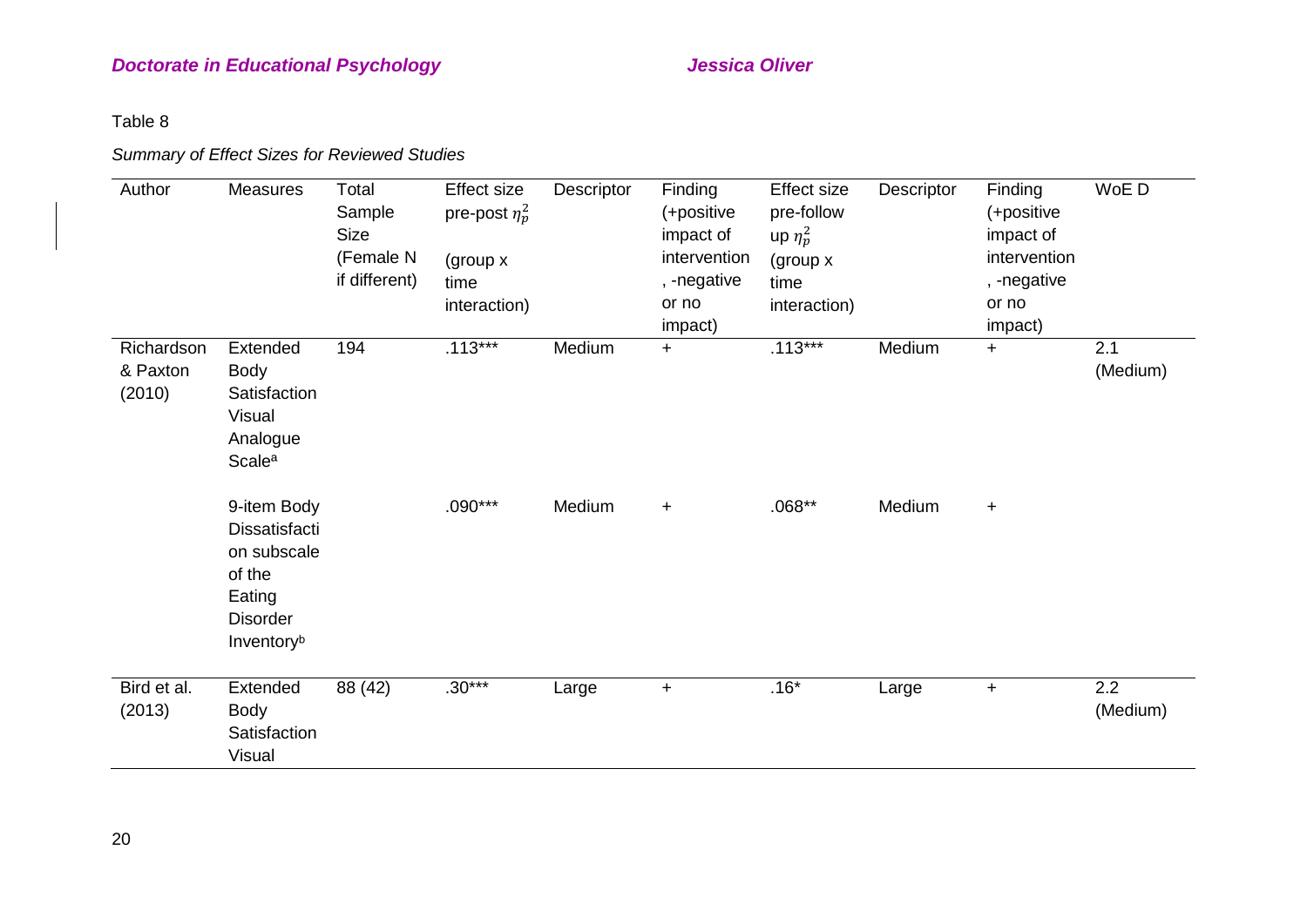| Author                                                                       | Measures                                                                                                              | Total<br>Sample<br><b>Size</b><br>(Female N<br>if different) | <b>Effect size</b><br>pre-post $\eta_p^2$<br>(group x)<br>time<br>interaction) | Descriptor | Finding<br>(+positive<br>impact of<br>intervention<br>, -negative<br>or no<br>impact) | <b>Effect size</b><br>pre-follow<br>up $\eta_p^2$<br>(group $x$<br>time<br>interaction) | Descriptor | Finding<br>(+positive<br>impact of<br>intervention<br>, -negative<br>or no<br>impact)                                   | WoE D           |
|------------------------------------------------------------------------------|-----------------------------------------------------------------------------------------------------------------------|--------------------------------------------------------------|--------------------------------------------------------------------------------|------------|---------------------------------------------------------------------------------------|-----------------------------------------------------------------------------------------|------------|-------------------------------------------------------------------------------------------------------------------------|-----------------|
|                                                                              | Analogue<br><b>Scale<sup>a</sup></b>                                                                                  |                                                              |                                                                                |            |                                                                                       |                                                                                         |            |                                                                                                                         |                 |
| Stewart et<br>al. (2020)<br>(Compariso<br>n of<br>intervention<br>& Control) | Extended<br>Body<br>Satisfaction<br>Visual<br>Analogue<br><b>Scale<sup>a</sup></b>                                    | 369 (332)                                                    | $.01*$                                                                         | Small      | $\ddot{}$                                                                             | .02<br>(boys and<br>girls as girls<br>only not<br>available<br>for follow-<br>up)       | Small      | + but no<br>longer<br>significant<br>at follow-up                                                                       | 2.2<br>(Medium) |
| Dunstan et<br>al. (2017)                                                     | 9-item<br>Eating<br><b>Disorder</b><br>Inventory $-$<br><b>Body</b><br><b>Dissatisfacti</b><br><b>on</b><br>Subscaleb | 200                                                          | <b>NA</b>                                                                      | <b>NA</b>  | <b>NA</b>                                                                             | $.05*$                                                                                  | Small      | + significant<br>intervention<br>effect<br>observed at<br>post<br>intervention<br>but not<br>maintained<br>at follow-up | 2.5<br>(High)   |
| Wilksch et<br>al. (2015)                                                     | 9-item<br>Eating<br><b>Disorder</b>                                                                                   | 1316 (840)                                                   | <b>NA</b>                                                                      | <b>NA</b>  | <b>NA</b>                                                                             | <b>NA</b>                                                                               | <b>NA</b>  | -No<br>significant<br>interaction                                                                                       | 2.2<br>(Medium) |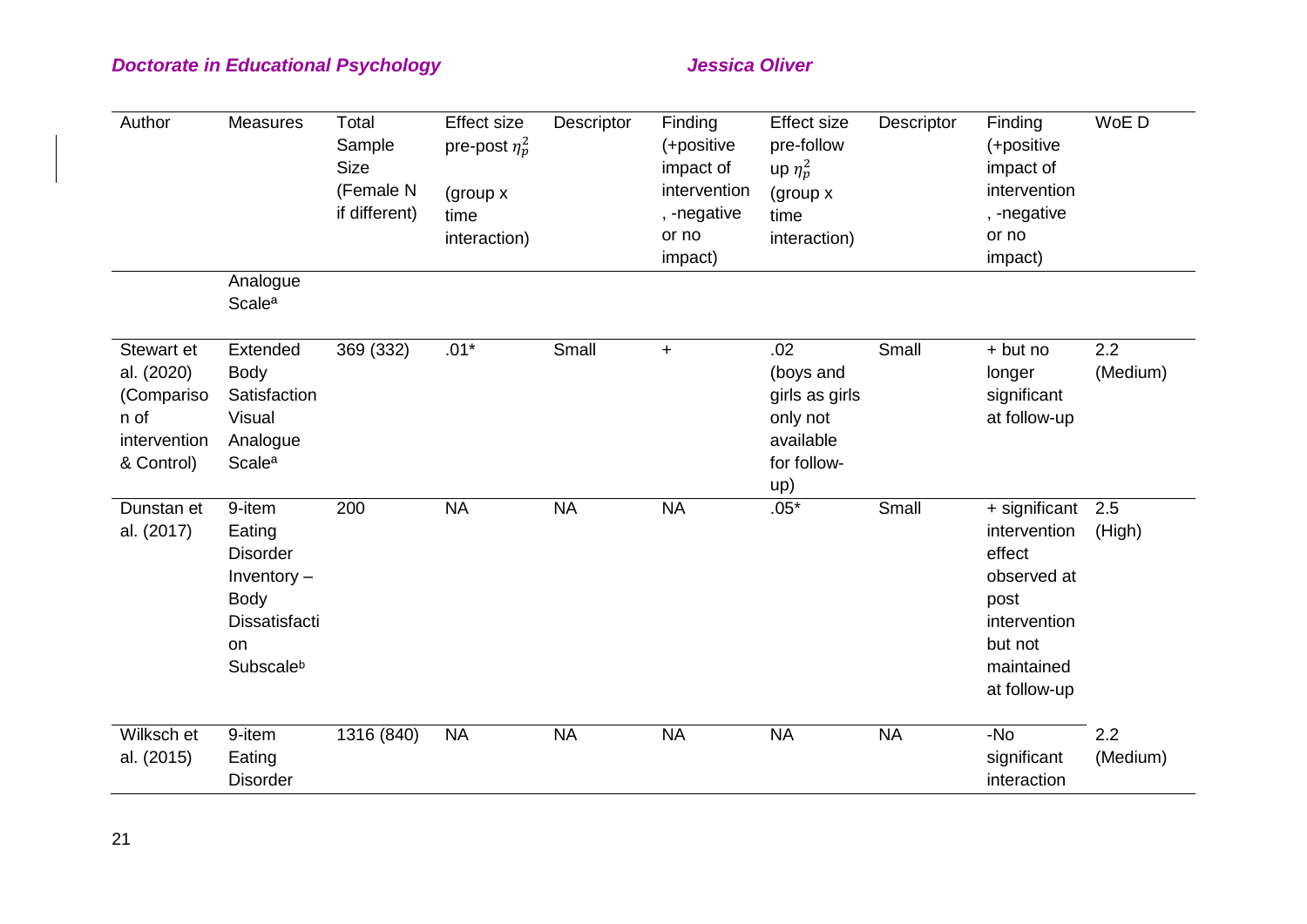| Author                                                                           | <b>Measures</b>                                                                                  | Total<br>Sample<br><b>Size</b><br>(Female N<br>if different) | <b>Effect size</b><br>pre-post $\eta_p^2$<br>(group x<br>time<br>interaction) | Descriptor | Finding<br>(+positive<br>impact of<br>intervention<br>, -negative<br>or no<br>impact) | <b>Effect size</b><br>pre-follow<br>up $\eta_p^2$<br>(group x)<br>time<br>interaction) | Descriptor | Finding<br>(+positive<br>impact of<br>intervention<br>, -negative<br>or no<br>impact)                                       | WoE D           |
|----------------------------------------------------------------------------------|--------------------------------------------------------------------------------------------------|--------------------------------------------------------------|-------------------------------------------------------------------------------|------------|---------------------------------------------------------------------------------------|----------------------------------------------------------------------------------------|------------|-----------------------------------------------------------------------------------------------------------------------------|-----------------|
|                                                                                  | Inventory $-$<br>Body<br>Dissatisfacti<br>on<br>Subscaleb                                        |                                                              |                                                                               |            |                                                                                       |                                                                                        |            | effects at<br>post or<br>follow-up                                                                                          |                 |
| McClean et<br>al. (2019)                                                         | 9-item<br>Eating<br><b>Disorder</b><br>Inventory $-$<br>Body<br>Dissatisfacti<br>on<br>Subscaleb | 260                                                          | <b>NA</b>                                                                     | <b>NA</b>  | <b>NA</b>                                                                             | .004                                                                                   | Small      | -No<br>significant<br>interaction<br>effects.<br>Post-hoc<br>revealed<br>significant<br>effect of<br>time but not<br>group. | 2.6<br>(High)   |
| Sub-section<br>of Stewart<br>et al. (2020)<br>(Compariso<br>n of<br>clinician vs | Extended<br>Body<br>Satisfaction<br>Visual<br>Analogue<br><b>Scale<sup>a</sup></b>               | 346 (NA)                                                     | <b>NA</b>                                                                     | <b>NA</b>  | <b>NA</b>                                                                             | $.012*$                                                                                | Small      | (Analysis<br>not<br>conducted<br>separately<br>for males                                                                    | 2.3<br>(Medium) |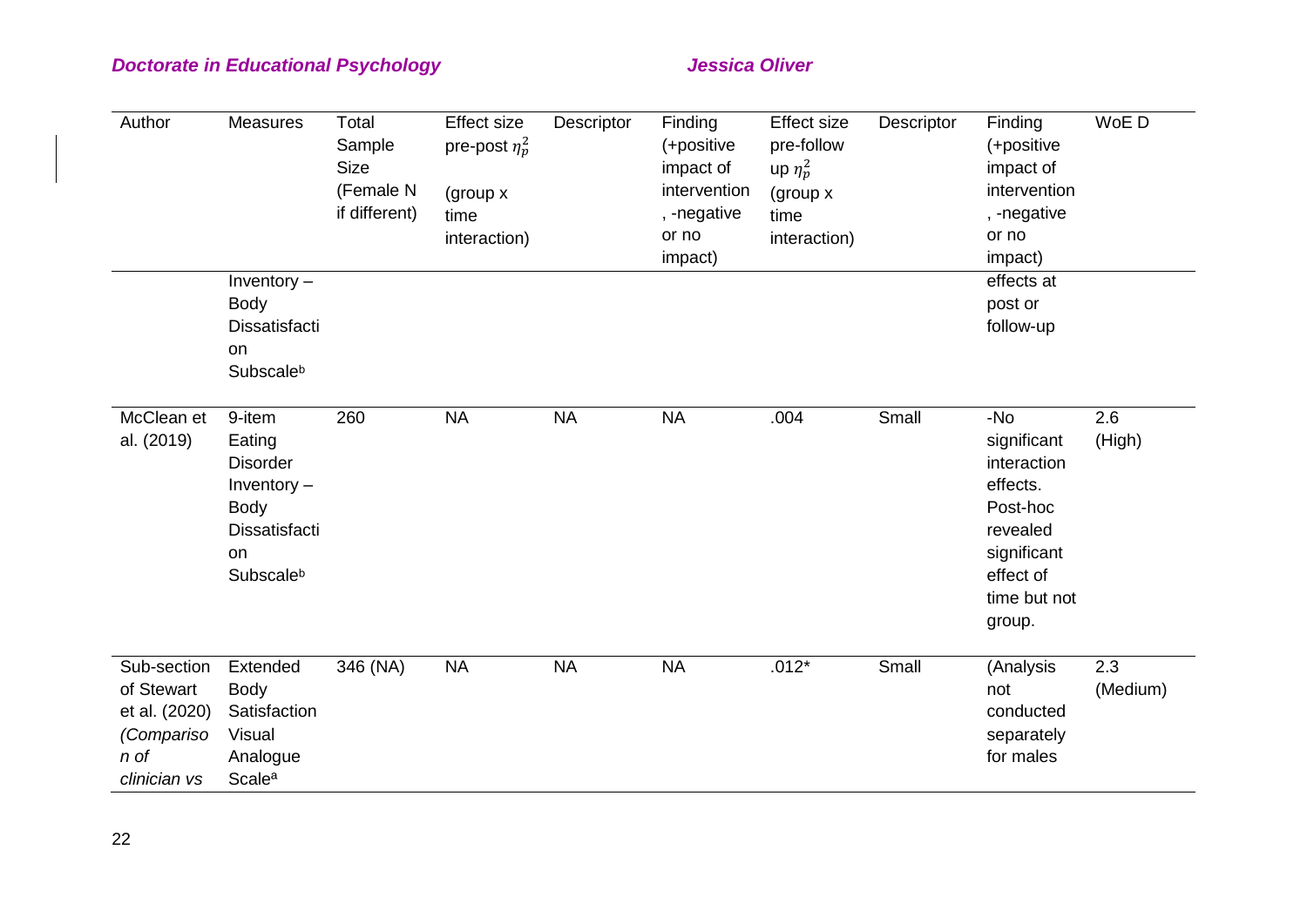| Author    | Measures | Total<br>Sample | Effect size<br>pre-post $\eta_p^2$ | Descriptor | Finding<br>(+positive | <b>Effect size</b><br>pre-follow | Descriptor | Finding<br>(+positive | WoE D |
|-----------|----------|-----------------|------------------------------------|------------|-----------------------|----------------------------------|------------|-----------------------|-------|
|           |          | Size            |                                    |            | impact of             | up $\eta_p^2$                    |            | impact of             |       |
|           |          | (Female N       | (group x                           |            | intervention          | (group x                         |            | intervention          |       |
|           |          | if different)   | time                               |            | , -negative           | time                             |            | , -negative           |       |
|           |          |                 | interaction)                       |            | or no                 | interaction)                     |            | or no                 |       |
|           |          |                 |                                    |            | impact)               |                                  |            | impact)               |       |
| teacher   |          |                 |                                    |            |                       |                                  |            | and                   |       |
| delivery) |          |                 |                                    |            |                       |                                  |            | females)              |       |
|           |          |                 |                                    |            |                       |                                  |            | Post hoc              |       |
|           |          |                 |                                    |            |                       |                                  |            | tests                 |       |
|           |          |                 |                                    |            |                       |                                  |            | revealed              |       |
|           |          |                 |                                    |            |                       |                                  |            | significant           |       |
|           |          |                 |                                    |            |                       |                                  |            | medium                |       |
|           |          |                 |                                    |            |                       |                                  |            | sized effect          |       |
|           |          |                 |                                    |            |                       |                                  |            | of HBM on             |       |
|           |          |                 |                                    |            |                       |                                  |            | body                  |       |
|           |          |                 |                                    |            |                       |                                  |            | satisfaction          |       |
|           |          |                 |                                    |            |                       |                                  |            | in clinician-         |       |
|           |          |                 |                                    |            |                       |                                  |            | led group             |       |
|           |          |                 |                                    |            |                       |                                  |            | which was             |       |
|           |          |                 |                                    |            |                       |                                  |            | maintained            |       |
|           |          |                 |                                    |            |                       |                                  |            | at follow-            |       |
|           |          |                 |                                    |            |                       |                                  |            | up. Same              |       |
|           |          |                 |                                    |            |                       |                                  |            | effect not            |       |
|           |          |                 |                                    |            |                       |                                  |            | observed in           |       |
|           |          |                 |                                    |            |                       |                                  |            | teacher-led           |       |
|           |          |                 |                                    |            |                       |                                  |            | group.                |       |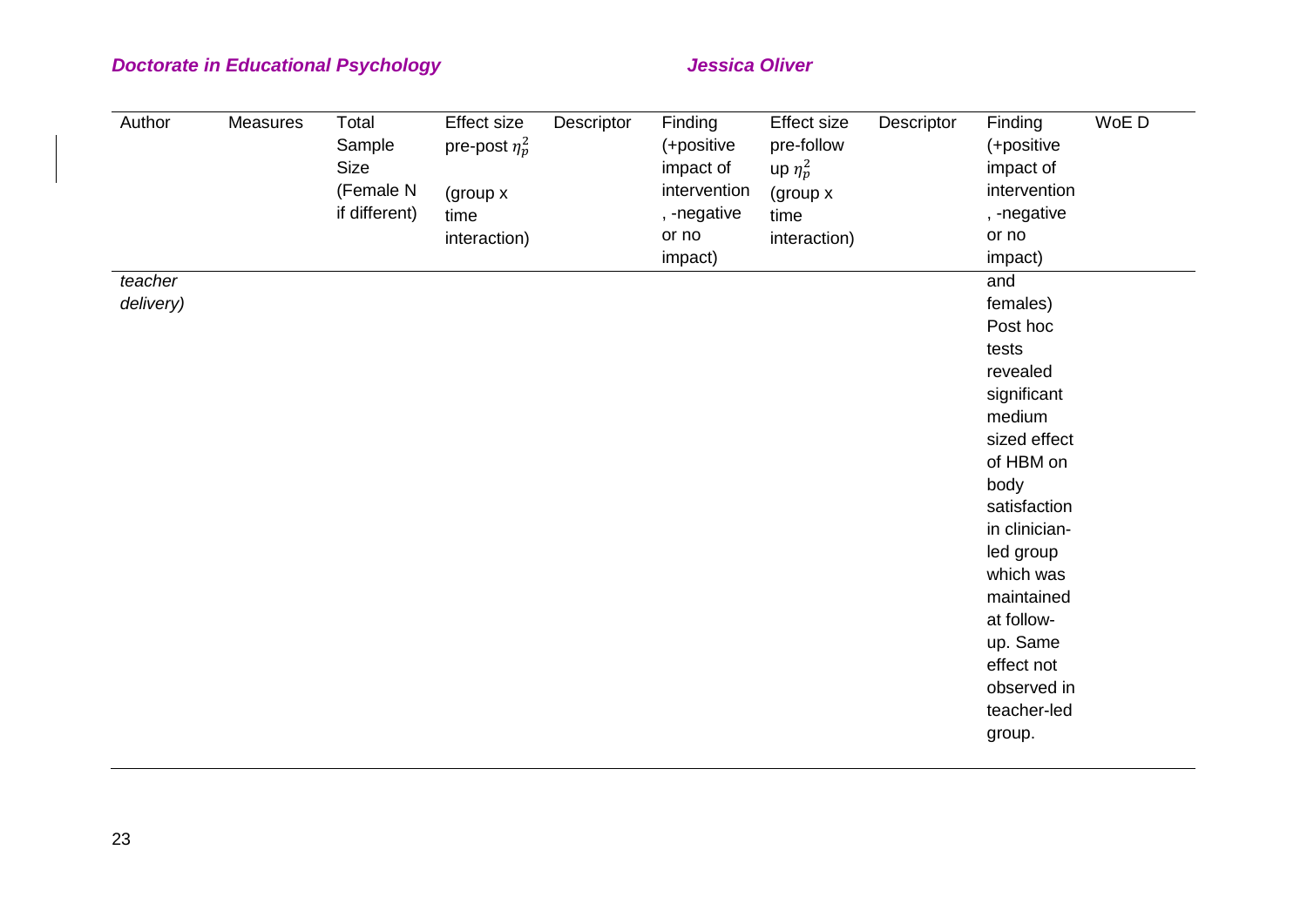| Author                                                                                                                 | <b>Measures</b>                                                                                  | Total<br>Sample<br>Size<br>(Female N<br>if different) | <b>Effect size</b><br>pre-post $\eta_p^2$<br>(group x)<br>time<br>interaction) | Descriptor | Finding<br>(+positive<br>impact of<br>intervention<br>, -negative<br>or no<br>impact) | <b>Effect size</b><br>pre-follow<br>up $\eta_p^2$<br>(group x<br>time<br>interaction) | Descriptor | Finding<br>(+positive<br>impact of<br>intervention<br>, -negative<br>or no<br>impact)                                                                                   | WoE D           |
|------------------------------------------------------------------------------------------------------------------------|--------------------------------------------------------------------------------------------------|-------------------------------------------------------|--------------------------------------------------------------------------------|------------|---------------------------------------------------------------------------------------|---------------------------------------------------------------------------------------|------------|-------------------------------------------------------------------------------------------------------------------------------------------------------------------------|-----------------|
| Sub-section<br>of Dunstan<br>et al. (2017)<br>(Compariso<br>n of co-<br>educational<br>versus<br>single sex<br>school) | 9-item<br>Eating<br><b>Disorder</b><br>Inventory $-$<br>Body<br>Dissatisfacti<br>on<br>Subscaleb | 200                                                   |                                                                                |            |                                                                                       | .01                                                                                   | Small      | -No<br>significant<br>group by<br>time<br>interactions<br>indicating<br>no<br>significant<br>differences<br>between<br>CO-<br>educational<br>and single<br>sex delivery | 1.8<br>(Medium) |

 $\eta_p^2$ = partial eta squared.

a Higher scores more desirable.

**b** Lower scores more desirable.

NA: Information not available or could not be calculated from information provided in study.

\*p<0.05; \*\*p<0.01; \*\*\*p<0.001.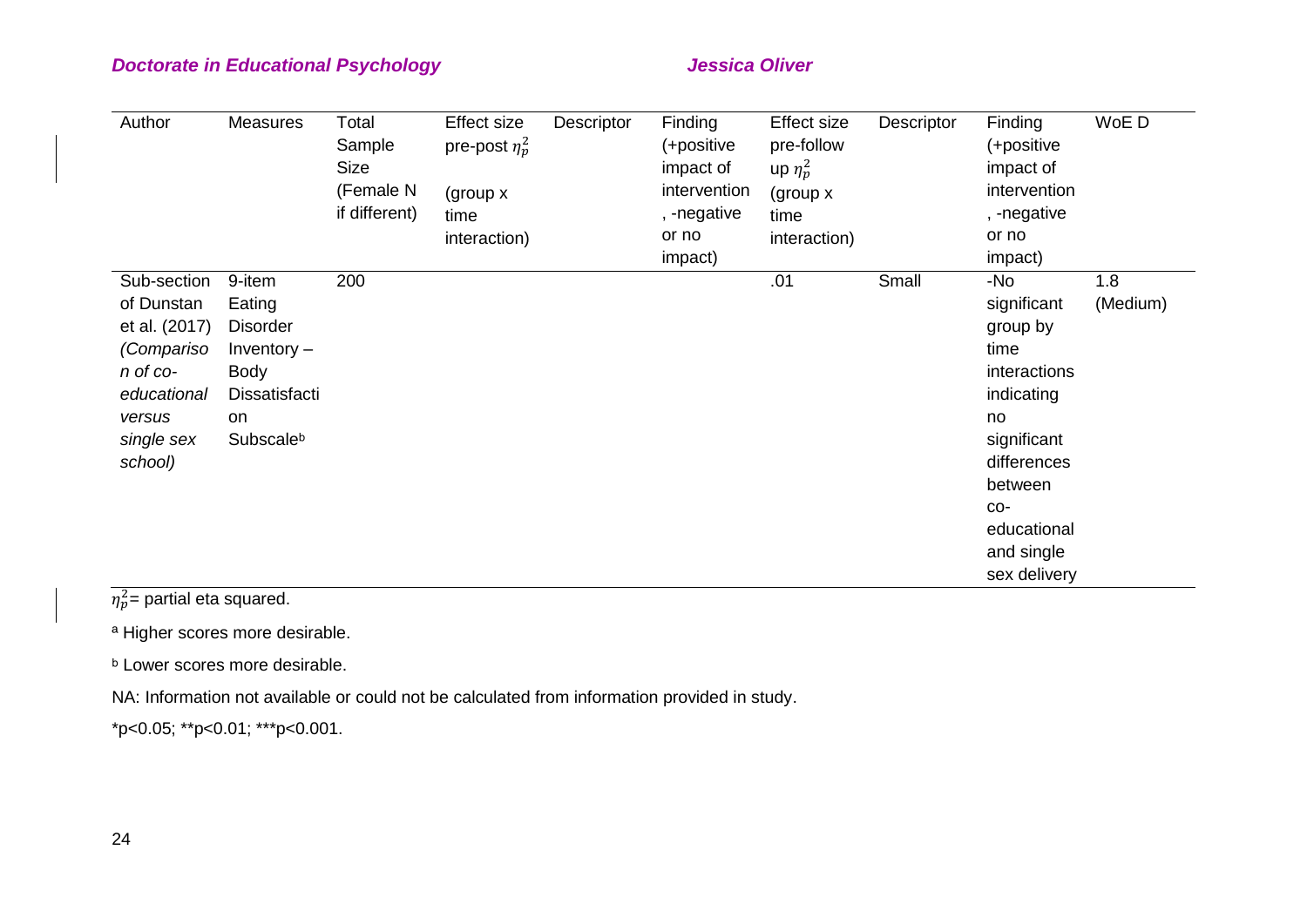## **Conclusions and Recommendations**

This review evaluated the effectiveness of HBM in improving body satisfaction in preadolescent and adolescent females. In conclusion, evidence for the effectiveness of HBM is mixed, and various factors should be considered by EPs before recommending HBM.

Four studies found a significant, positive effect of HBM (Bird et al., 2013; Dunstan et al., 2017; Richardson & Paxton, 2010; Stewart et al., 2020), however, effect sizes varied. Importantly, three of the four studies which found a significant effect (Bird et al., 2013; Richardson & Paxton, 2010; Stewart et al., 2020), and specifically, the two studies which found the largest effects of HBM (Bird et al., 2013; Richardson & Paxton, 2010), were quasiexperimental in design and did not randomly allocate participants. One study allocated on a first-come, first-served basis (Richardson & Paxton, 2010), whilst in two studies, teachers allocated classes to conditions (Bird et al., 2013; Stewart et al., 2020). These methods increase the likelihood that systematic differences on unmeasured constructs may have caused improvements, rather than HBM. The positive findings of these three studies should therefore be interpreted with caution.

Additionally, two of the four studies reported that effects were no longer significant at followup (Dunstan et al., 2017; Stewart et al., 2020). It is unclear why the positive effects of HBM were not maintained. However, Dunstan et al. (2017) suggest that their longer follow-up period of six months, as opposed to the three-month follow-up used in other studies, may have enabled more opportunities for challenges to body satisfaction. They recommend booster sessions, to address needs at regular intervals, may be useful in maintaining the positive effects of HBM. This is a long-term factor EPs should consider if recommending HBM.

It is important to consider adaptations to HBM's original format when thinking about the variability in effects. Five studies made adaptations and only one study included measures of intervention fidelity (McLean et al., 2019). Bird et al. (2013), who found a large effect of

25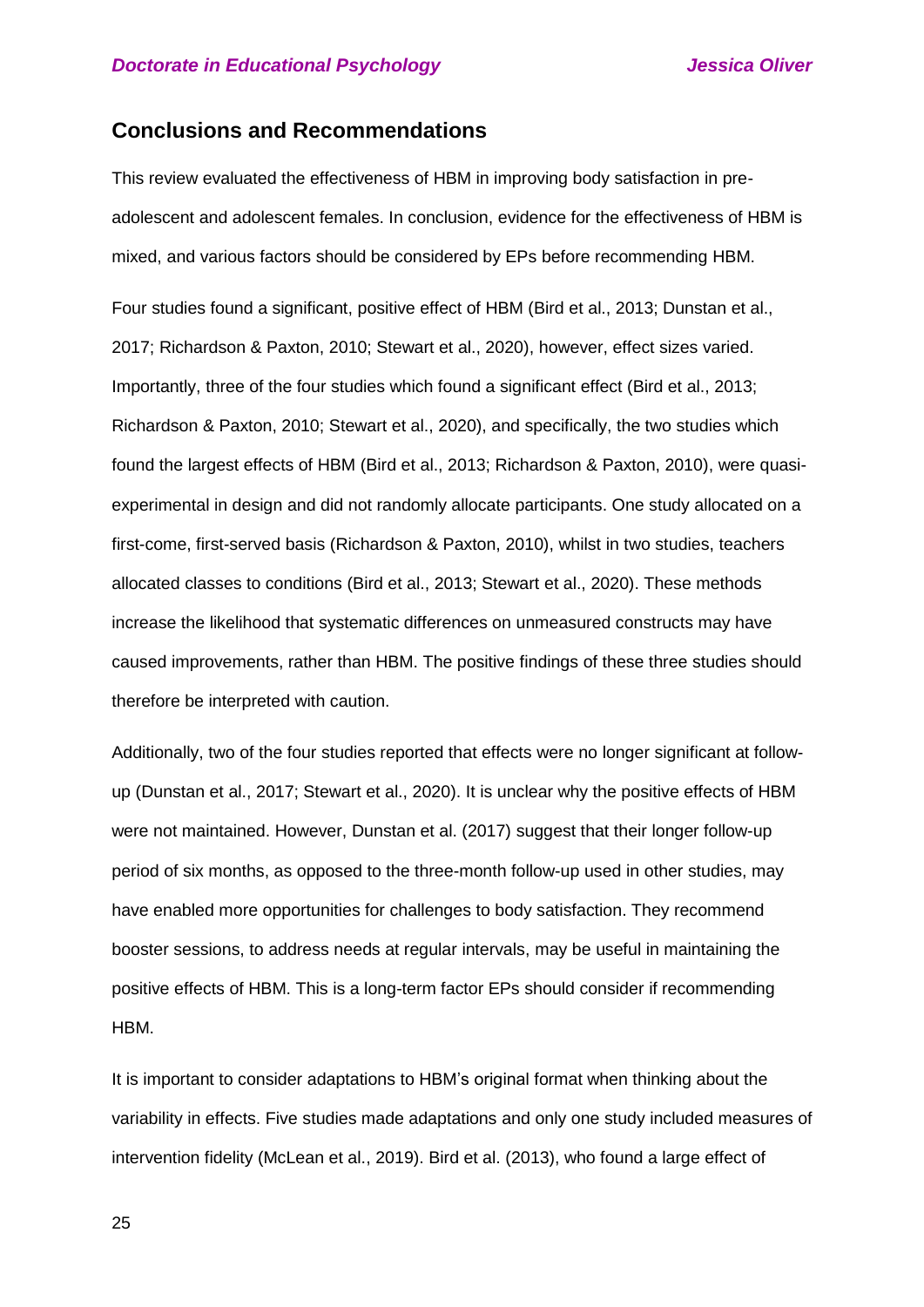HBM, made minimal adaptations without increasing the number of sessions. McLean et al. (2019) also delivered three sessions, but dismantled the intervention, which may have negatively impacted the effectiveness of HBM. The remaining studies included additional sessions and content when implementing HBM. Whilst it is often appropriate to adapt interventions, particularly in schools, intervention fidelity and adaptation must be balanced, as sometimes, adapting interventions can reduce effectiveness (Toomey et al., 2020). For example, Wilksch et al. (2015) extended HBM to eight sessions and added content about eating concerns. However, the authors suggest that incorporating this may have drawn negative attention to eating behaviours. Therefore, thorough consideration of adaptations made to HBM will need to ensure that they correspond with the psychological theory, and aims of the original intervention. It may be tentatively suggested that based on findings within this review, three-session implementations of HBM might be more effective than extended versions. However, this must be considered in light of the aforementioned design limitations of studies.

Dunstan et al. (2017) found that delivering HBM in a co-educational setting was no less effective than delivery in a single-sex setting. This is a positive finding for the applicability of HBM to a UK educational context, where the majority of schools are co-educational (DfE, 2021). However, evidence that HBM delivered by teachers was less effective when compared to clinician delivery, raises concerns about the feasibility of school implementation (Stewart et al., 2020). Despite not utilising formal fidelity measures, Stewart et al. (2020) collected feedback from teachers, who found the intervention content repetitive, and based on time constraints, altered content. This finding reinforces the need for studies to measure intervention fidelity, and may provide support for the 3-session HBM, which could be more feasibly implemented, with less repetition. Stewart et al. (2020) found that teachers were motivated to deliver HBM, but wanted to incorporate their own adaptations, which may have led to a dilution of effectiveness. Therefore, if an EP was to recommend teacher delivery of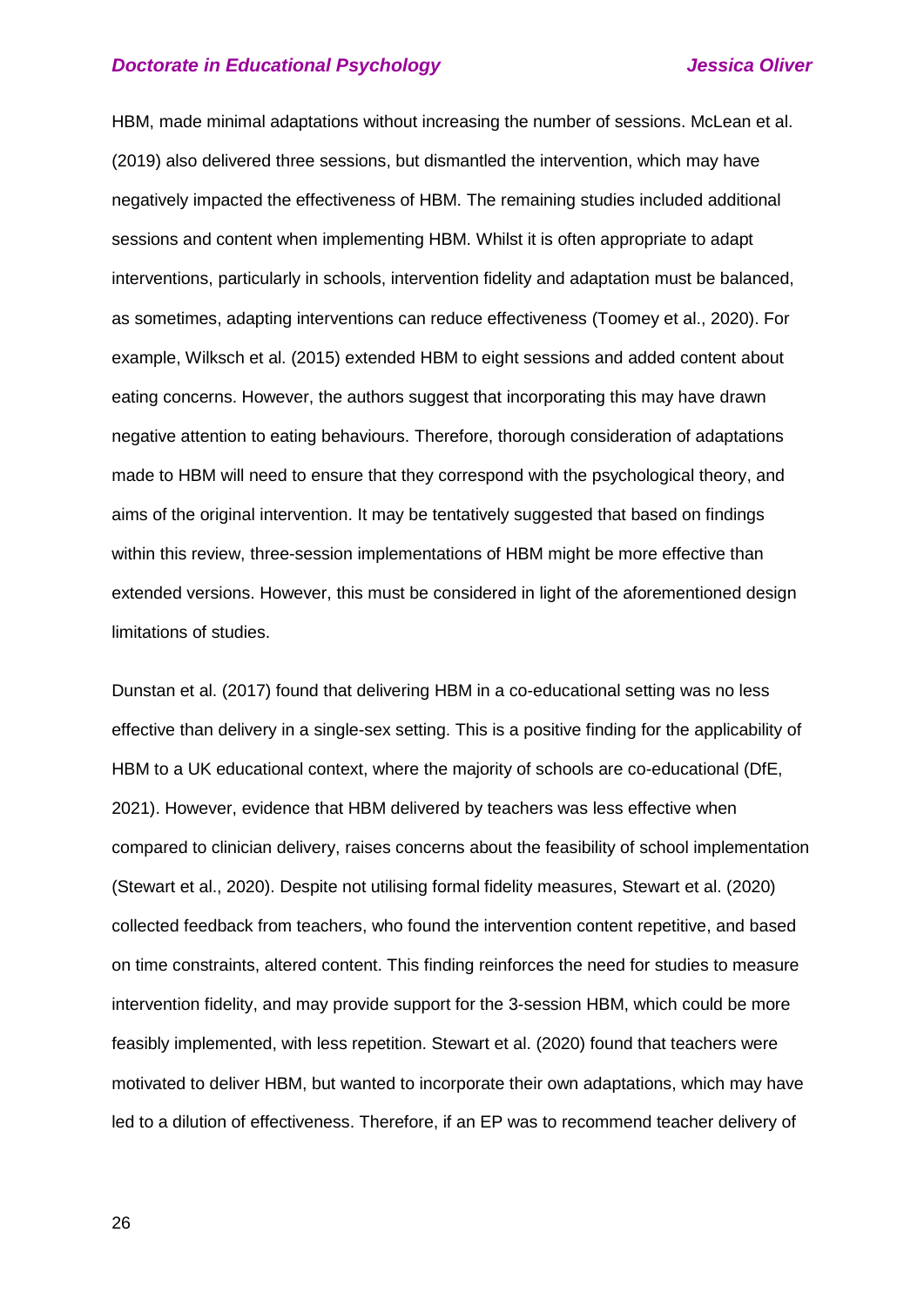HBM, they should provide formal training and supervision throughout implementation, involving discussions of the importance of balancing fidelity and adaptations.

## **Limitations**

The decision to focus on the effectiveness of HBM for girls in this review was based on evidence that this population is a high-risk group (Dunstan et al., 2017). However, males are increasingly reporting body dissatisfaction, and three studies in the review included males (Bird et al., 2013; Stewart et al., 2020; Wilksch et al., 2015). Taking a broader approach, including males, females, and those who may be gender questioning, may provide a richer and more inclusive insight into the effectiveness of HBM. It could also provide information about the feasibility of the intervention in co-educational settings, where single-gender groupings are difficult to implement. However, because only three studies included boys, it may have been difficult to make robust conclusions about the effectiveness for males.

### **Future Research**

To inform EPs' recommendations about the implementation of HBM in schools, future research could compare the effectiveness of the original HBM with adapted versions. Additionally, future research should endeavour to conduct formal measures of fidelity. This may be particularly relevant when evaluating teacher delivery. For example, research could evaluate effectiveness and fidelity when teachers have received formalised training and supervision, compared to when they have not. This could contribute to greater understanding of the feasibility of implementing HBM in schools, and would help EPs to make informed recommendations about the best way of ensuring the programme's effectiveness.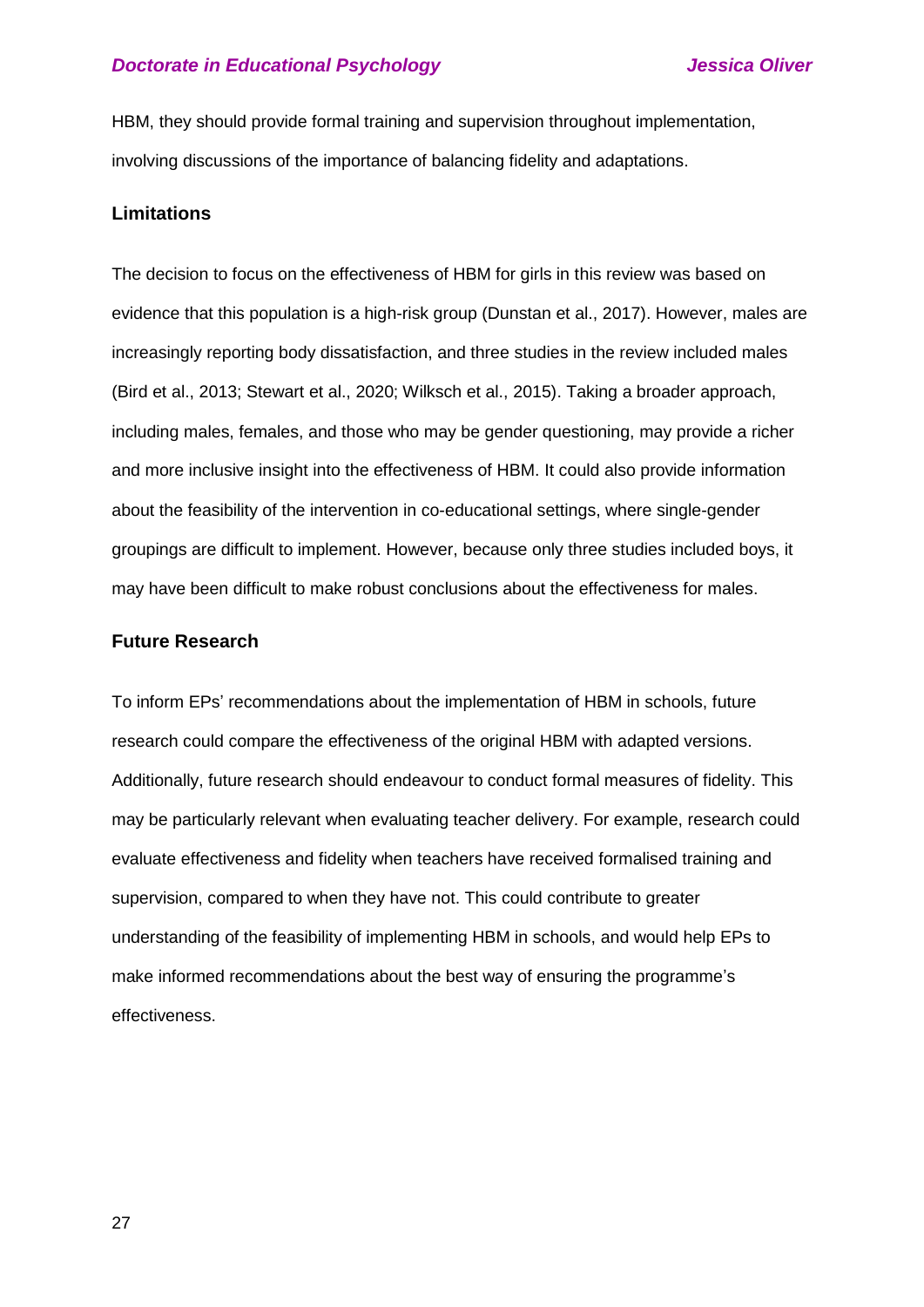### **References**

- Barker, C., Pistrang, N., & Elliott, R. (2016). *Research methods in clinical psychology: An introduction for students and practitioners* (3rd ed.). Wiley-Blackwell.
- Bird, E. L., Halliwell, E., Diedrichs, P. C., & Harcourt, D. (2013). Happy being me in the UK: A controlled evaluation of a school-based body image intervention with pre-adolescent children. *Body Image*, *10*(3), 326–334. https://doi.org/10.1016/j.bodyim.2013.02.008
- Boot, W. R., Simons, D. J., Stothart, C., & Stutts, C. (2013). The Pervasive Problem With Placebos in Psychology: Why Active Control Groups Are Not Sufficient to Rule Out Placebo Effects. *Perspectives on Psychological Science*, *8*(4), 445– 454. https://doi.org/10.1177/1745691613491271
- Cohen, J. (1988). Statistical power analysis for the behavioral sciences (revised ed.) Academic Press. *New York*.
- Department for Education. (2020, June 25). *Statistics: School and pupil numbers.* https://www.gov.uk/government/collections/statistics-school-and-pupil-numbers
- Department of Health and Social Care and Department of Education. (2017, December). Transforming Children and Young People's Mental Health Provision: A Green Paper. http://www.nationalarchives.gov.uk/doc/opengovernment-licence/version/3/
- Dunstan, C. J., Paxton, S. J., & McLean, S. A. (2017). An evaluation of a body image intervention in adolescent girls delivered in single-sex versus co-educational classroom settings. *Eating Behaviors*, *25*, 23–31. https://doi.org/10.1016/j.eatbeh.2016.03.016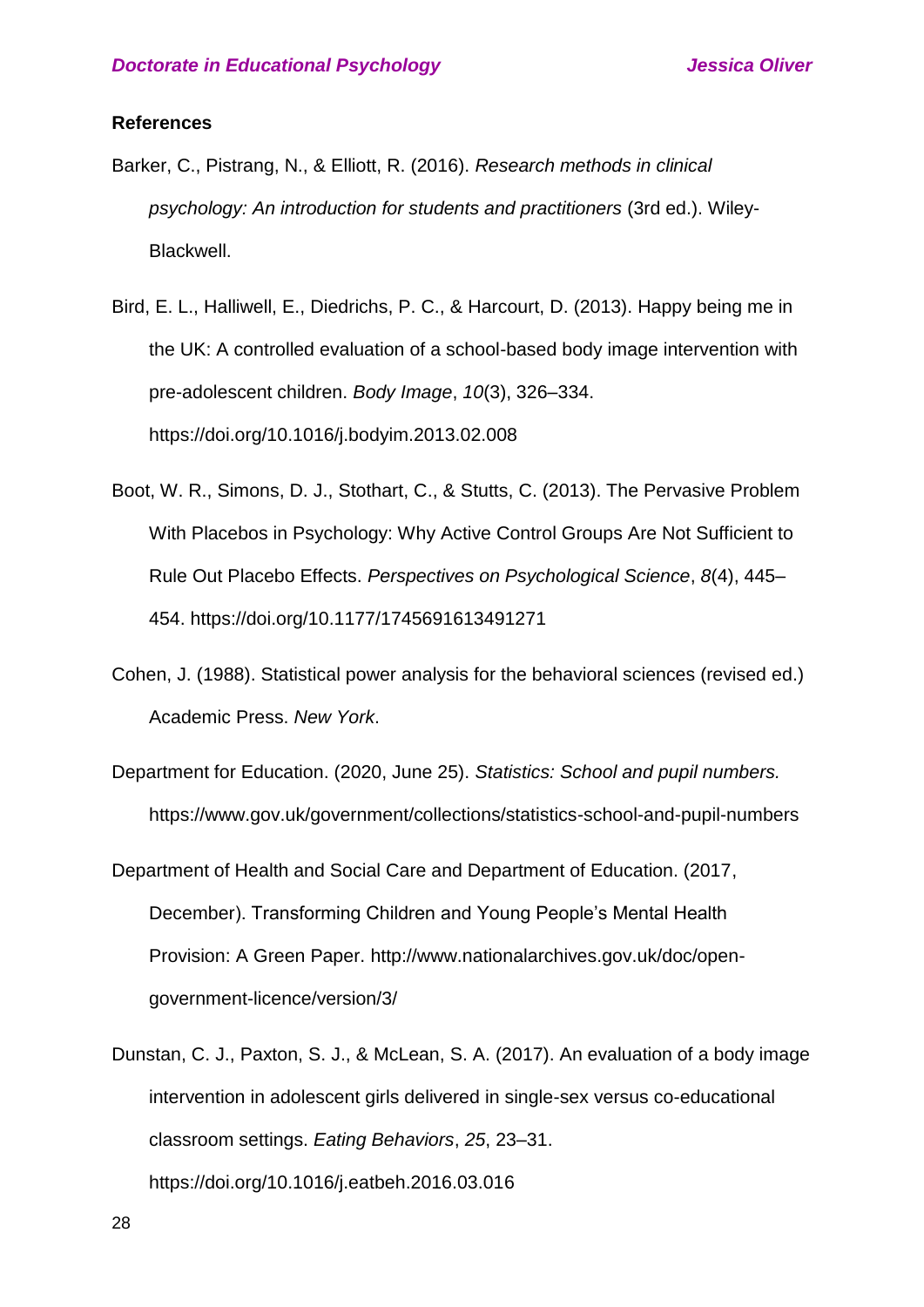- Durkin, S. J., & Paxton, S. J. (2002). Predictors of vulnerability to reduced body image satisfaction and psychological wellbeing in response to exposure to idealized female media images in adolescent girls. *Journal of Psychosomatic Research*, *53*(5), 995–1005. https://doi.org/10.1016/S0022-3999(02)00489-0
- Durkin, S. J., Paxton, S. J., & Sorbello, M. (2007). An Integrative Model of the Impact of Exposure to Idealized Female Images on Adolescent Girls? Body Satisfaction. *Journal of Applied Social Psychology*, *37*(5), 1092–1117. https://doi.org/10.1111/j.1559-1816.2007.00201.x
- Faul, F., Erdfelder, E., Lang, A. G., & Buchner, A. (2007). G\*Power 3: A flexible statistical power analysis program for the social, behavioral, and biomedical sciences. *Behavior Research Methods*, *39*(2), 175–191. https://doi.org/10.3758/BF03193146
- Florin, T. A., Shults, J., & Stettler, N. (2011). Perception of overweight is associated with poor academic performance in US adolescents. *Journal of School Health*, *81*(11), 663–670. https://doi.org/10.1111/j.1746-1561.2011.00642.x
- Garner, D. M., Olmstead, M. P., & Polivy, J. (1983). Development and validation of a multidimensional eating disorder inventory for anorexia nervosa and bulimia. *International Journal of Eating Disorders*, *2*(2), 15–34. https://doi.org/10.1002/1098-108X(198321)2:2<15::AID-EAT2260020203>3.0.CO;2-6
- Gersten, R., Fuchs, L. S., Compton, D., Coyne, M., Greenwood, C., & Innocenti, M. S. (2005). Quality indicators for group experimental and quasi-experimental research in special education. *Exceptional Children, 71*(2), 149-164. https://doi.org/10.1177/001440290507100202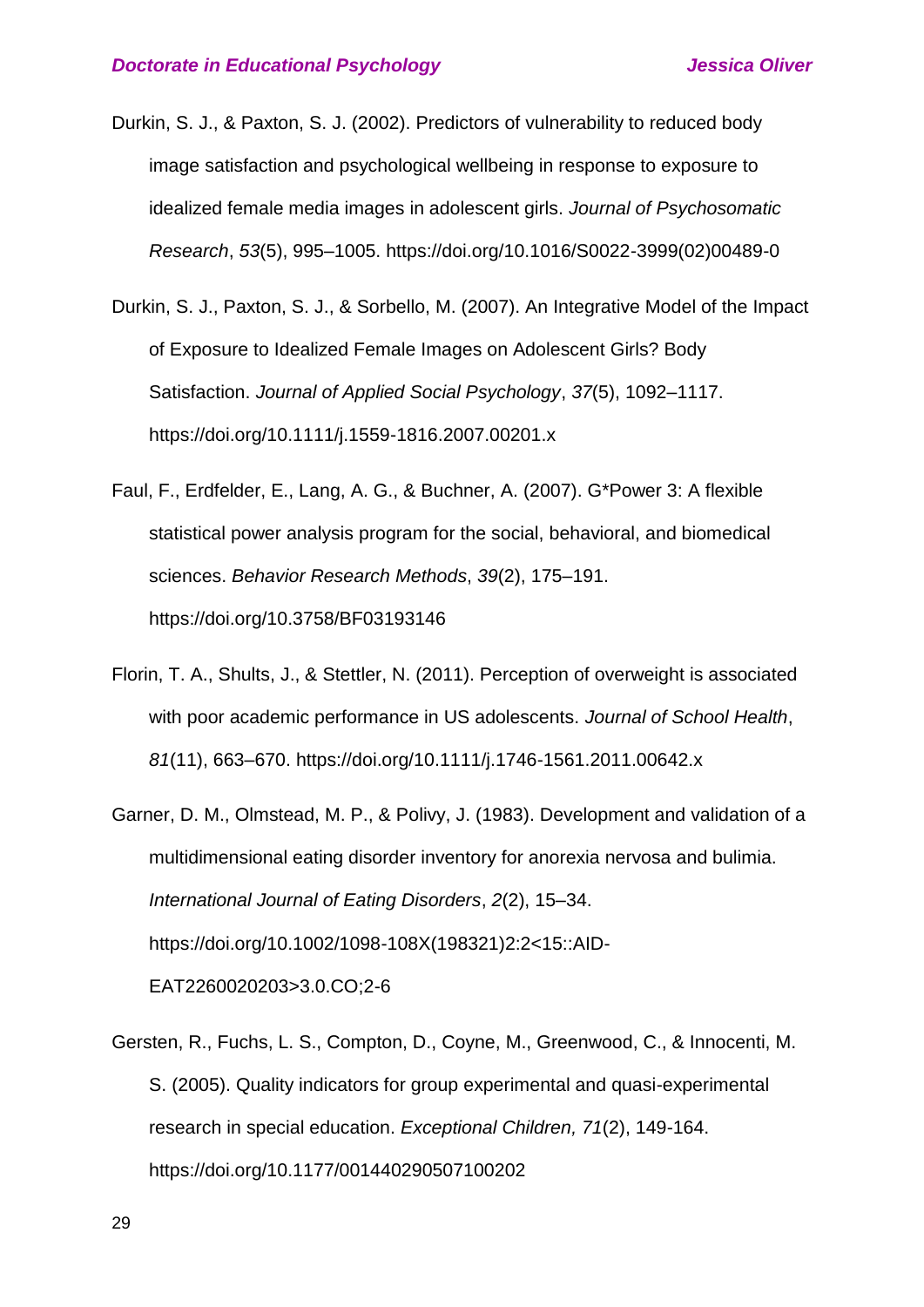- Gough, D. (2007). Weight of evidence: A framework for the appraisal of the quality and relevance of evidence. *Research Papers in Education*, *22*(2), 213–228. https://doi.org/10.1080/02671520701296189
- Government Equalities Office. (2013). *Body confidence campaign Progress report 2013*.

https://assets.publishing.service.gov.uk/government/uploads/system/uploads/att achment\_data/file/203405/130501\_body\_confidence\_progress\_reportv03.pdf

Halliwell, E., Diedrichs, P., & Orbach, S. (2014, December 3). *Costing the Invisible*: *A review of the evidence examining the links between body image, aspirations, education and workplace confidence.* https://uwe-

repository.worktribe.com/output/806655/costing-the-invisible-a-review-of-theevidence-examining-the-links-between-body-image-aspirations-education-andworkplace-confidence

- Hicks, T. B., Shahidullah, J. D., Carlson, J. S., & Palejwala, M. H. (2014). Nationally certified school psychologists' use and reported barriers to using evidencebased interventions in schools: The influence of graduate program training and education. *School Psychology Quarterly*, *29*(4), 469–487. https://doi.org/10.1037/spq0000059
- Jones, D. C. (2001). Social comparison and body image: Attractiveness comparisons to models and peers among adolescent girls and boys. *Sex Roles*, *45*(9–10), 645–664. https://doi.org/10.1023/A:1014815725852
- Jones, D.C., Vigfusdottir, H., & Lee, Y. (2004). *Conversations, Peer Criticism, Appearance Magazines, and the Internalization of Appearance Ideals Body Image and the Appearance Culture Among Adolescent Girls and Boys: An*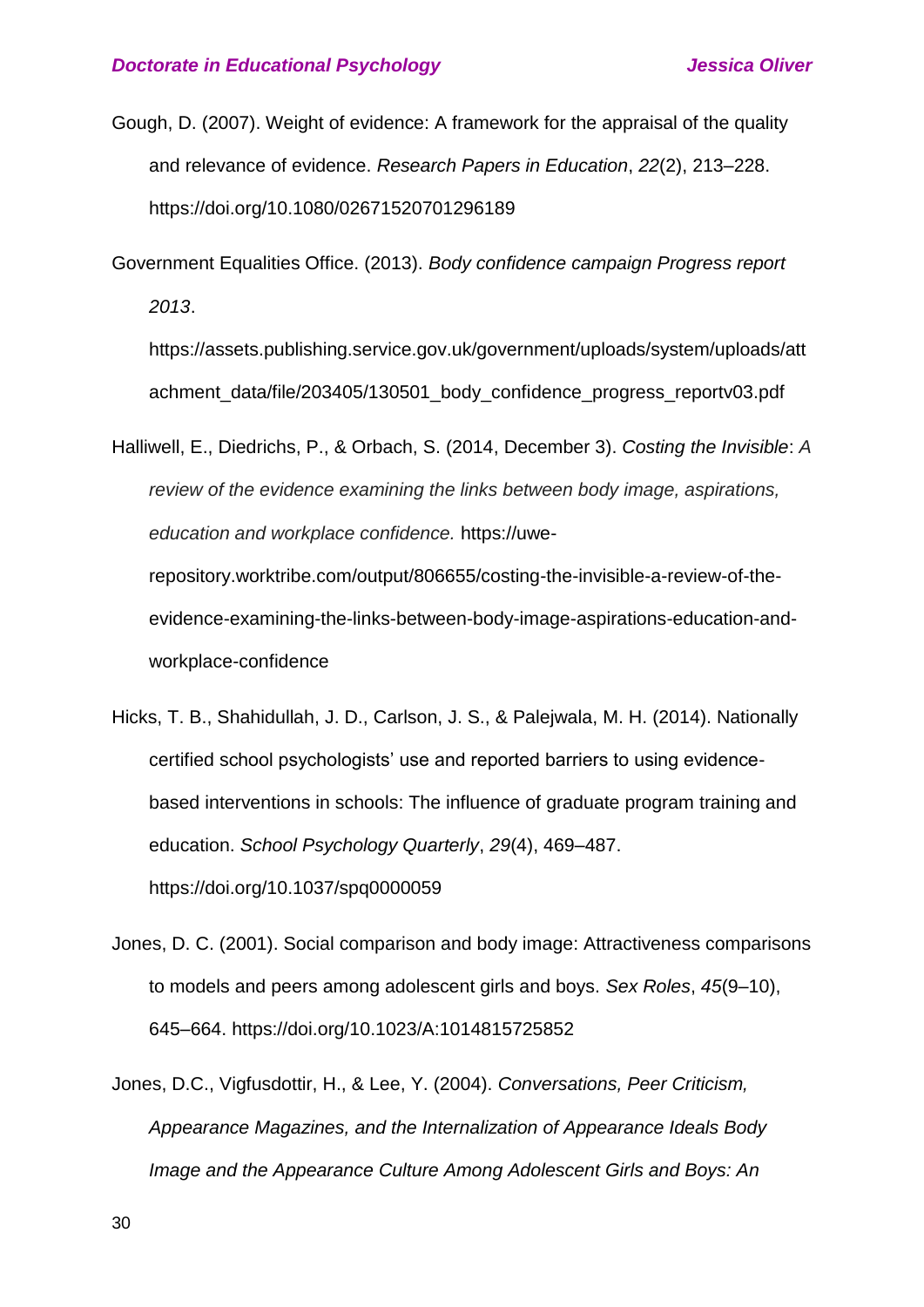*examination of friend* conversations, peer criticism, appearance magazines, and the internalization of appearance ideals. *Journal of adolescent research*, *19*(3), 323-339 https://doi.org/10.1177/0743558403258847

- Kratochwill, T. R. (2007). Preparing Psychologists for Evidence-Based School Practice: Lessons Learned and Challenges Ahead. *American Psychologist*, *62*(8), 829–843. https://doi.org/10.1037/0003-066X.62.8.829
- Lovegrove, E., & Rumsey, N. (2005). Ignoring it doesn't make it stop: Adolescents, appearance, and bullying. *Cleft Palate-Craniofacial Journal*, *42*(1), 33–44. https://doi.org/10.1597/03-097.5.1
- McLean, S. A., Wertheim, E. H., Marques, M. D., & Paxton, S. J. (2019). Dismantling prevention: Comparison of outcomes following media literacy and appearance comparison modules in a randomised controlled trial. *Journal of Health Psychology*, *24*(6), 761–776. https://doi.org/10.1177/1359105316678668
- Mikkilä, V., Lahti-Koski, M., Pietinen, P., Virtanen, S. M., & Rimpelä, M. (2003). Associates of obesity and weight dissatisfaction among Finnish adolescents. *Public Health Nutrition*, *6*(1), 49–56. https://doi.org/10.1079/phn2002352
- Petticrew, M., & Roberts, H. (2003). Evidence, hierarchies, and typologies: Horses for courses. *Journal of Epidemiology and Community Health, 57*(7), 527-529. https://doi.org/10.1136/jech.57.7.527
- Richardson, S. M., & Paxton, S. J. (2010). An evaluation of a body image intervention based on risk factors for body dissatisfaction: A controlled study with adolescent girls. *International Journal of Eating Disorders*, *43*(2), 112–122. https://doi.org/10.1002/eat.20682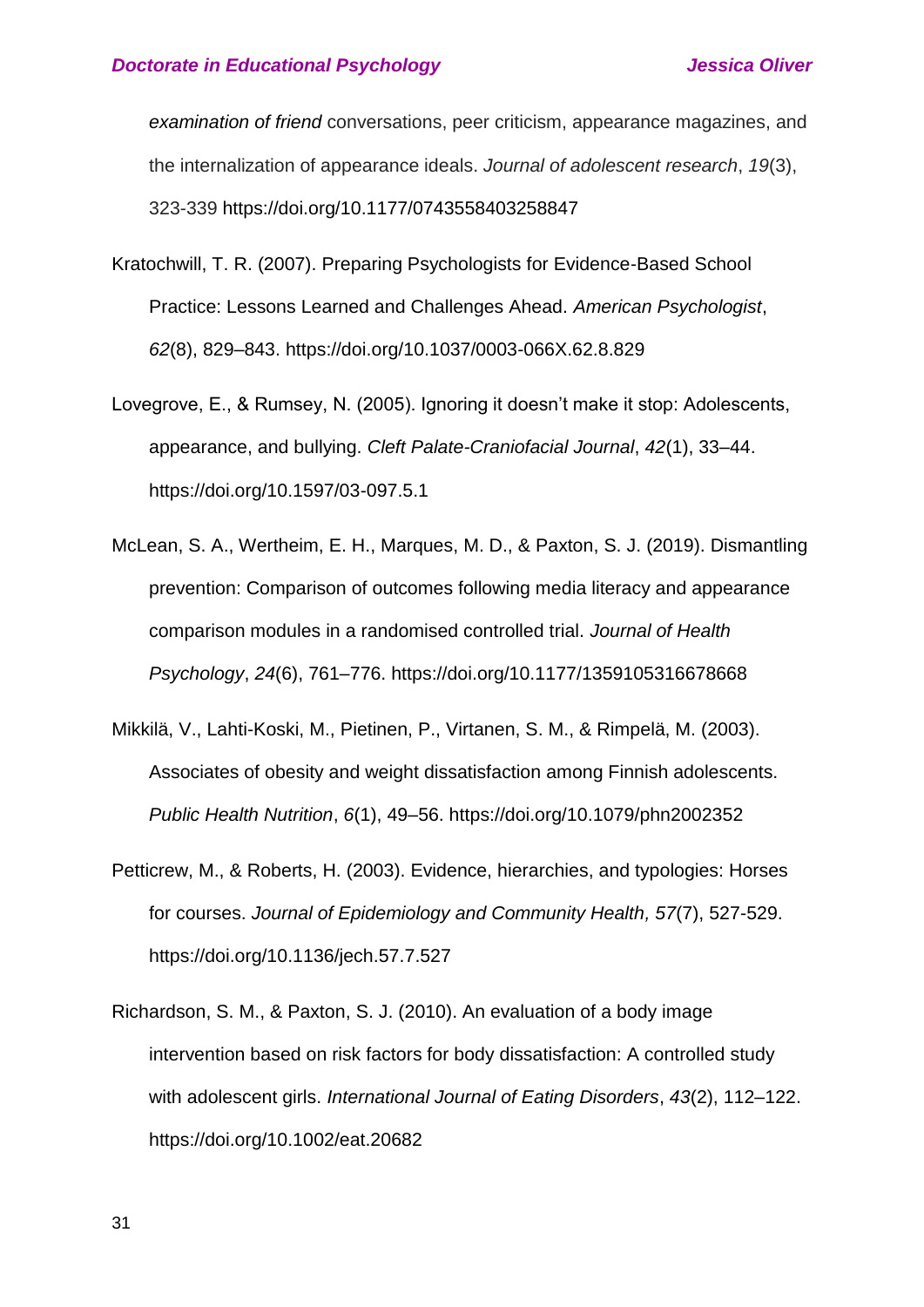- Rodgers, R. F., Paxton, S. J., & McLean, S. A. (2014). A Biopsychosocial Model of Body Image Concerns and Disordered Eating in Early Adolescent Girls. *Journal of Youth and Adolescence*, *43*(5), 814–823. https://doi.org/10.1007/s10964-013- 0013-7
- Sands, E. R., & Wardle, J. (2003). Internalization of ideal body shapes in 9-12-yearold girls. *International Journal of Eating Disorders*, *33*(2), 193–204. https://doi.org/10.1002/eat.10121
- Stewart, C., Goddard, E., Cakir, Z., Hall, R., & Allen, G. (2020). Can more people be "Happy Being Me"? Testing the delivery of a universal body satisfaction program by clinicians and school staff. *Eating Disorders*, 1–28. https://doi.org/10.1080/10640266.2020.1771165
- Toomey, E., Hardeman, W., Hankonen, N., Byrne, M., McSharry, J., Matvienko-Sikar, K., & Lorencatto, F. (2020). Focusing on fidelity: Narrative review and recommendations for improving intervention fidelity within trials of health behaviour change interventions. *Health Psychology and Behavioral Medicine*, *8*(1), 132–151. https://doi.org/10.1080/21642850.2020.1738935
- Wilksch, S. M., Paxton, S. J., Byrne, S. M., Austin, S. B., McLean, S. A., Thompson, K. M., Dorairaj, K., & Wade, T. D. (2015). Prevention Across the Spectrum: A randomized controlled trial of three programs to reduce risk factors for both eating disorders and obesity. *Psychological Medicine*, *45*(9), 1811–1823. https://doi.org/10.1017/S003329171400289X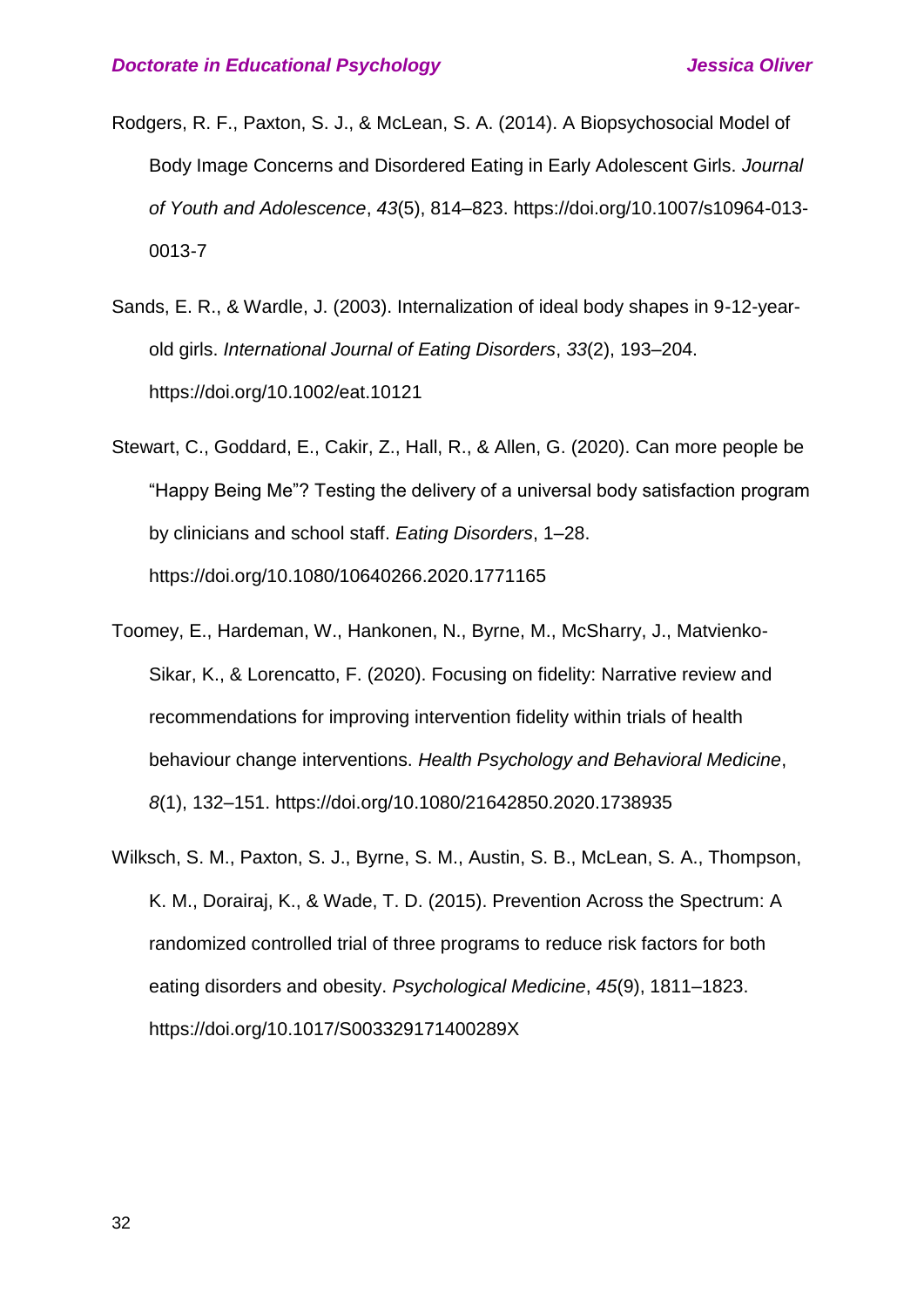# **Appendices**

# **Appendix A: Articles Excluded at Full Text Screening**

| Articles excluded at full text screening                                                                                                                                                                                  | Excluded on criteria:                |
|---------------------------------------------------------------------------------------------------------------------------------------------------------------------------------------------------------------------------|--------------------------------------|
|                                                                                                                                                                                                                           |                                      |
| Roberts-Parker, E. (2019). Evaluating a                                                                                                                                                                                   | 8- The study's control group also    |
| <b>Mentalization Based Program for</b>                                                                                                                                                                                    | receives HBM with additional         |
| <b>Addressing Eating Disorder Risk Among</b>                                                                                                                                                                              | mentalisation component.             |
| Young Adolescents (Doctoral dissertation,                                                                                                                                                                                 | 9- The study does not include a      |
| Alliant International University).                                                                                                                                                                                        | measure of body                      |
|                                                                                                                                                                                                                           | dissatisfaction/satisfaction.        |
| McCabe, M. P., Connaughton, C.,                                                                                                                                                                                           | 1- Study did not evaluate            |
| Tatangelo, G., Mellor, D., & Busija, L.                                                                                                                                                                                   | effectiveness of HBM intervention    |
| (2017). Healthy me: A gender-specific                                                                                                                                                                                     | 2- Study included participants under |
| program to address body image concerns                                                                                                                                                                                    | the age of 10                        |
| and risk factors among                                                                                                                                                                                                    |                                      |
| preadolescents. Body image, 20, 20-30.                                                                                                                                                                                    |                                      |
| https://doi.org/10.1016/j.bodyim.2016.10.007                                                                                                                                                                              |                                      |
|                                                                                                                                                                                                                           |                                      |
| Wilksch, S. M., Paxton, S. J., Byrne, S. M.,                                                                                                                                                                              | 6- The study does not contain        |
| Austin, S. B., O'Shea, A., & Wade, T. D.                                                                                                                                                                                  | primary empirical data               |
|                                                                                                                                                                                                                           |                                      |
|                                                                                                                                                                                                                           |                                      |
|                                                                                                                                                                                                                           |                                      |
|                                                                                                                                                                                                                           |                                      |
| https://doi.org/10.1002/eat.22642                                                                                                                                                                                         |                                      |
| (2017). Outcomes of three universal eating<br>disorder risk reduction programs by<br>participants with higher and lower baseline<br>shape and weight concern. International<br>Journal of Eating Disorders, 50(1), 66-75. |                                      |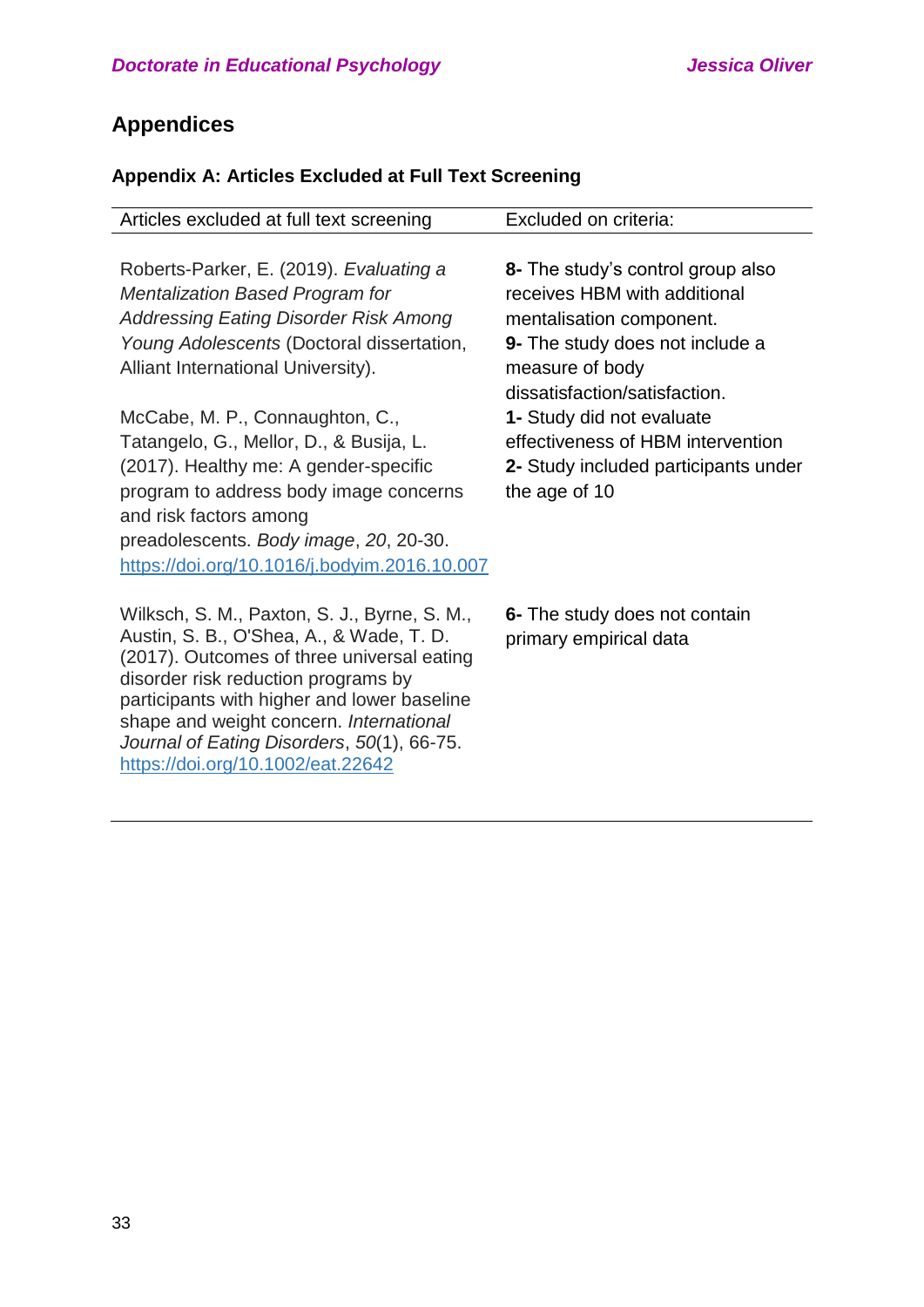# **Appendix B: Mapping the Field**

| <b>Authors and Title</b>                                                                                                                                                                                                           | Sample Size                                      | Sample<br>characteristics                                            | <b>Study Design</b>                                 | Country   | Intervention                                                                                                                                                | Control                                          | <b>Body</b><br>Dis/satisfaction                                                                                                                                     | <b>Primary Findings</b>                                                                                                                                                         |
|------------------------------------------------------------------------------------------------------------------------------------------------------------------------------------------------------------------------------------|--------------------------------------------------|----------------------------------------------------------------------|-----------------------------------------------------|-----------|-------------------------------------------------------------------------------------------------------------------------------------------------------------|--------------------------------------------------|---------------------------------------------------------------------------------------------------------------------------------------------------------------------|---------------------------------------------------------------------------------------------------------------------------------------------------------------------------------|
|                                                                                                                                                                                                                                    |                                                  |                                                                      |                                                     |           |                                                                                                                                                             |                                                  | Outcome<br>Measure                                                                                                                                                  |                                                                                                                                                                                 |
| <b>Authors:</b><br>Richardson and<br>Paxton (2010)<br><b>Title: An</b><br>evaluation of a<br>body image<br>intervention<br>based on risk<br>factors for body<br>dissatisfaction: A<br>controlled study<br>with adolescent<br>girls | Total= $194$<br>Treatment=<br>104<br>Control= 90 | Female<br>Mean age= 12<br>years 4 months<br>$(SD = 4.13)$<br>months) | Non-randomised<br>group design<br>3-month follow-up | Australia | 3, 50-minute<br>sessions of<br><b>Happy Being</b><br>Me (HBM)<br>during usual<br>health lessons.                                                            | No-<br>intervention<br>control but<br>wait list. | Extended<br>version of Body<br>Satisfaction<br>Visual Analogue<br>Scale<br>9-item Body<br>dissatisfaction<br>subscale of the<br><b>Eating Disorder</b><br>Inventory | Moderate-large<br>effect of<br>intervention on<br>body dissatisfaction<br>at post-intervention<br>and follow-up.                                                                |
| Authors: Bird,<br>Halliwell,<br>Diedrichs and<br>Harcourt (2013)<br><b>Title: Happy</b><br>Being Me in the<br>UK: A controlled<br>evaluation of a<br>school-based<br>body image<br>intervention with<br>pre-adolescent<br>children | Total= $88$<br>Treatment=43<br>Control= 45       | 46 Males, 42<br>Females<br>Age= $10-11$<br>years                     | Quasi-experimental<br>design<br>3-month follow-up   | England   | 3, 1-hour<br>sessions with<br>one week<br>between each<br>session.<br><b>Adapted HBM</b><br>for delivery with<br>males and<br>females and for<br>age range. | No-<br>intervention<br>control.                  | Adapted version<br>of Body<br>Satisfaction<br>Visual Analogue<br>Scale                                                                                              | Time x condition<br>interactions were<br>significant for girls'<br>body satisfaction<br>with improvement<br>in intervention<br>group at post-<br>intervention and<br>follow up. |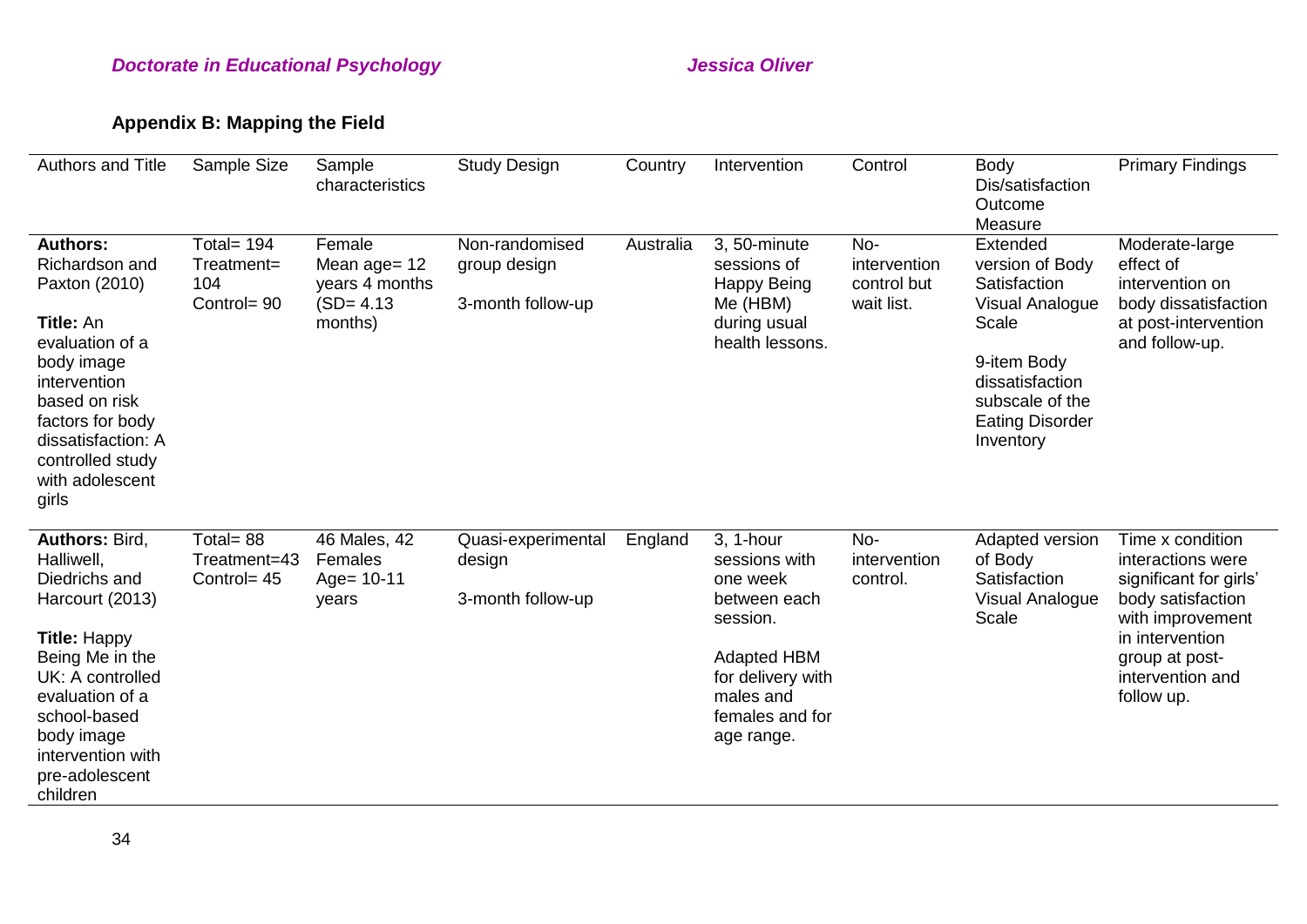| <b>Authors and Title</b>                                                                                                                                                                                                                                                                                                                                                    | Sample Size                                       | Sample<br>characteristics                                                                                                              | <b>Study Design</b>                                       | Country   | Intervention                                                              | Control                         | <b>Body</b><br>Dis/satisfaction<br>Outcome<br>Measure                                                                            | <b>Primary Findings</b>                                                                                                                                                                                                                                                                          |
|-----------------------------------------------------------------------------------------------------------------------------------------------------------------------------------------------------------------------------------------------------------------------------------------------------------------------------------------------------------------------------|---------------------------------------------------|----------------------------------------------------------------------------------------------------------------------------------------|-----------------------------------------------------------|-----------|---------------------------------------------------------------------------|---------------------------------|----------------------------------------------------------------------------------------------------------------------------------|--------------------------------------------------------------------------------------------------------------------------------------------------------------------------------------------------------------------------------------------------------------------------------------------------|
| <b>Authors: Stewart,</b><br>Goddard, Cakir,<br>Hall and Allen<br>(2020)<br>Title: Can more<br>people be "Happy<br>Being Me"?<br>Testing the<br>delivery of a<br>universal body<br>satisfaction<br>program by<br>clinicians and<br>school staff<br>(Study 1<br>compares HBM<br>and comparison<br>group, Study 2<br>compares<br>clinician versus<br>school staff<br>delivery) | Total= $369$<br>Treatment=<br>172<br>Control= 197 | Year 7 boys<br>$(N=37)$ and girls<br>$(N=332)$ (aged<br>$11-12$ years)<br>recruited from 8<br>schools<br>Mean age= 11.7<br>$SD = 0.33$ | Quasi-experimental<br>case-controlled<br>comparison trial | <b>UK</b> | 6, weekly, 50-<br>minute HBM<br>sessions<br>delivered in<br>PSHE lessons. | No-<br>intervention<br>control. | Extended<br>version of the<br><b>Body</b><br>Satisfaction<br><b>Visual Analogue</b><br>Scale (BSVA;<br>Durkin &<br>Paxton, 2002) | Improvement in<br>body satisfaction in<br>HBM group for<br>girls.<br>Follow-up data not<br>stratified by gender<br>but no longer<br>significant at follow-<br>up.<br>Comparison of<br>teacher versus<br>clinician delivery<br>found<br>improvements in<br>clinician delivery<br>but not teacher. |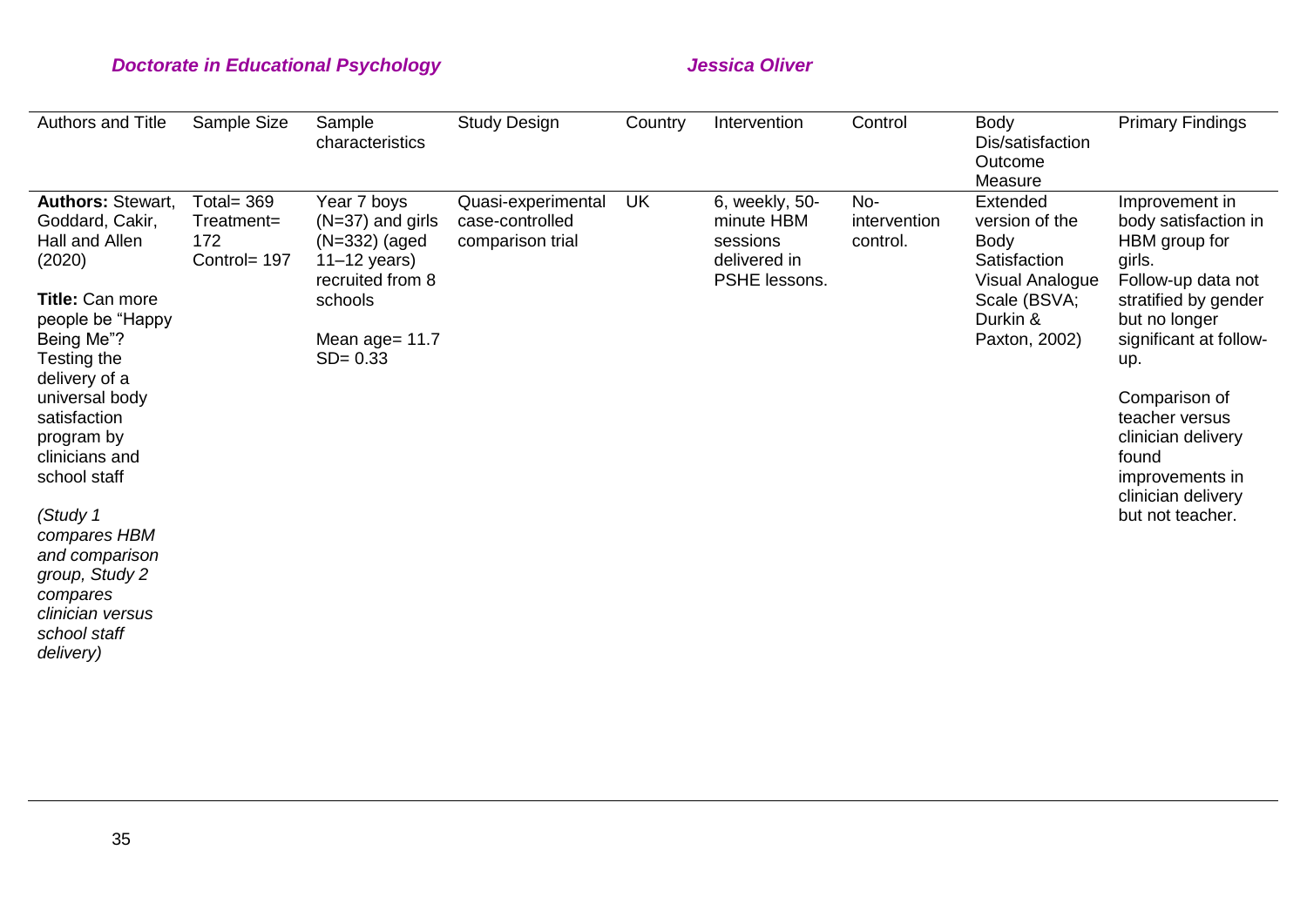| Authors and Title                                                                                                                                                                                                                      | Sample Size                                                                                                                           | Sample<br>characteristics                   | <b>Study Design</b>                                                                                                             | Country   | Intervention                           | Control                         | <b>Body</b><br>Dis/satisfaction<br>Outcome<br>Measure                                           | <b>Primary Findings</b>                                                                                                                                                                                                       |
|----------------------------------------------------------------------------------------------------------------------------------------------------------------------------------------------------------------------------------------|---------------------------------------------------------------------------------------------------------------------------------------|---------------------------------------------|---------------------------------------------------------------------------------------------------------------------------------|-----------|----------------------------------------|---------------------------------|-------------------------------------------------------------------------------------------------|-------------------------------------------------------------------------------------------------------------------------------------------------------------------------------------------------------------------------------|
| <b>Authors:</b><br>Dunstan, Paxton<br>and McLean<br>(2017)<br><b>Title: An</b><br>evaluation of a<br>body image<br>intervention in<br>adolescent girls<br>delivered in<br>single-sex versus<br>co-educational<br>classroom<br>settings | Total = $200$<br>$Co-$<br>educational<br>delivery= $73$<br>Single-sex<br>delivery= $74$<br><b>No</b><br>intervention<br>control= $53$ | Grade 7 girls<br>aged between<br>$11 - 14.$ | <b>Block RCT</b><br>Comparison of co-<br>educational/single-<br>sex delivery & no<br>intervention control<br>6- month follow-up | Australia | 6, weekly<br>sessions of<br><b>HBM</b> | No-<br>intervention<br>control. | 9-item Eating<br><b>Disorder</b><br>Inventory $-$<br>Body<br><b>Dissatisfaction</b><br>Subscale | Significantly lower<br>body dissatisfaction<br>at post-intervention<br>in HBM group but<br>not maintained at<br>follow-up.<br>No significant<br>difference between<br>co-educational<br>delivery and single-<br>sex delivery. |
| (Additional part of<br>study compares<br>co-educational<br>and single-sex<br>outcomes)                                                                                                                                                 |                                                                                                                                       |                                             |                                                                                                                                 |           |                                        |                                 |                                                                                                 |                                                                                                                                                                                                                               |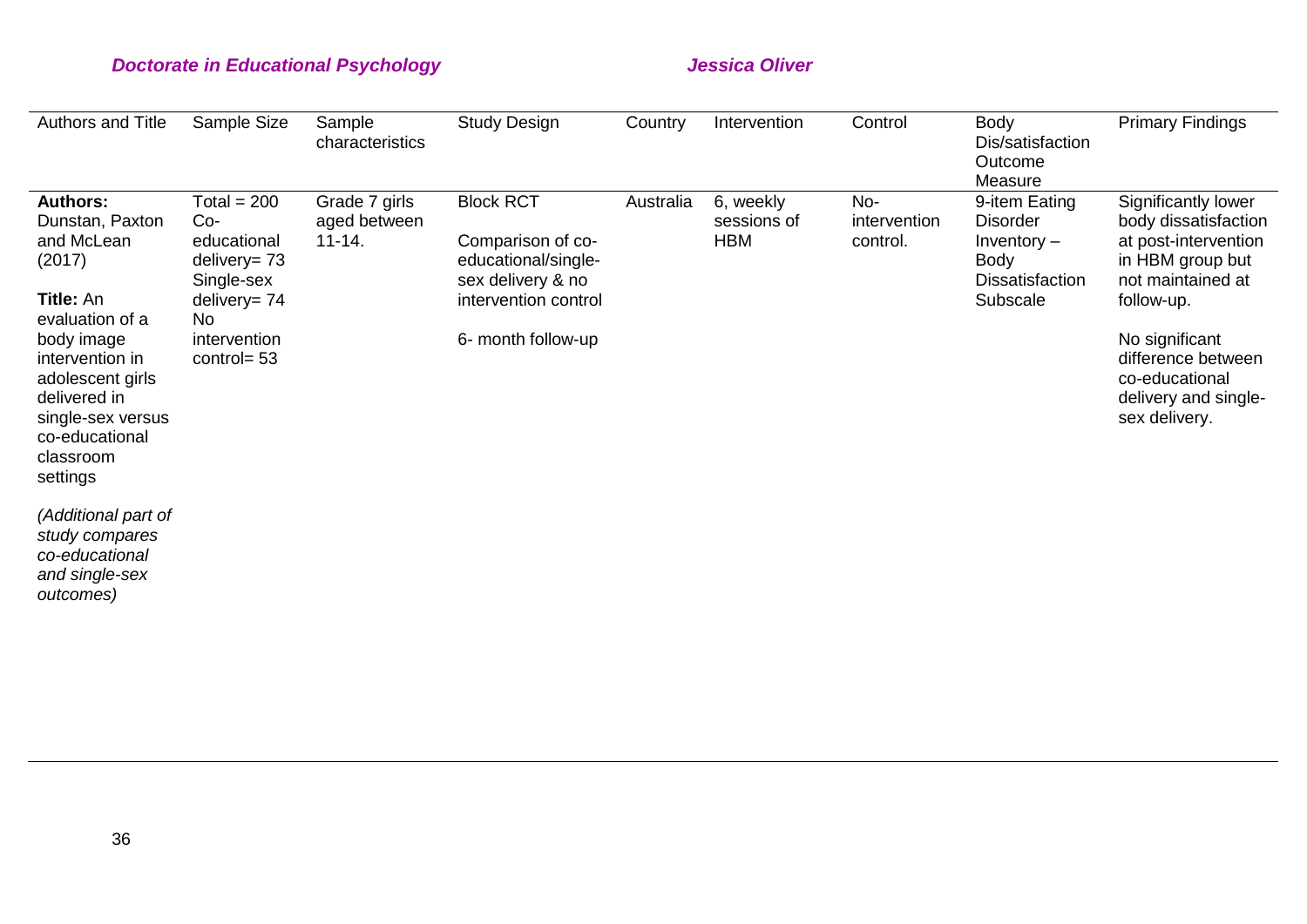| Authors and Title                                                                                                                                                                                                                                                                                    | Sample Size                                             | Sample<br>characteristics                                       | <b>Study Design</b>                                                                                                                                                                         | Country   | Intervention                                                                                                                                                                                      | Control                                                  | <b>Body</b><br>Dis/satisfaction<br>Outcome<br>Measure            | <b>Primary Findings</b>                                                                                |
|------------------------------------------------------------------------------------------------------------------------------------------------------------------------------------------------------------------------------------------------------------------------------------------------------|---------------------------------------------------------|-----------------------------------------------------------------|---------------------------------------------------------------------------------------------------------------------------------------------------------------------------------------------|-----------|---------------------------------------------------------------------------------------------------------------------------------------------------------------------------------------------------|----------------------------------------------------------|------------------------------------------------------------------|--------------------------------------------------------------------------------------------------------|
| <b>Authors:</b><br>Wilksch, Paxton,<br>Byrne, Austin,<br>McLean,<br>Thompson,<br>Dorairaj, & Wade<br>(2015)<br><b>Title: Prevention</b><br>Across the<br>Spectrum: A<br>randomized<br>controlled trial of<br>three programs to<br>reduce risk<br>factors for both<br>eating disorders<br>and obesity | <b>Total= 1316</b><br>Girls $N = 840$<br>Boys $N = 476$ | Grade 7 boys<br>and girls<br>Mean age=<br>$13.21$ (SD=<br>0.68) | Randomised<br>controlled trial<br>(class)<br>Comparison of 3<br>different school-<br>based body image<br>interventions with a<br>no intervention<br>control.<br>6 and 12-month<br>follow-up | Australia | <b>HBM</b> extended<br>to 8 sessions<br>and including<br>components on<br>eating<br>concerns. Re-<br>named HELPP<br>(Helping,<br>Encouraging,<br>Listening and<br>Protecting<br>Peers Initiative) | Usual school<br>class/no-<br>intervention<br>control.    | Eating disorder<br>inventory body<br>dissatisfaction<br>9-items. | No impact of<br>intervention on<br>body<br>dissatisfaction.                                            |
| <b>Authors:</b><br>McLean,<br>Wertheim,<br>Marques, &<br>Paxton (2016)<br><b>Title: Dismantling</b><br>prevention:<br>Comparison of<br>outcomes<br>following media<br>literacy and                                                                                                                   | $N = 260$                                               | Adolescent girls<br>Aged 11-14                                  | A three-arm cluster<br>randomised<br>controlled trial<br>design with equal<br>allocation.                                                                                                   | Australia | HBM-Media<br>and HBM-<br>Comparison<br>were adapted<br>from previous<br>versions of<br><b>Happy Being</b><br>Me<br>(3 session<br>versions)                                                        | Active<br>control= HBM<br>Healthy<br>eating<br>behaviour | Eating disorder<br>inventory 9-item<br>body<br>dissatisfaction   | Significant main<br>effect of time but no<br>interaction (group x<br>time) on body<br>dissatisfaction. |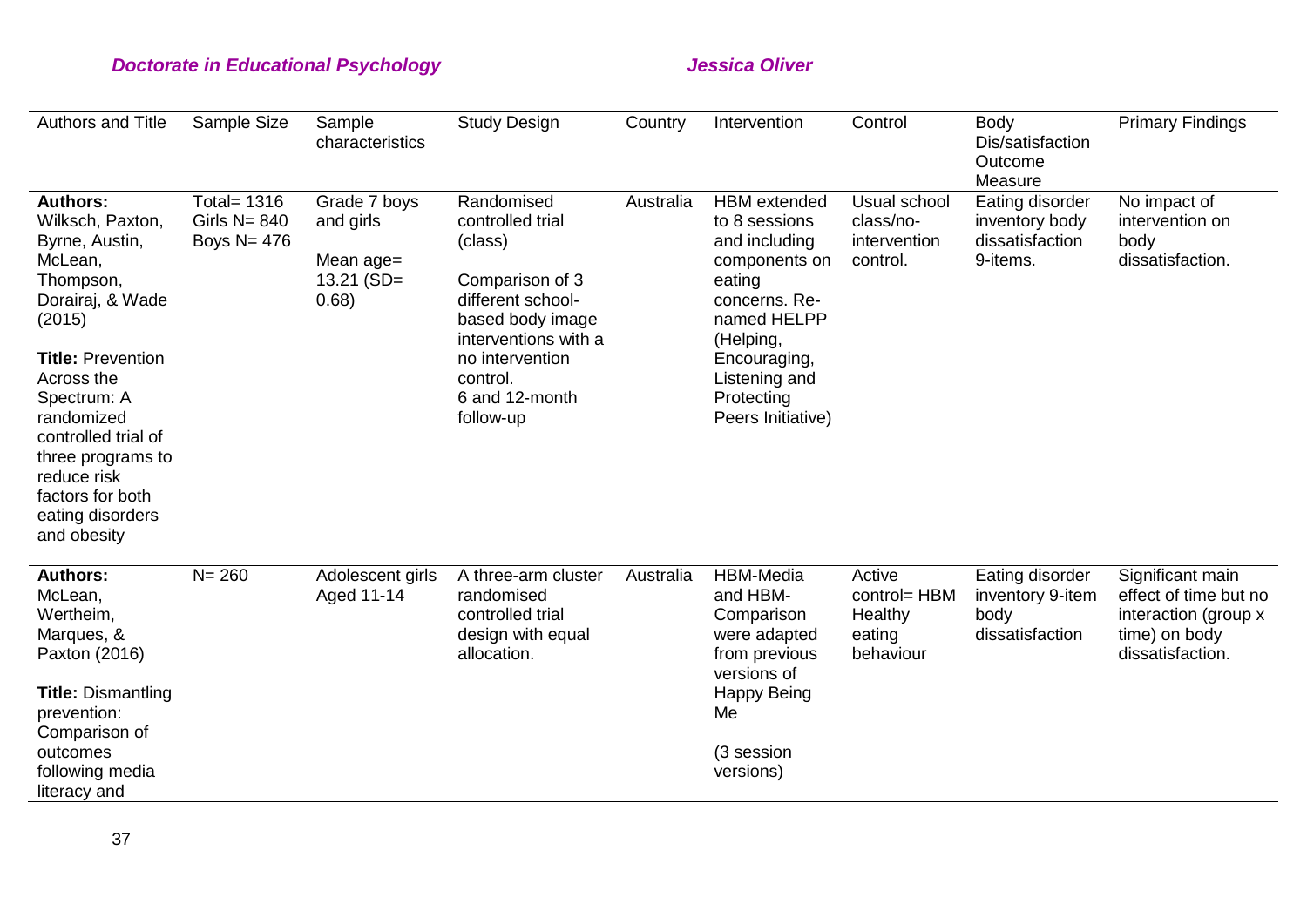| Authors and Title                                                          | Sample Size | Sample<br>characteristics | <b>Study Design</b> | Country | Intervention | Control | Body<br>Dis/satisfaction<br>Outcome<br>Measure | <b>Primary Findings</b> |
|----------------------------------------------------------------------------|-------------|---------------------------|---------------------|---------|--------------|---------|------------------------------------------------|-------------------------|
| appearance<br>comparison<br>modules in a<br>randomised<br>controlled trial |             |                           |                     |         |              |         |                                                |                         |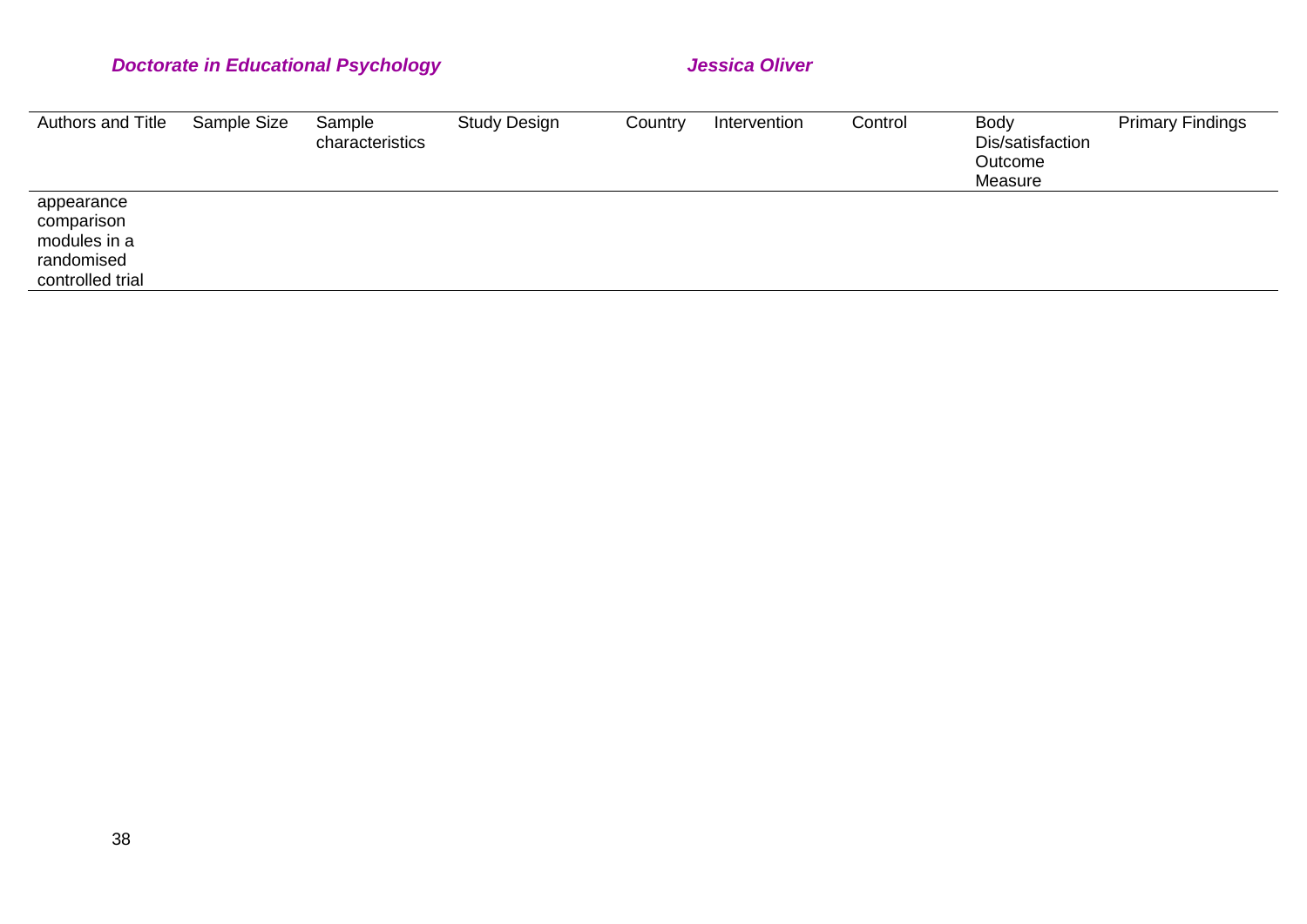## **Appendix C: Criteria and Rationale for WoE Ratings**

## **WoE A: Methodological Quality**

WoE A is described as a non-review specific judgement of the methodological quality of studies (Gough, 2007). As all reviewed studies employed a group experimental design, Gersten et al.'s (2005) coding protocol was considered appropriate in assessing WoE A. Adaptations were made to the protocol to ensure relevance to the review, and the adapted protocol and completed protocols for each study can be found in Appendix D and E respectively. The protocol includes both essential and desirable quality indicators and Table C1 indicates the cut-off points used to assess WoE A. The criteria for 'high' and 'medium' rated studies was based on those suggested by Gersten et al. (2005) but adapted due to the removal of one essential criteria from the protocol. The criteria for 'low' and 'very low' were not outlined by Gersten et al. (2005) but decided upon by the author for the purpose of the review. WoE A ratings for the six reviewed studies are provided in Table C2.

Table C1

| <b>WoA Rating</b> |          | Criteria                                                                                         |
|-------------------|----------|--------------------------------------------------------------------------------------------------|
| 3                 | High     | Meets at least 8 essential and 5 desirable criteria.                                             |
|                   | Medium   | Meets at least 8 essential and between 1-4 desirable<br>criteria.                                |
|                   | Low      | Meets at least 5 but lower than 8 essential criteria or<br>does not meet any desirable criteria. |
|                   | Very Low | Meets fewer than 5 essential criteria.                                                           |

*Cut-off criteria for WoE A Rating*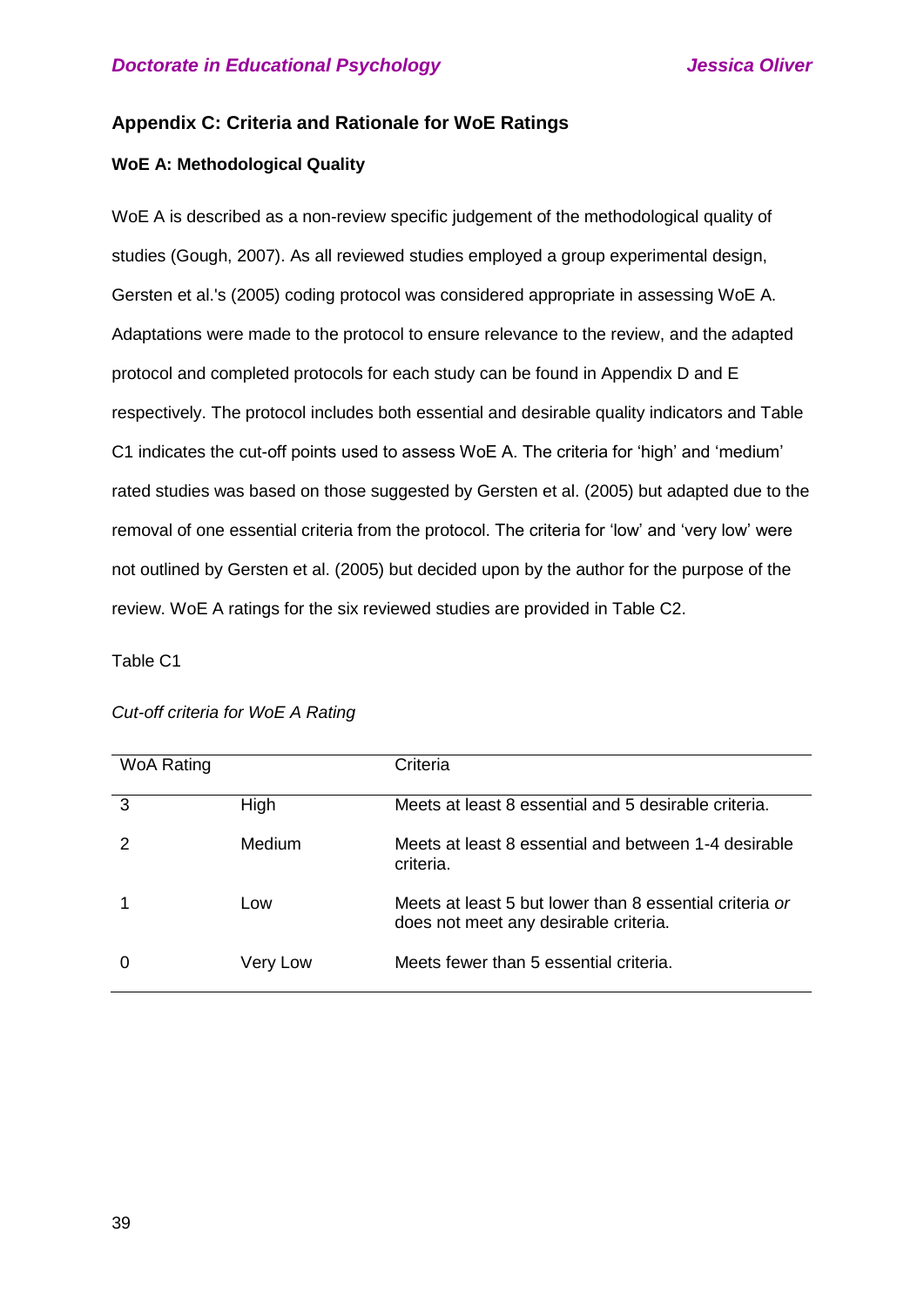## Table C2

|  |  |  | WoE A ratings for reviewed studies |  |
|--|--|--|------------------------------------|--|
|--|--|--|------------------------------------|--|

| Summary of WoE A Ratings         |                |             |                |            |                |                |  |  |  |  |
|----------------------------------|----------------|-------------|----------------|------------|----------------|----------------|--|--|--|--|
|                                  | Richardson     | Bird et al. | Stewart et     | Dunstan et | Wilksch et     | McClean        |  |  |  |  |
|                                  | and            | (2013)      | al. (2020)     | al. (2017) | al. (2015)     | et al.         |  |  |  |  |
|                                  | Paxton         |             |                |            |                | (2016)         |  |  |  |  |
|                                  | (2010)         |             |                |            |                |                |  |  |  |  |
| Essential<br>criteria<br>met /9  | 8              | 8           | 8              | 8          | 8              | 9              |  |  |  |  |
| Desirable<br>criteria<br>met /11 | $\overline{7}$ | 5           | 4              | 5          | 4              | $\overline{7}$ |  |  |  |  |
| WoE A                            | 3              | 3           | $\overline{2}$ | 3          | $\overline{2}$ | 3              |  |  |  |  |
| Rating                           | (High)         | (High)      | (Medium)       | (High)     | (Medium)       | (High)         |  |  |  |  |

## **WoE B: Methodological Relevance**

WoE B is considered a review-specific judgement related to the appropriateness of the study methodology in answering the review question (Gough, 2007). The criteria for WoE B were compiled by the author and are presented in Table C3. The four criteria considered were study design, participant allocation, control condition, and study power, and the rationale for including these criteria is presented within Table C3. The WoE B ratings for the six reviewed studies can be found in Table C4. The overall WoE B rating for each study was calculated by averaging the scores across the four criteria. For the fourth WoE B criteria 'Power', the software G\*Power (Faul et al., 2007) was used to calculate whether the study was appropriately powered to detect small, medium, and large effects. The input parameters utilised varied depending on the statistical analysis conducted, but each study was assessed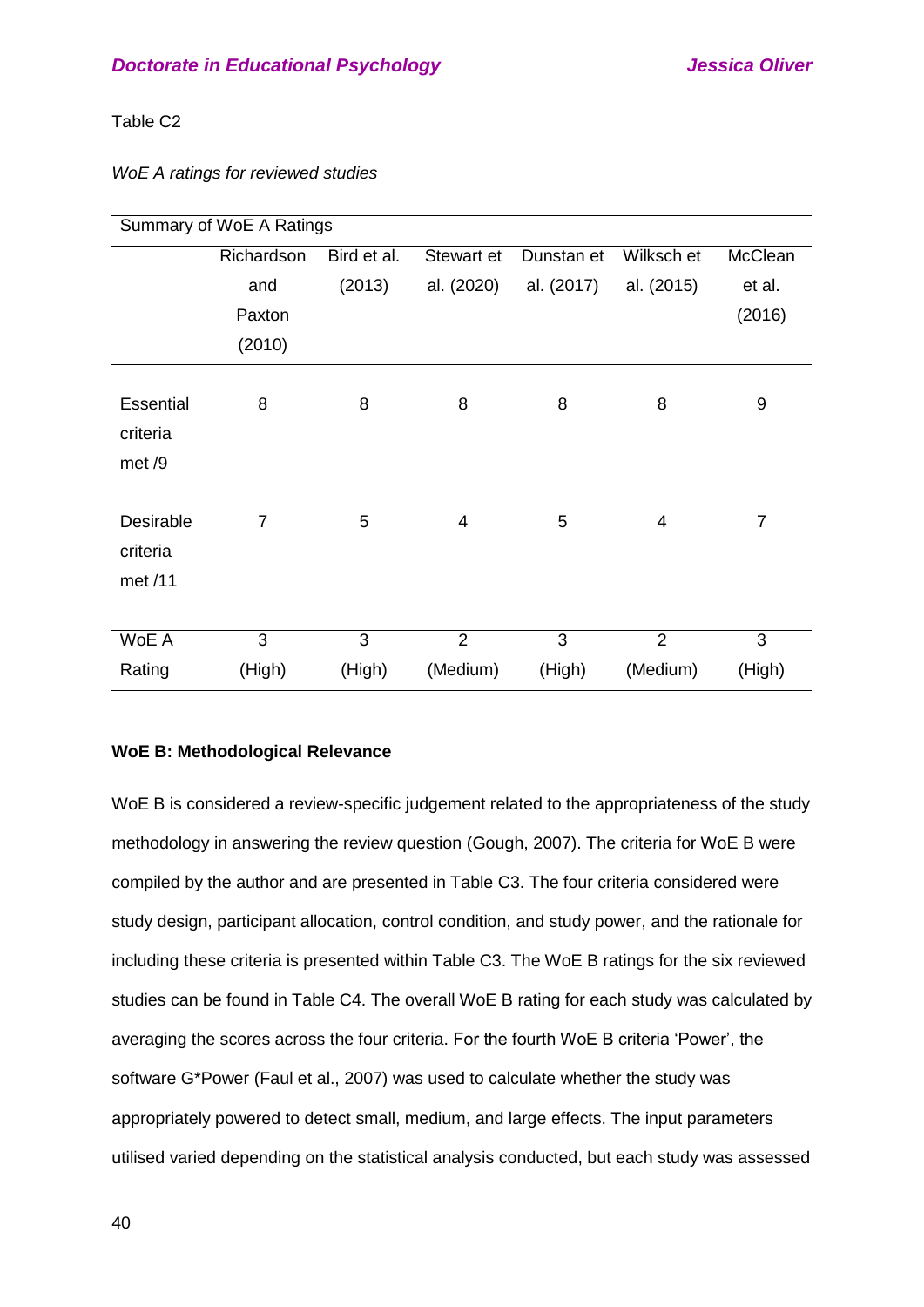according to whether it was appropriately powered to detect a large, medium and small effect size. The respective input values suggested by G\*Power for small, medium and large effects are outlined in Table C5.

Table C3

*Criteria for WoE B with Rationale* 

| Criteria            | Low: 1            | Medium: 2          | High: 3            | Rationale            |
|---------------------|-------------------|--------------------|--------------------|----------------------|
| <b>Study Design</b> | Cohort study      | Quasi-             | Randomised         | RCT <sub>s</sub> are |
|                     | design.           | experimental       | controlled trial   | considered more      |
|                     |                   | design.            | design.            | methodologically     |
|                     |                   |                    |                    | appropriate than     |
|                     |                   |                    |                    | quasi-               |
|                     |                   |                    |                    | experimental and     |
|                     |                   |                    |                    | cohort studies for   |
|                     |                   |                    |                    | investigating        |
|                     |                   |                    |                    | effectiveness        |
|                     |                   |                    |                    | (Petticrew &         |
|                     |                   |                    |                    | Roberts, 2003).      |
|                     |                   |                    |                    |                      |
| Participant         | No random         | Random             | Random             | Randomisation of     |
| allocation          | allocation of     | allocation of      | allocation of      | participants limits  |
|                     | participants at   | groups/block       | individuals to     | the potential for    |
|                     | individual or     | randomisation:     | intervention or    | selection bias and   |
|                     | group level.      | e.g. classes or    | control condition. | reduces the          |
|                     |                   | schools to         |                    | effects of pre-      |
|                     |                   | intervention or    |                    | existing group       |
|                     |                   | control condition. |                    | differences          |
|                     |                   |                    |                    | (Barker et al.,      |
|                     |                   |                    |                    | 2016).               |
|                     |                   |                    |                    |                      |
| Control             | Participants      | Participants in    | Participants in    | Active control       |
| condition           | receive no        | control condition  | control condition  | groups increase      |
|                     | alternative       | receive an         | receive HBM        | confidence in        |
|                     | intervention i.e. | alternative body   | intervention       | conclusions that     |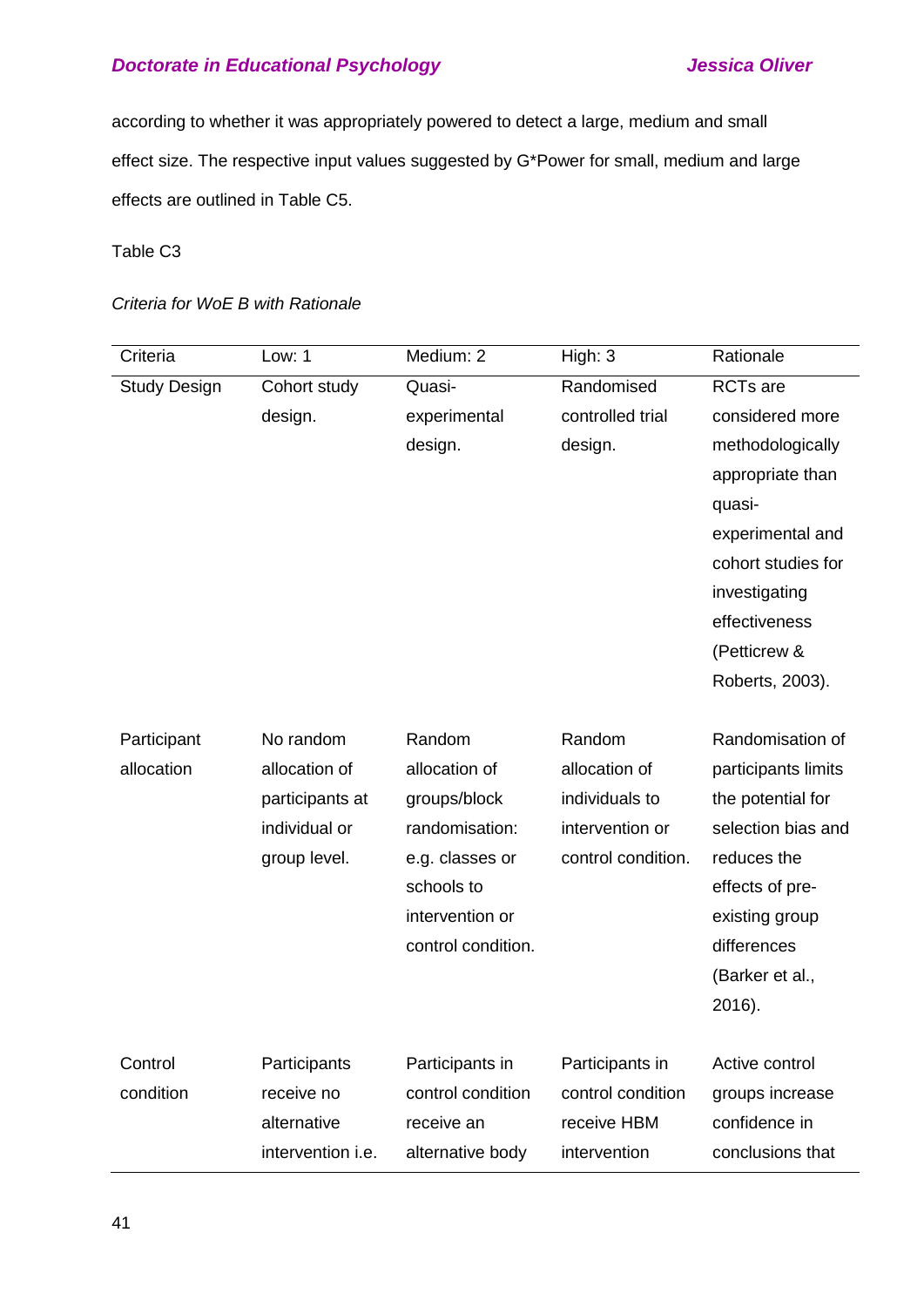| Criteria | Low: $1$            | Medium: 2          | High: $3$        | Rationale            |
|----------|---------------------|--------------------|------------------|----------------------|
|          | treatment as        | image              | without active   | outcomes are not     |
|          | usual.              | intervention.      | components       | due to factors       |
|          |                     |                    | 'media literacy' | other than the       |
|          |                     |                    | and 'appearance  | intervention itself  |
|          |                     |                    | comparison'.     | e.g. attention of    |
|          |                     |                    |                  | facilitator (Boot et |
|          |                     |                    |                  | al., 2013).          |
|          |                     |                    |                  |                      |
| Power    | Sample size is      | Sample size is     | Sample size is   | Studies need to      |
|          | not appropriate     | appropriate to     | appropriate to   | be appropriately     |
|          | for the statistical | detect medium or   | detect small     | powered in order     |
|          | analyses.           | large effect size. | effect size.     | to detect effects    |
|          |                     |                    |                  | of the intervention  |
|          |                     |                    |                  | (Barker et al.,      |
|          |                     |                    |                  | 2016).               |

## Table C4

## *WoE B Ratings for Reviewed Studies*

|             | Summary of WoE B Ratings |                |                |                |                |                |  |
|-------------|--------------------------|----------------|----------------|----------------|----------------|----------------|--|
| Criteria    | Richardson               | Bird et al.    | Stewart et     | Dunstan et     | Wilksch et     | McClean        |  |
|             | & Paxton                 | (2013)         | al. (2020)     | al. (2017)     | al. (2015)     | et al.         |  |
|             | (2010)                   |                |                |                |                | (2016)         |  |
| Study       | $\overline{2}$           | $\overline{2}$ | $\overline{2}$ | 3              | 3              | 3              |  |
| design      |                          |                |                |                |                |                |  |
| Participant | 1                        | 1              | 1              | $\overline{2}$ | $\overline{2}$ | $\overline{2}$ |  |
| allocation  |                          |                |                |                |                |                |  |
| Control     | 1                        | 1              | 1              | 1              | $\overline{2}$ | 3              |  |
| condition   |                          |                |                |                |                |                |  |
| Power       | $\overline{2}$           | $\overline{2}$ | 3              | 3              | 3              | 3              |  |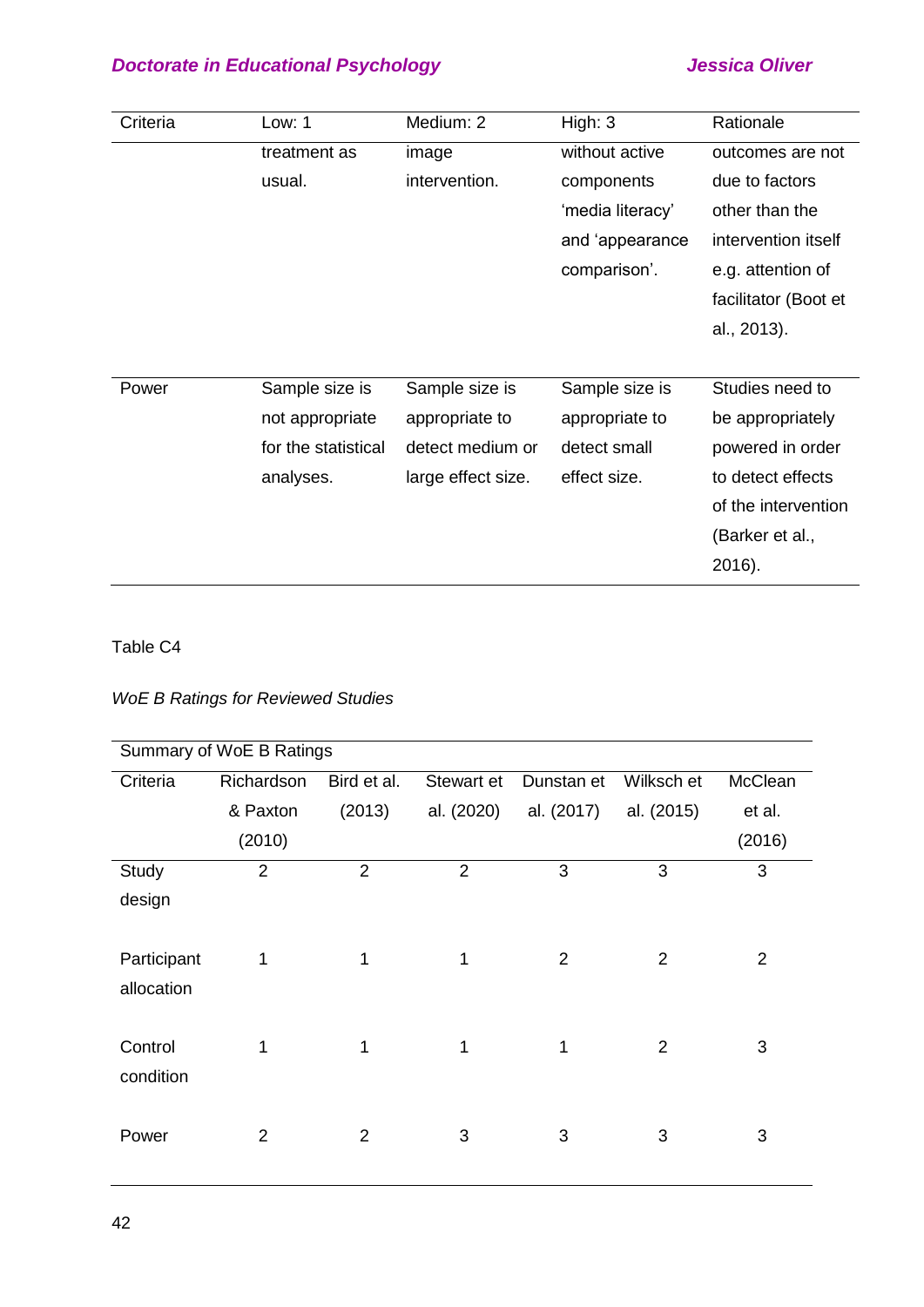| WoE B  | $1.5^{\circ}$ | 1.5 | 1.75 | 2.25                                       | 2.5 | 2.75   |
|--------|---------------|-----|------|--------------------------------------------|-----|--------|
| Rating |               |     |      | (Medium) (Medium) (Medium) (Medium) (High) |     | (High) |

*Note.* WoE B ratings are described as 'High' for scores ≥ 2.5, 'Medium' for scores ≥ 1.5 and < 2.5, and 'Low' for scores < 1.5. Table C5

### *G\*Power Effect Size Input*

## **WoE C: Topic Relevance**

WoE C is considered a review-specific judgement regarding the relevance of the topic of the study in answering the specific review question (Gough, 2007). The WoE C coding protocol was designed by the author. The criteria along with the rationale for these criteria, are presented in Table C6. WoE C ratings for the six reviewed studies can be found in Table C7. The overall WoE C rating for each study was calculated by averaging scores across the five criteria.

## Table C6

| Low: 1         | Medium: 2      | High: $3$    | Rationale                |
|----------------|----------------|--------------|--------------------------|
| Study is       | Study is       | Study is     | It is important that the |
| conducted in a | conducted in a | conducted in | study has taken place    |
| location not   | location       | the UK.      | in a location with a     |
| economically   | economically   |              | comparable education     |
| similar to the | similar to the |              | system or it may not be  |
| UK.            | UK.            |              | possible to generalise   |
|                |                |              |                          |

## *Criteria for WoE C with Rationale*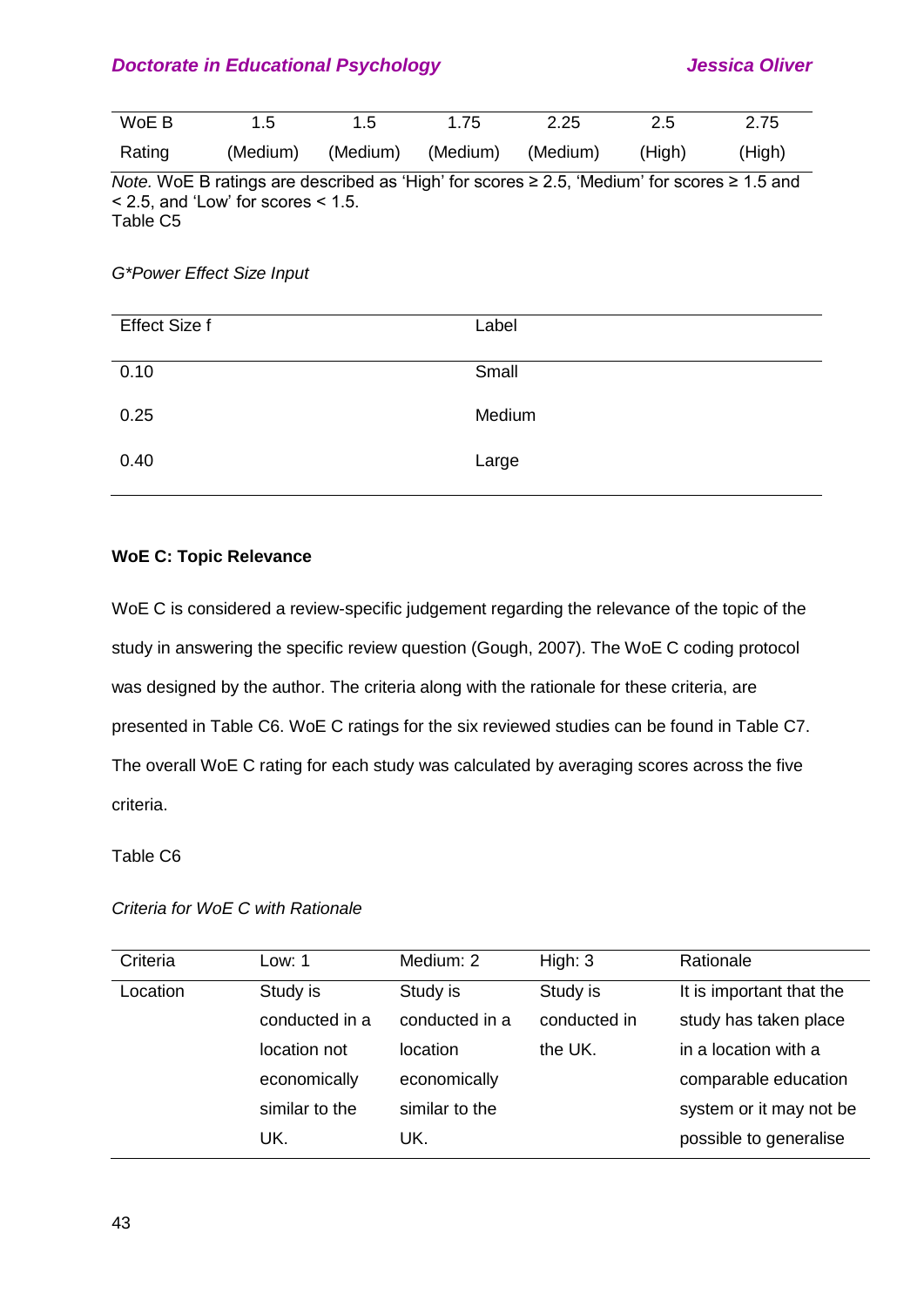| Criteria          | Low: 1           | Medium: 2         | High: 3          | Rationale               |
|-------------------|------------------|-------------------|------------------|-------------------------|
|                   |                  |                   |                  | the results to an       |
|                   |                  |                   |                  | English school setting. |
|                   |                  |                   |                  |                         |
| Intervention      | Intervention is  | Intervention is   | Intervention is  | As the intervention is  |
| delivery          | only delivered   | partially         | delivered by     | designed to be          |
|                   | by external      | delivered by      | school staff or  | delivered in schools, a |
|                   | professional     | school staff and  | there is a       | study which utilises    |
|                   | e.g. researcher. | partially by an   | comparison of    | school staff is more    |
|                   |                  | external          | delivery by      | reflective of how the   |
|                   |                  | professional.     | school staff and | intervention will be    |
|                   |                  |                   | researcher.      | implemented in          |
|                   |                  |                   |                  | practice.               |
|                   |                  |                   |                  |                         |
| Intervention      | Intervention     | Intervention      | Intervention     | Studies which use the   |
| implementation    | delivered does   | delivered is an   | delivered is the | HBM intervention in its |
|                   | not include the  | adapted version   | original HBM     | originally designed     |
|                   | key              | of original       | programme or a   | format answer the       |
|                   | components of    | (either by        | replication of   | review question most    |
|                   | the original     | increasing/       | the original     | appropriately. However, |
|                   | <b>HBM</b>       | amending          | <b>HBM</b>       | it is useful to include |
|                   | intervention.    | content or by     | intervention.    | adaptations to          |
|                   |                  | dismantling       |                  | understand whether      |
|                   |                  | intervention into |                  | these adaptations       |
|                   |                  | component         |                  | improve or reduce       |
|                   |                  | parts).           |                  | effectiveness.          |
|                   |                  |                   |                  |                         |
| Setting           | Participants are | Participants are  | Participants are | Findings are more       |
| generalisability: | sampled from a   | sampled from      | sampled from     | generalisable and more  |
| number of         | single school.   | two schools.      | more than two    | representative if they  |
| schools           |                  |                   | schools.         | are based on multiple   |
|                   |                  |                   |                  | schools rather than     |
|                   |                  |                   |                  | one.                    |
|                   |                  |                   |                  |                         |
| Setting           | Participants are | Participants are  | Participants are | Studies which only      |
| generalisability: | only sampled     | only sampled      | sampled from a   | investigate the         |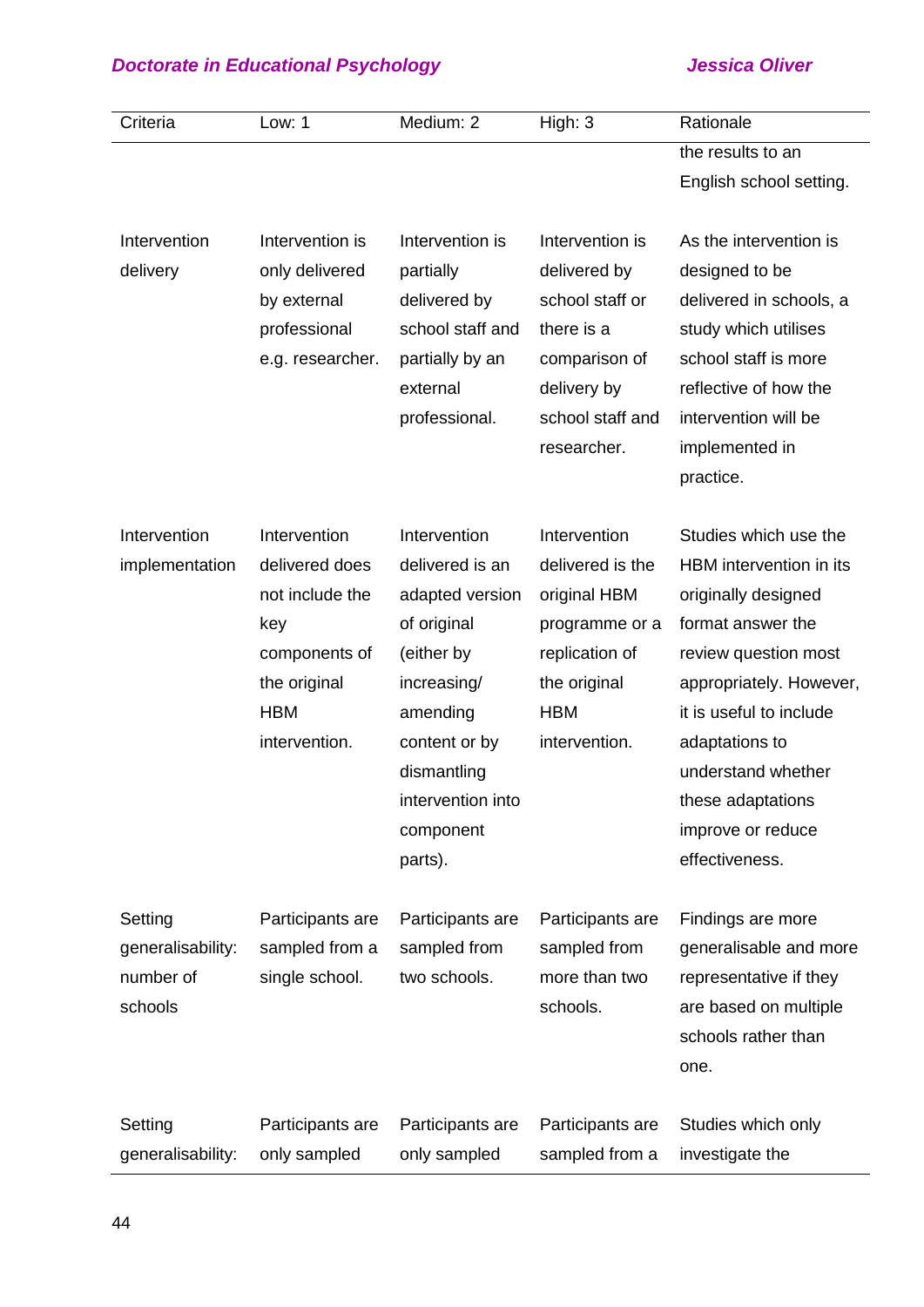| Criteria       | Low: 1          | Medium: 2   | High: $3$      | Rationale                 |
|----------------|-----------------|-------------|----------------|---------------------------|
| co-educational | from single sex | from a co-  | combination of | effectiveness of HBM      |
| or single sex  | schools or      | educational | single sex and | for girls who attend      |
| setting        | information is  | school.     | co-educational | single sex schools        |
|                | not available.  |             | schools.       | cannot provide results    |
|                |                 |             |                | which generalise to girls |
|                |                 |             |                | attending co-             |
|                |                 |             |                | educational settings or   |
|                |                 |             |                | evaluate whether the      |
|                |                 |             |                | intervention delivered in |
|                |                 |             |                | one setting is more       |
|                |                 |             |                | effective than the other. |

## Table C7

## *WoE C Ratings for Reviewed Studies*

|                                                      | Summary of WoE C Ratings |                |                |                |                |                |  |
|------------------------------------------------------|--------------------------|----------------|----------------|----------------|----------------|----------------|--|
| Criteria                                             | Richardson               | Bird et al.    | <b>Stewart</b> | Dunstan        | Wilksch        | McClean        |  |
|                                                      | & Paxton                 | (2013)         | et al.         | et al.         | et al.         | et al.         |  |
|                                                      | (2010)                   |                | (2020)         | (2017)         | (2015)         | (2016)         |  |
| Location                                             | $\overline{2}$           | 3              | 3              | $\overline{2}$ | $\overline{2}$ | $\overline{2}$ |  |
| Intervention<br>delivery                             | 1                        | 1              | 3              | 1              | 1              | 1              |  |
| Intervention<br>implementation                       | 3                        | $\overline{2}$ | $\overline{2}$ | $\overline{2}$ | $\overline{2}$ | $\overline{2}$ |  |
| Setting<br>generalisability:<br>number of<br>schools | $\overline{2}$           | $\overline{2}$ | 3              | 3              | 3              | 3              |  |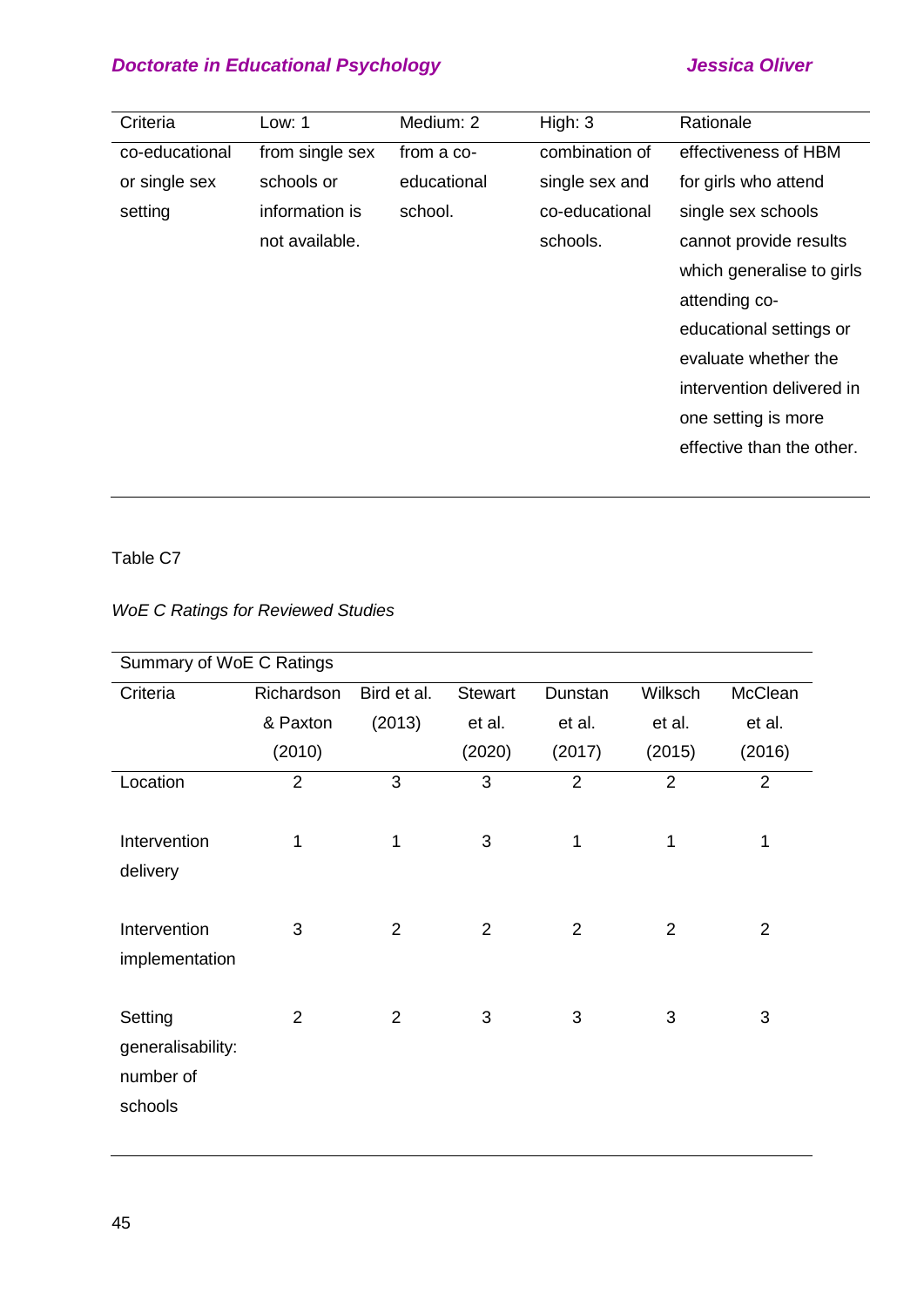| Summary of WoE C Ratings |            |                |                |          |          |          |  |
|--------------------------|------------|----------------|----------------|----------|----------|----------|--|
| Criteria                 | Richardson | Bird et al.    | <b>Stewart</b> | Dunstan  | Wilksch  | McClean  |  |
|                          | & Paxton   | (2013)         | et al.         | et al.   | et al.   | et al.   |  |
|                          | (2010)     |                | (2020)         | (2017)   | (2015)   | (2016)   |  |
| Setting                  |            | $\overline{2}$ | 3              | 3        | 3        | 1        |  |
| generalisability:        |            |                |                |          |          |          |  |
| single sex or            |            |                |                |          |          |          |  |
| co-educational           |            |                |                |          |          |          |  |
|                          |            |                |                |          |          |          |  |
| WoE C Rating             | 1.8        | $\overline{2}$ | 2.8            | 2.2      | 2.2      | 1.8      |  |
|                          | (Medium)   | (Medium)       | (High)         | (Medium) | (Medium) | (Medium) |  |

*Note.* WoE C ratings are described as 'High' for scores ≥ 2.5, 'Medium' for scores ≥ 1.5 and  $<$  2.5, and 'Low' for scores  $<$  1.5.

## **WoE D: Overall WoE Judgement**

WoE D is an overall judgement of the quality and relevance of the studies reviewed calculated by taking an average across the three WoE (A, B, C). A summary of the WoE D ratings can be found in Table C8.

## Table C8

*WoE D Ratings for Reviewed Studies* 

| Study          | WoE A          | WoE B    | WoE C          | WoE $D(1)$     |
|----------------|----------------|----------|----------------|----------------|
|                |                |          |                | Decimal Place) |
| Richardson &   | 3              | 1.5      | 1.8            | 2.1            |
| Paxton (2010)  | (High)         | (Medium) | (Medium)       | (Medium)       |
| Bird et al.    | 3              | 1.5      | $\overline{2}$ | 2.2            |
| (2013)         | (High)         | (Medium) | (Medium)       | (Medium)       |
| Stewart et al. | $\overline{2}$ | 1.75     | 2.8            | 2.2            |
| (2020)         | (Medium)       | (Medium) | (High)         | (Medium)       |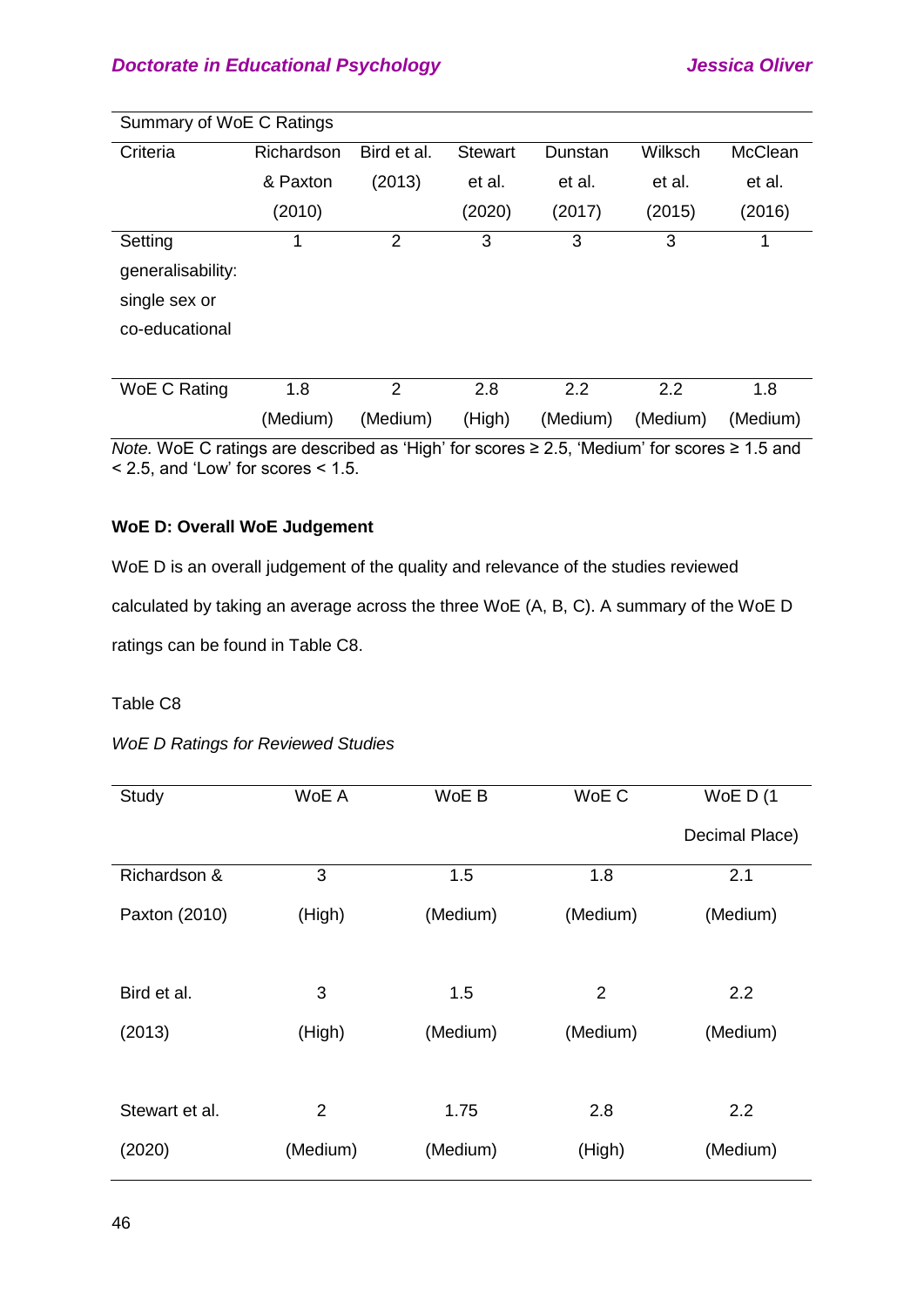| Study          | WoE A          | WoE B    | WoE C    | WoE $D(1)$     |
|----------------|----------------|----------|----------|----------------|
|                |                |          |          | Decimal Place) |
|                |                |          |          |                |
| Dunstan et al. | 3              | 2.25     | 2.2      | 2.5            |
| (2017)         | (High)         | (Medium) | (Medium) | (High)         |
|                |                |          |          |                |
| Wilksch et al. | $\overline{2}$ | 2.5      | 2.2      | 2.2            |
| (2015)         | (Medium)       | (High)   | (Medium) | (Medium)       |
|                |                |          |          |                |
| McClean et al. | 3              | 2.75     | 1.8      | 2.5            |
| (2016)         | (High)         | (High)   | (Medium) | (High)         |

*Note.* WoE D ratings are described as 'High' for scores ≥ 2.5, 'Medium' for scores ≥ 1.5 and  $<$  2.5, and 'Low' for scores  $<$  1.5.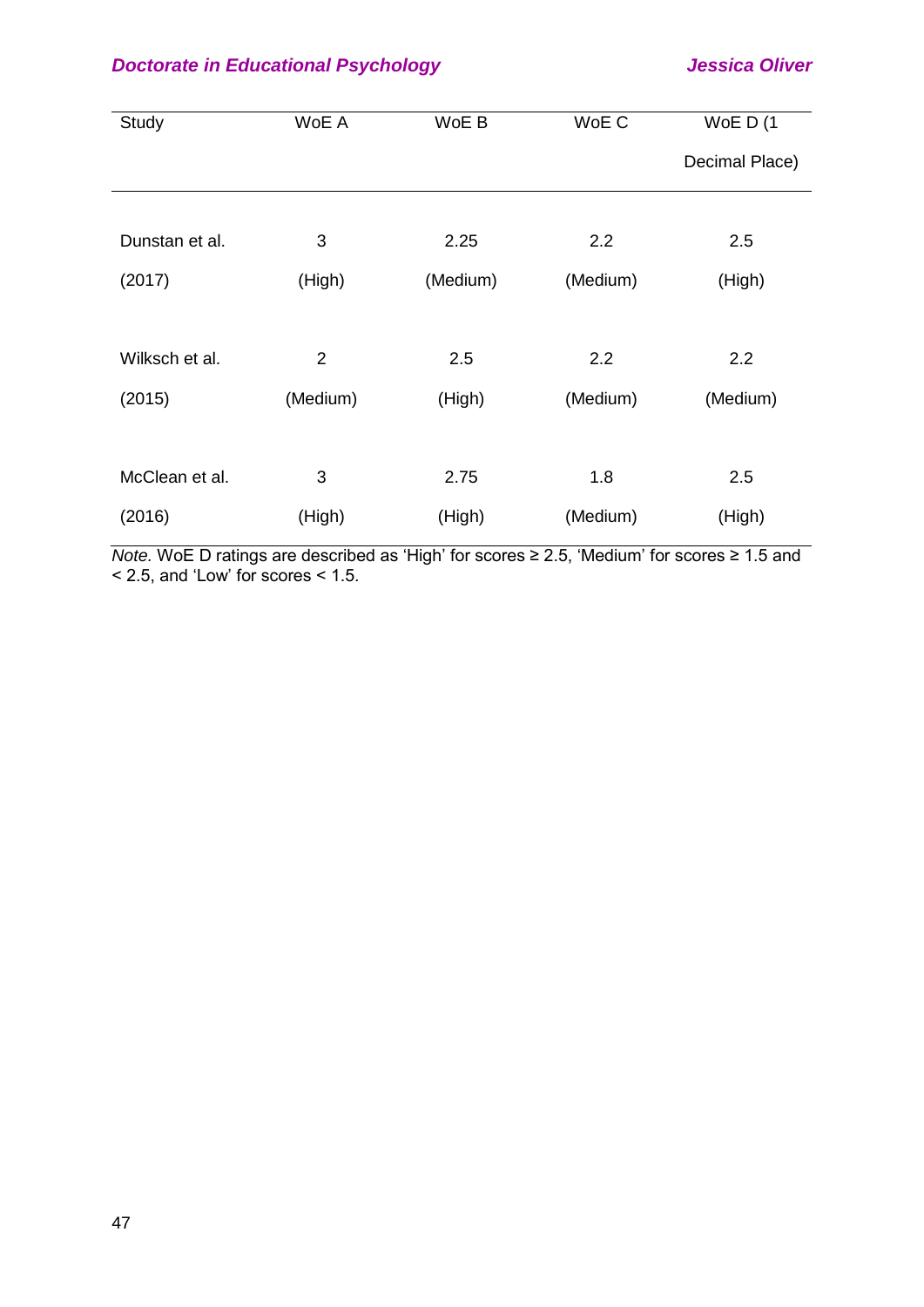## **Appendix D: Adapted WoE A Coding Protocol (Gersten et al., 2005)**

In order to ensure clarity and appropriateness of the coding protocol to the review, adaptations were made to Gersten et al.'s (2005) coding protocol. The striking through of text indicates where text has been removed, {} indicates text has been added, and the rationale for changes made is written in a coloured font beneath each item. The adapted protocol resulted in nine essential criteria and eleven desirable criteria, and cut-off points for coding were provided in Appendix C.

### **Essential Quality Indicators**

### *Quality Indicators for Describing Participants*

1. Was sufficient information provided to determine/confirm whether the participants demonstrated the disability(ies) or difficulties presented?

*(This quality indicator was removed as it was not relevant to the review question. The current review question focuses on an intervention which can be implemented for both high risk groups and universally with pupils who do/do not have disabilities/difficulties.)*

1. Were appropriate procedures used to increase the likelihood that relevant characteristics of participants in the sample were comparable across conditions?

*(For the purpose of this review, appropriate procedures will include both random allocation and statistical procedures to ensure equivalence of groups. Studies which use random allocation will then be appraised as having greater methodological relevance to the research question in WoE B.)*

2. Was sufficient information given characterizing the interventionists or teachers provided? Did it indicate whether they were comparable across conditions?

# *Quality Indicators for Implementation of the Intervention and Description of Comparison Conditions*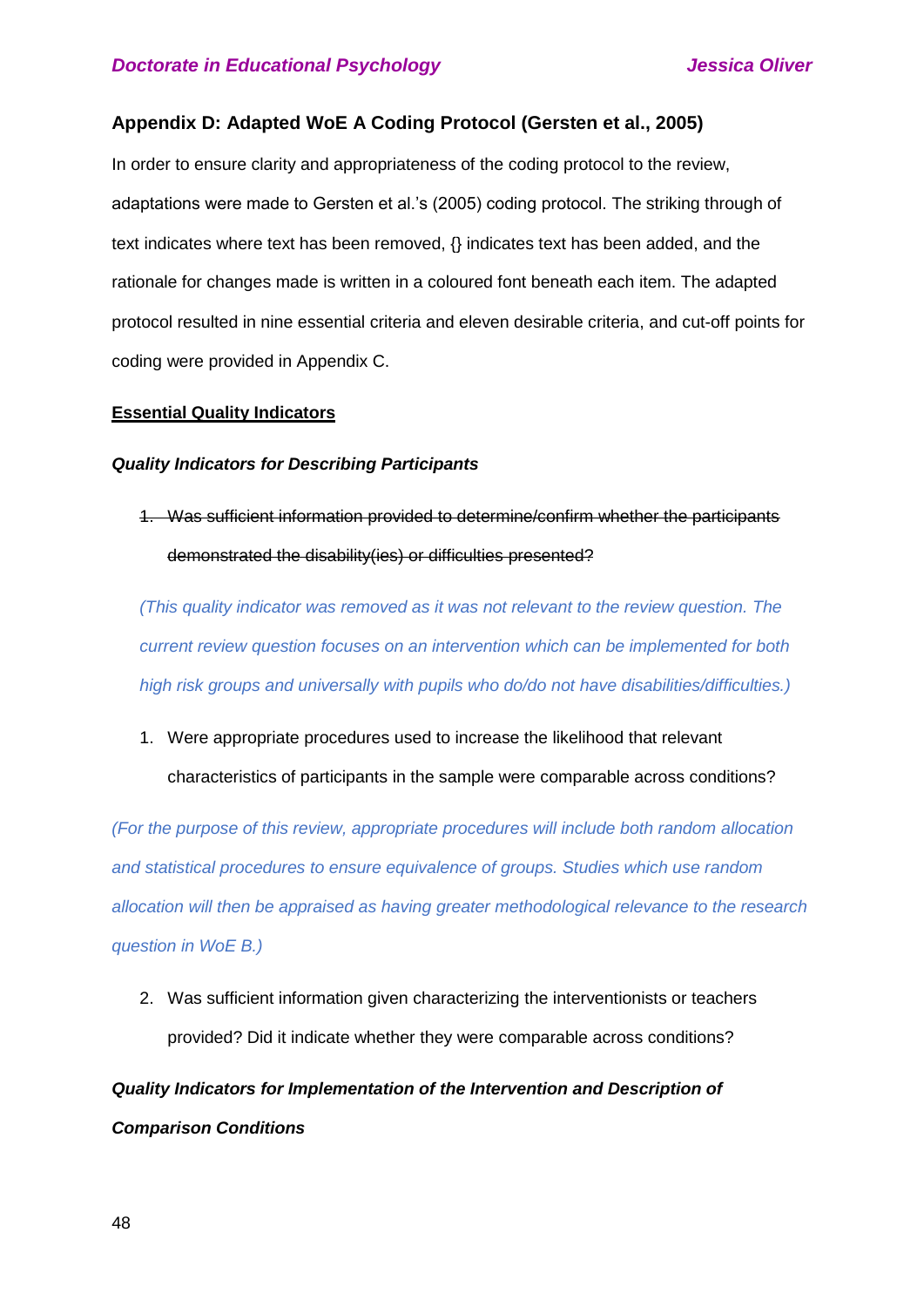1. Was the intervention clearly described and specified? {If the intervention implemented was an adaptation of the original intervention, was sufficient information provided about the adaptations made?}

(*An additional part was added to this quality indicator, as many studies included in the current review adapt the original intervention e.g. extending the number of intervention sessions)*

- 2. Was the fidelity of implementation described and assessed?
- 3. Was the nature of services provided in comparison conditions described?

### *Quality Indicators for Outcome Measures*

1. Were multiple measures used to provide an appropriate balance between measures closely aligned with the intervention and measures of generalized performance? {In addition to the primary outcome measure, were other relevant body image outcome measures utilised?}

This question was changed as the intervention which is the focus of the review question aims to target body image related concerns and does not aim to directly impact upon generalised performance. An additional desirable criterion has been added to assess whether studies use multiple measures for the primary outcome of interest in the current review: 'body dissatisfaction'.

2. Were outcomes for capturing the interventions effect measured at the appropriate times?

### *Quality Indicators for Data Analysis*

- 1. Were the data analysis techniques appropriately linked to key research questions and hypotheses? Were they appropriately linked to the unit of analysis in the study?
- 2. Did the research report include not only inferential statistics but also effect size calculations?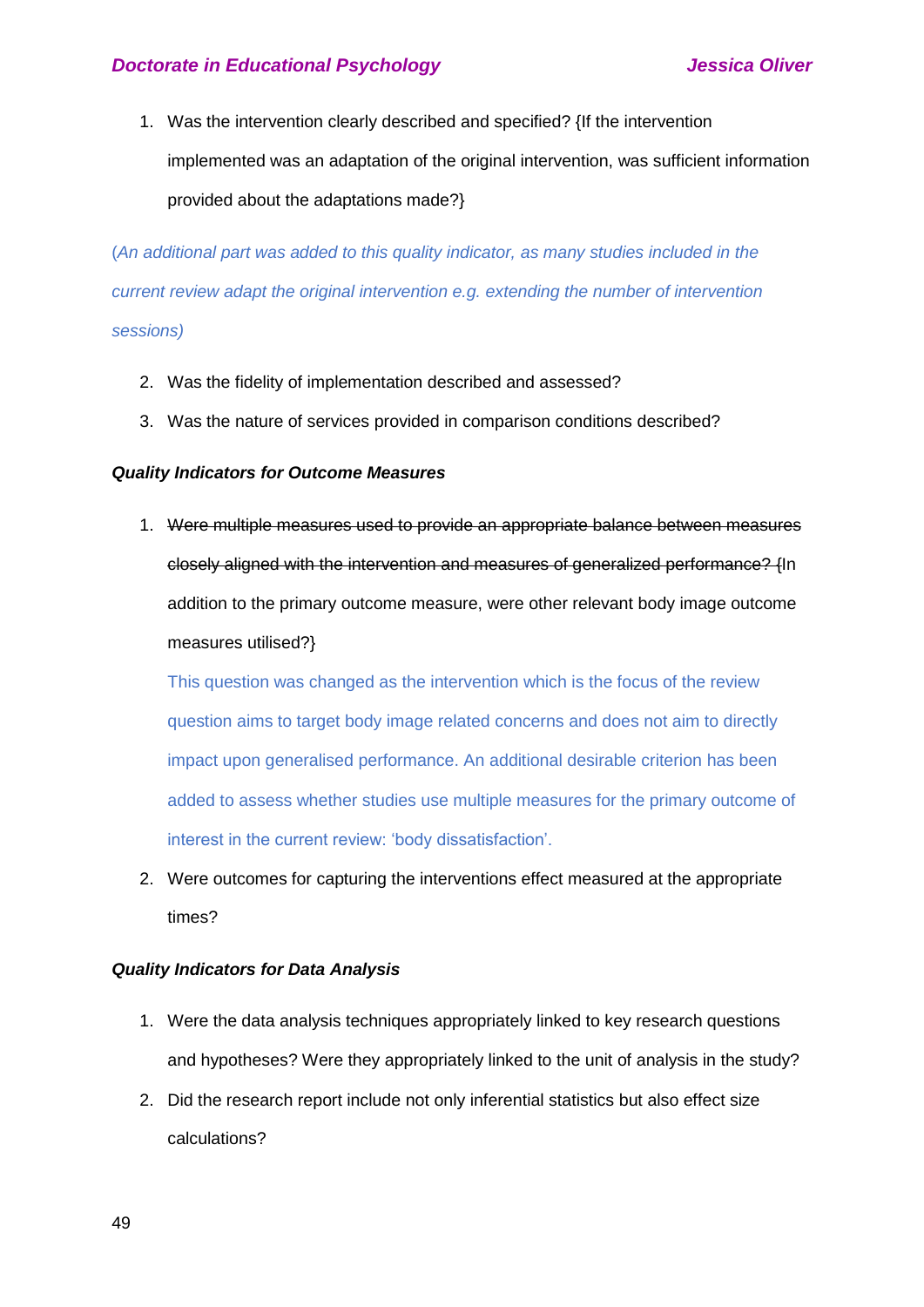## **Desirable Quality Indicators**

1. {Did the study use more than one outcome measure related to the primary outcome of interest: body dissatisfaction?}

This question was added into the desirable indicators to account for the fact that some studies use more than one measure of the primary outcome measure of interest: 'body dissatisfaction'. E.g. some use a measure of body dissatisfaction alongside a measure of body satisfaction.

2. Was data available on attrition rates among intervention samples? Was severe overall attrition documented? If so, is attrition comparable across samples? Is overall attrition less than 30%?

(*Split this question in case part of the question required a 'yes' and others required a 'no'.)*

3. Was severe overall attrition (over 30%) avoided? Is attrition comparable across samples?

### *(This is the second part of the original question, as a separate question for clarity).*

4. Did the study provide not only internal consistency reliability but also test-retest reliability and interrater reliability (when appropriate) for outcome measures? Were data collectors and/or scorers blind to study conditions and equally (un)familiar to examinees across study conditions?

(*Question seems to be addressing two different issues, so I decided to split this question into two).*

- 5. Were data collectors and/or scorers blind to study conditions and equally (un)familiar to examinees across study conditions?
- 6. Were outcomes for capturing the intervention's effect measured beyond an immediate post-test?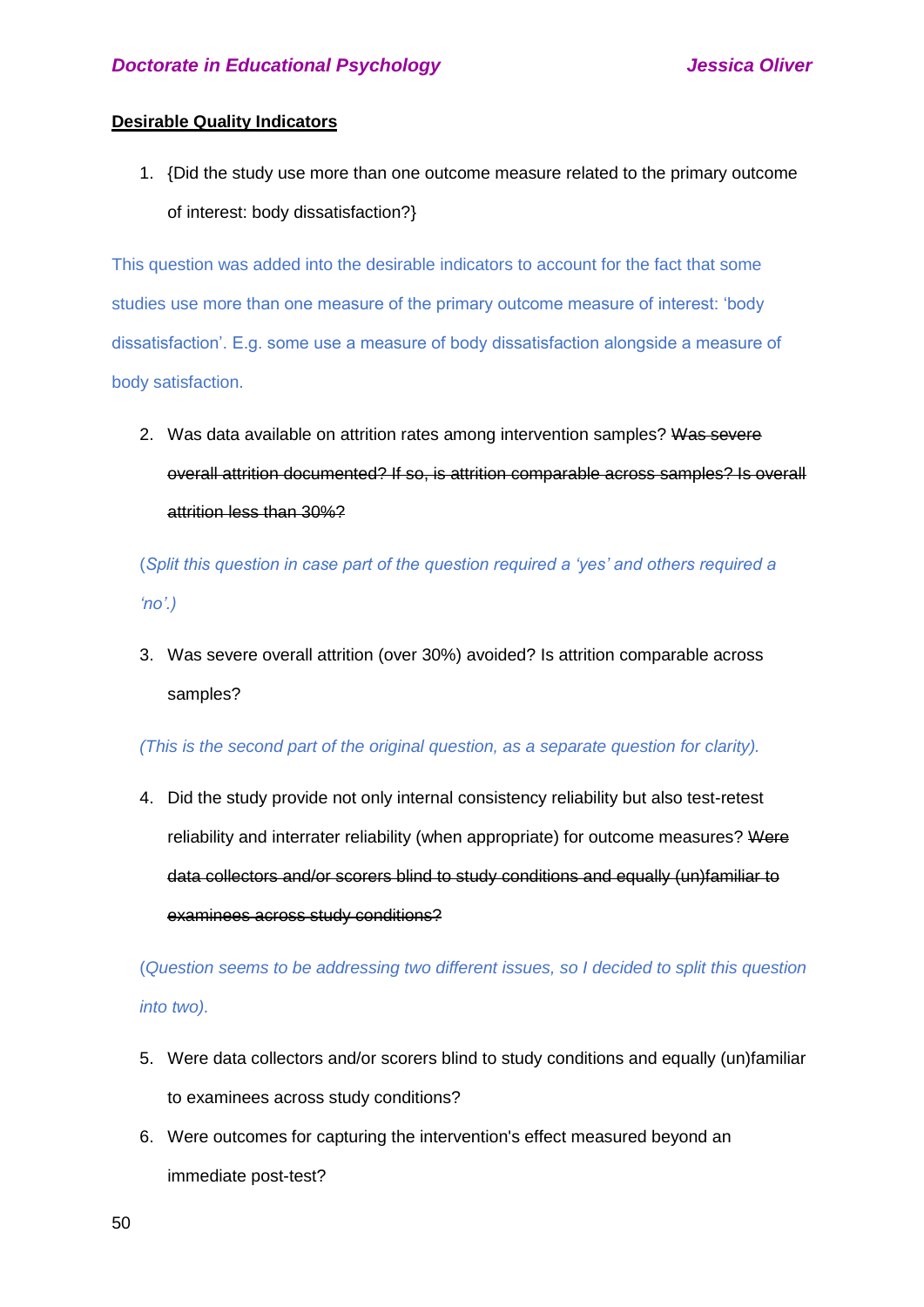- 7. Was evidence of the criterion-related validity and construct validity of the measures provided?
- 8. Did the research team assess not only surface features of fidelity implementation (e.g., number of minutes allocated to the intervention or teacher/interventionist following procedures specified), but also examine quality of implementation?
- 9. Was any documentation of the nature of instruction or series provided in comparison conditions?
- 10. Did the research report include actual audio or videotape excerpts {or examples of content} that capture the nature of the intervention?

(*Many papers include a session guide including an outline of the content of the sessions which could be deemed as appropriate evidence).*

11. Were results presented in a clear, coherent fashion?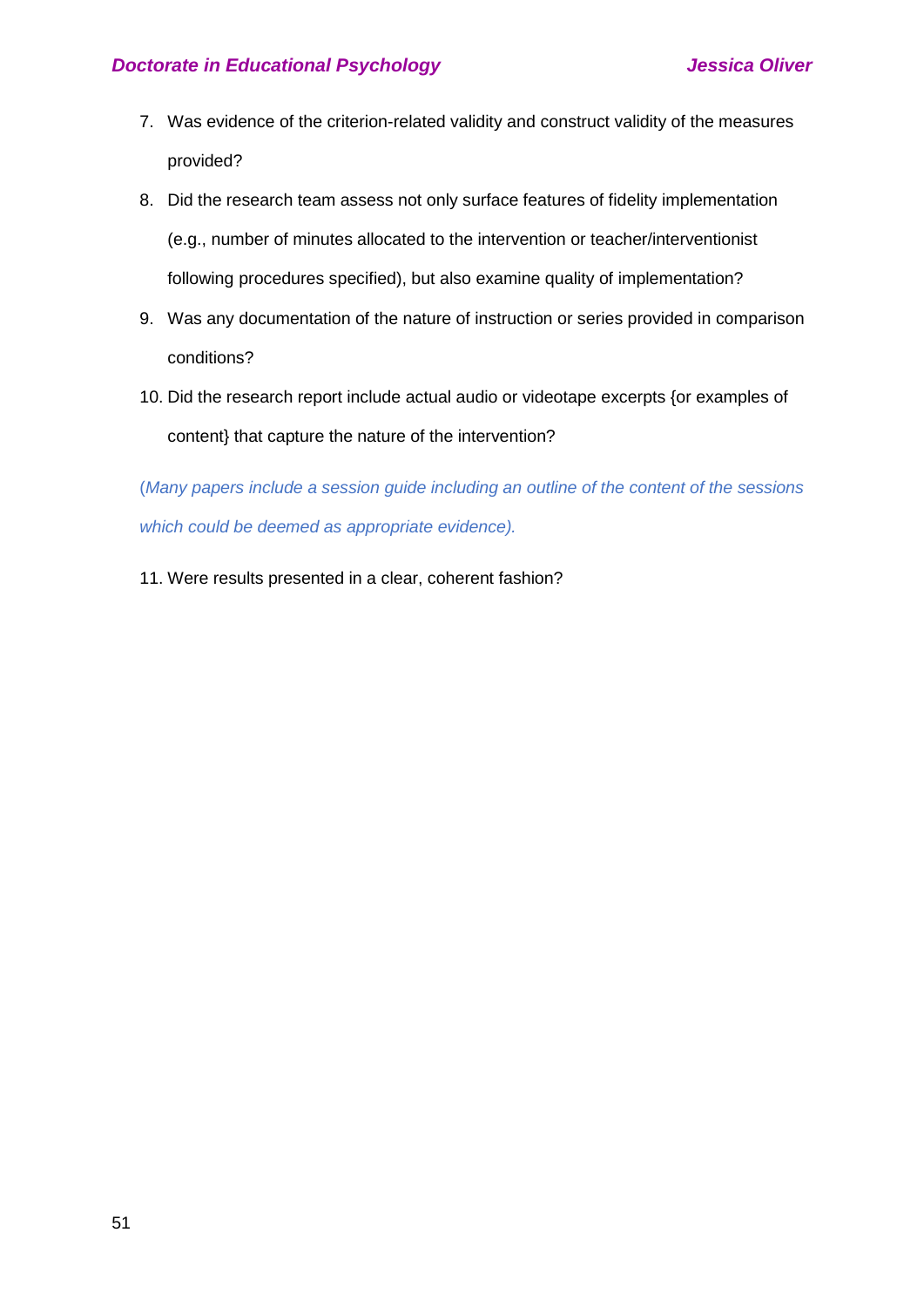## **Appendix E: WoE A Coded Study**

**Paper reference:** Richardson, S. M., & Paxton, S. J. (2010). An evaluation of a body image intervention based on risk factors for body dissatisfaction: A controlled study with adolescent girls. *International Journal of Eating Disorders*, *43*(2), 112-122.

## **Essential Quality Indicators**

## *Quality Indicators for Describing Participants*

- 2. Were appropriate procedures used to increase the likelihood that relevant characteristics of participants in the sample were comparable across conditions?
- $\boxtimes$  Yes- Analyses were conducted to assess if there were any differences between groups (intervention vs. control) at T1. No significant differences were found.
- ☐ No
- ☐ Unknown/unable to code
- 3. Was sufficient information given characterizing the interventionists or teachers provided? Did it indicate whether they were comparable across conditions?
- $\boxtimes$  Yes- intervention facilitated by first author.
- ☐ No
- ☐ Unknown/unable to code

## *Quality Indicators for Implementation of the Intervention and Description of*

## *Comparison Conditions*

- 4. Was the intervention clearly described? If the intervention implemented was an adaptation of the original intervention, was sufficient information provided about the adaptations made
- ☒ Yes
- ☐ No
- ☐ Unknown/unable to code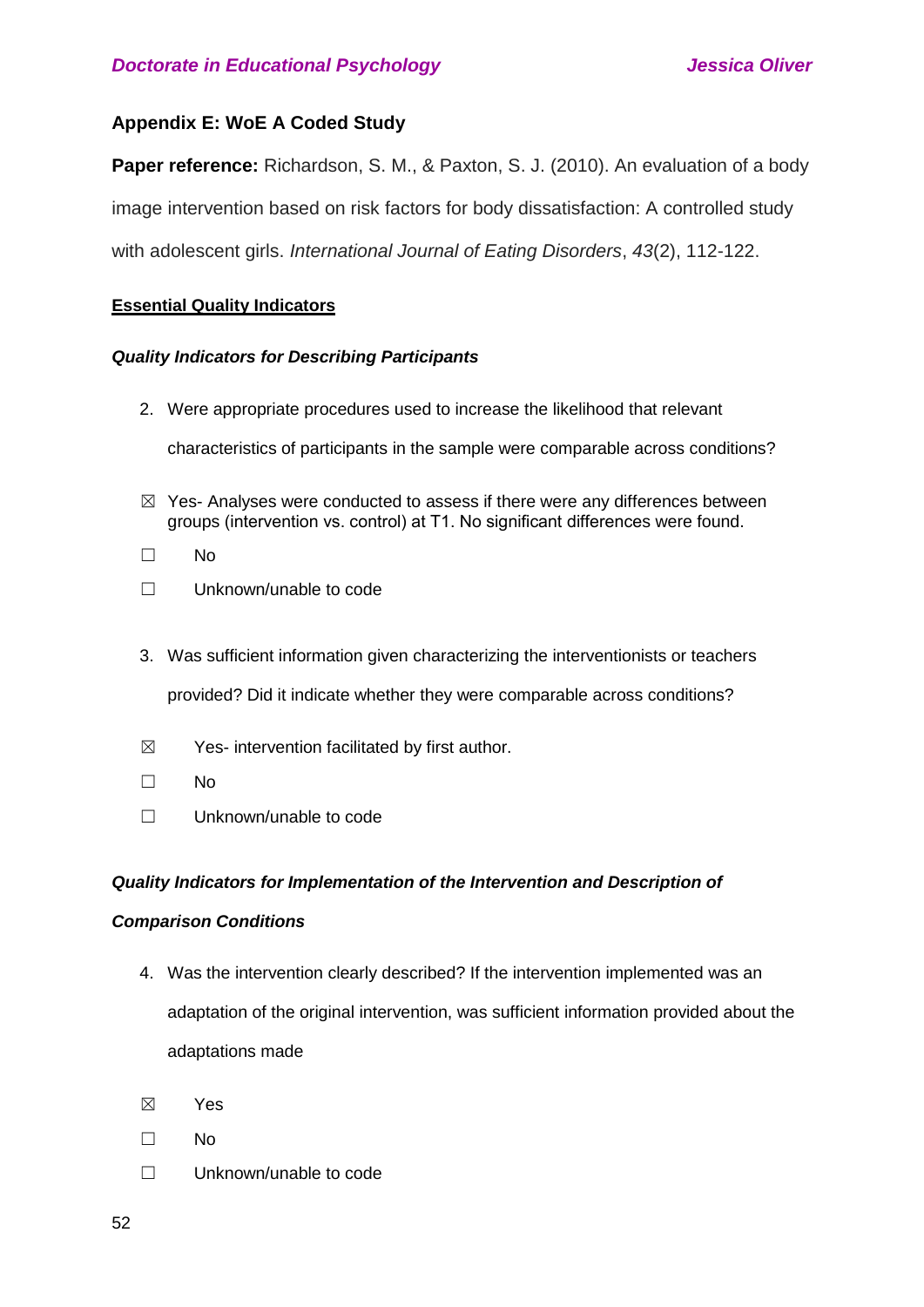- 5. Was the fidelity of implementation described and assessed?
- ☐ Yes
- ☒ No
- ☐ Unknown/unable to code
- 6. Was the nature of services provided in comparison conditions described?
- ☒ Yes
- ☐ No
- ☐ Unknown/unable to code

## *Quality Indicators for Outcome Measures*

3. In addition to the primary outcome measure, were other relevant body image

outcome measures utilised?

- ☒ Yes
- ☐ No
- ☐ Unknown/unable to code
- 4. Were outcomes for capturing the interventions effect measured at the appropriate times?
- ☒ Yes
- ☐ No
- ☐ Unknown/unable to code

## *Quality Indicators for Data Analysis*

3. Were the data analysis techniques appropriately linked to key research questions and hypotheses? Were they appropriately linked to the unit of analysis in the study?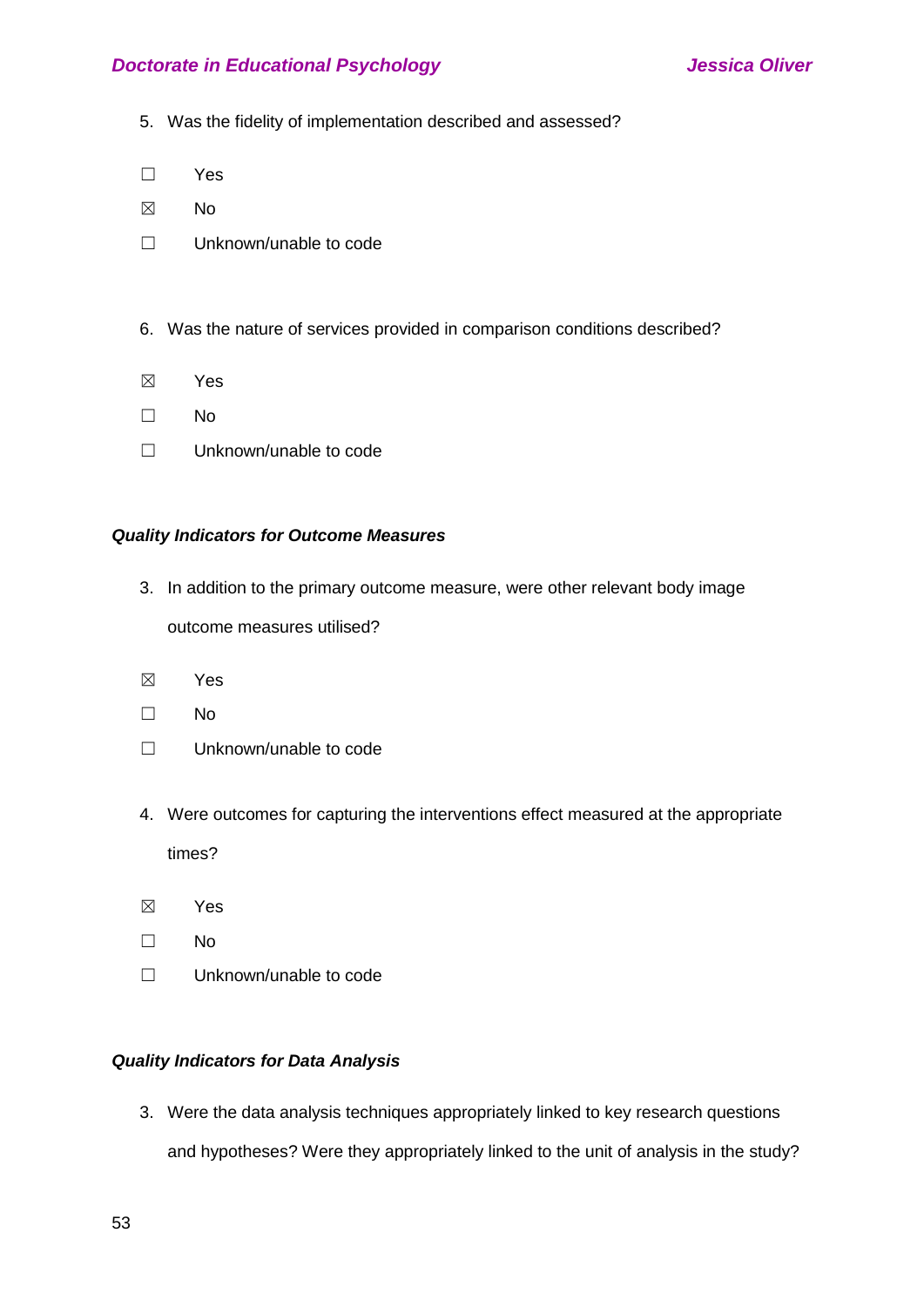- ☒ Yes
- ☐ No
- ☐ Unknown/unable to code
- 4. Did the research report include not only inferential statistics but also effect size calculations?
- ☒ Yes
- ☐ No
- ☐ Unknown/unable to code

## **Desirable Quality Indicators**

- 1. Did the study use more than one outcome measure related to the primary outcome of interest: body dissatisfaction?
- ☒ Yes
- ☐ No
- ☐ Unknown/unable to code
- 2. Was data available on attrition rates among intervention samples?
- ☒ Yes
- ☐ No
- ☐ Unknown/unable to code
- 3. Was severe overall attrition (over 30%) avoided? Is attrition comparable across samples?
- ☒ Yes
- ☐ No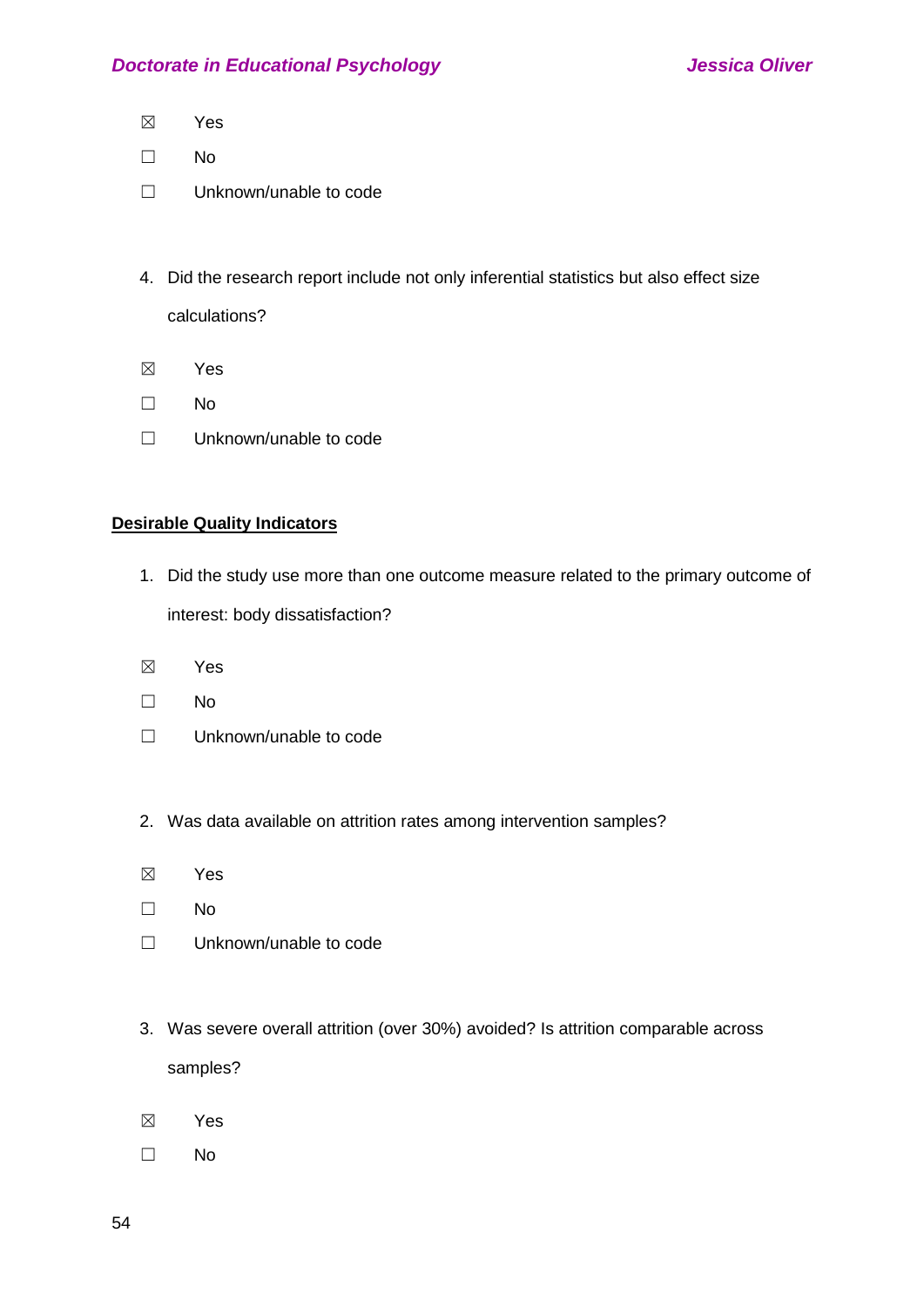- ☐ Unknown/unable to code
- 4. Did the study provide not only internal consistency reliability but also test-retest reliability and interrater reliability (when appropriate) for outcome measures?
- ☒ Yes
- ☐ No
- ☐ Unknown/unable to code
- 5. Were data collectors and/or scorers blind to study conditions and equally (un)familiar to examinees across study conditions?
- ☐ Yes
- ☐ No
- ☒ Unknown/unable to code
- 6. Were outcomes for capturing the intervention's effect measured beyond an immediate post-test?
- ☒ Yes
- ☐ No
- ☐ Unknown/unable to code
- 7. Was evidence of the criterion-related validity and construct validity of the measures provided?
- ☐ Yes
- ☒ No
- ☐ Unknown/unable to code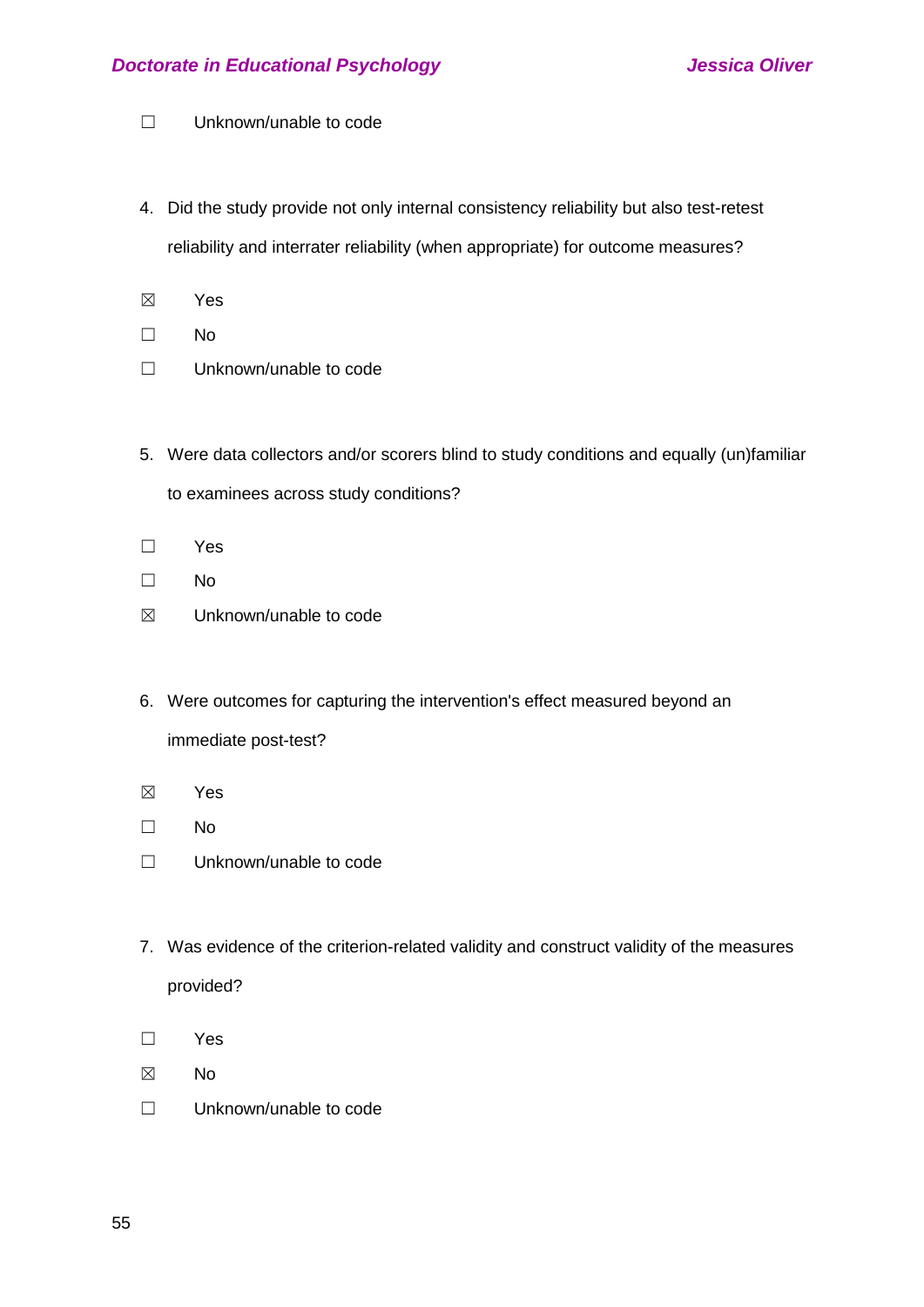- 8. Did the research team assess not only surface features of fidelity implementation (e.g., number of minutes allocated to the intervention or teacher/interventionist following procedures specified), but also examine quality of implementation?
- ☐ Yes
- ☒ No
- ☐ Unknown/unable to code
- 9. Was any documentation of the nature of instruction or series provided in comparison conditions?
- ☐ Yes
- $\boxtimes$  No- just says 'usual classes' with no additional information.
- ☐ Unknown/unable to code
- 10. Did the research report include actual audio, or videotape excerpts, or examples of content, that capture the nature of the intervention?
- ☒ Yes
- ☐ No
- ☐ Unknown/unable to code
- 11. Were results presented in a clear, coherent fashion?
- ☒ Yes
- ☐ No
- ☐ Unknown/unable to code

Essential criteria met: 8/9

Desirable criteria met: 7/11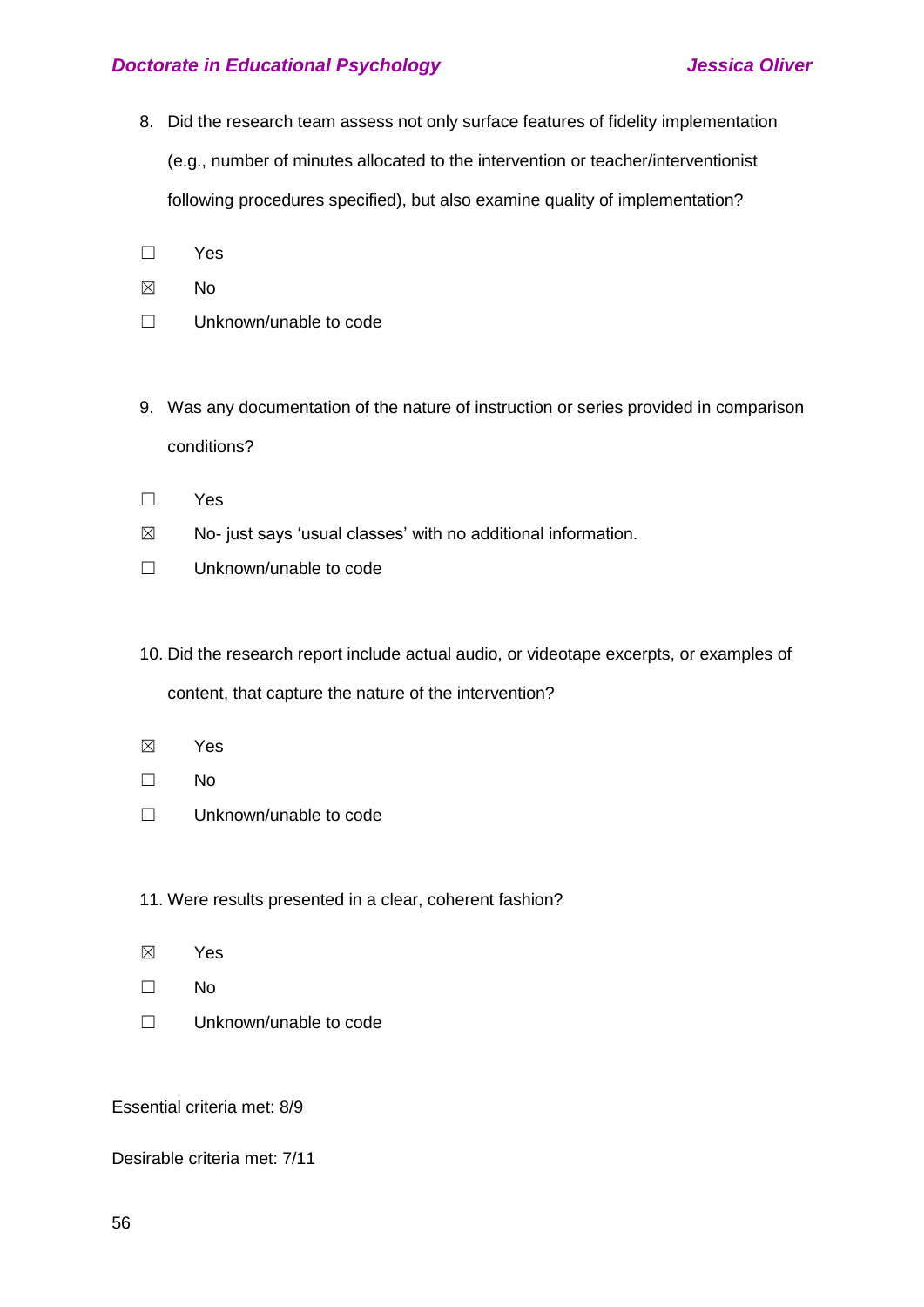# **Appendix F: Descriptive Statistics**

| Author                                                             | N<br>(Females<br>Only) | <b>Measures</b>                                                                  | Intervention        |                      |                               | Control             |                      |                               |  |
|--------------------------------------------------------------------|------------------------|----------------------------------------------------------------------------------|---------------------|----------------------|-------------------------------|---------------------|----------------------|-------------------------------|--|
|                                                                    |                        |                                                                                  | Pre<br>Mean<br>(SD) | Post<br>Mean<br>(SD) | Follow-<br>up<br>Mean<br>(SD) | Pre<br>Mean<br>(SD) | Post<br>Mean<br>(SD) | Follow-<br>up<br>Mean<br>(SD) |  |
| Richardson & Paxton<br>(2010)                                      | 194                    | <b>Extended Body Satisfaction Visual</b><br>Analogue Scale <sup>a</sup>          | 322.18<br>(119.21)  | 365.51<br>(114.18)   | 386.07<br>(97.17)             | 281.43<br>(125.20)  | 280.35<br>(127.47)   | 290.83<br>(134.66)            |  |
|                                                                    |                        | 9-item Body Dissatisfaction<br>subscale of the Eating Disorder<br>Inventoryb     | 24.19<br>(10.73)    | 21.09<br>(9.94)      | 19.64<br>(8.54)               | 26.52<br>(10.88)    | 26.67<br>(10.08)     | 26.26<br>(10.67)              |  |
| Bird et al. (2013)                                                 | 42                     | <b>Extended Body Satisfaction Visual</b><br>Analogue Scale <sup>a</sup>          | 11.60<br>(3.03)     | 13.63<br>(2.93)      | 15.09<br>(3.21)               | 12.77<br>(3.85)     | 11.1<br>(3.87)       | 13.64<br>(1.91)               |  |
| Stewart et al. (2020)<br>(Comparison of<br>intervention & Control) | 332                    | <b>Extended Body Satisfaction Visual</b><br>Analogue Scale <sup>a</sup>          | 345.4<br>(118.9)    | 372.3<br>(111.6)     | 358.9<br>(120.6)              | 355.7<br>(105.8)    | 355.6<br>(105.7)     | 348.8<br>(104.1)              |  |
| Dunstan et al. (2017)                                              | 200                    | 9-item Eating Disorder Inventory -<br>Body Dissatisfaction Subscale <sup>b</sup> | 28.35<br>(9.94)     | 26.09<br>(10.31)     | 28.19<br>(10.54)              | 24.40<br>(9.09)     | 26.37<br>(10.26)     | 27.17<br>(10.76)              |  |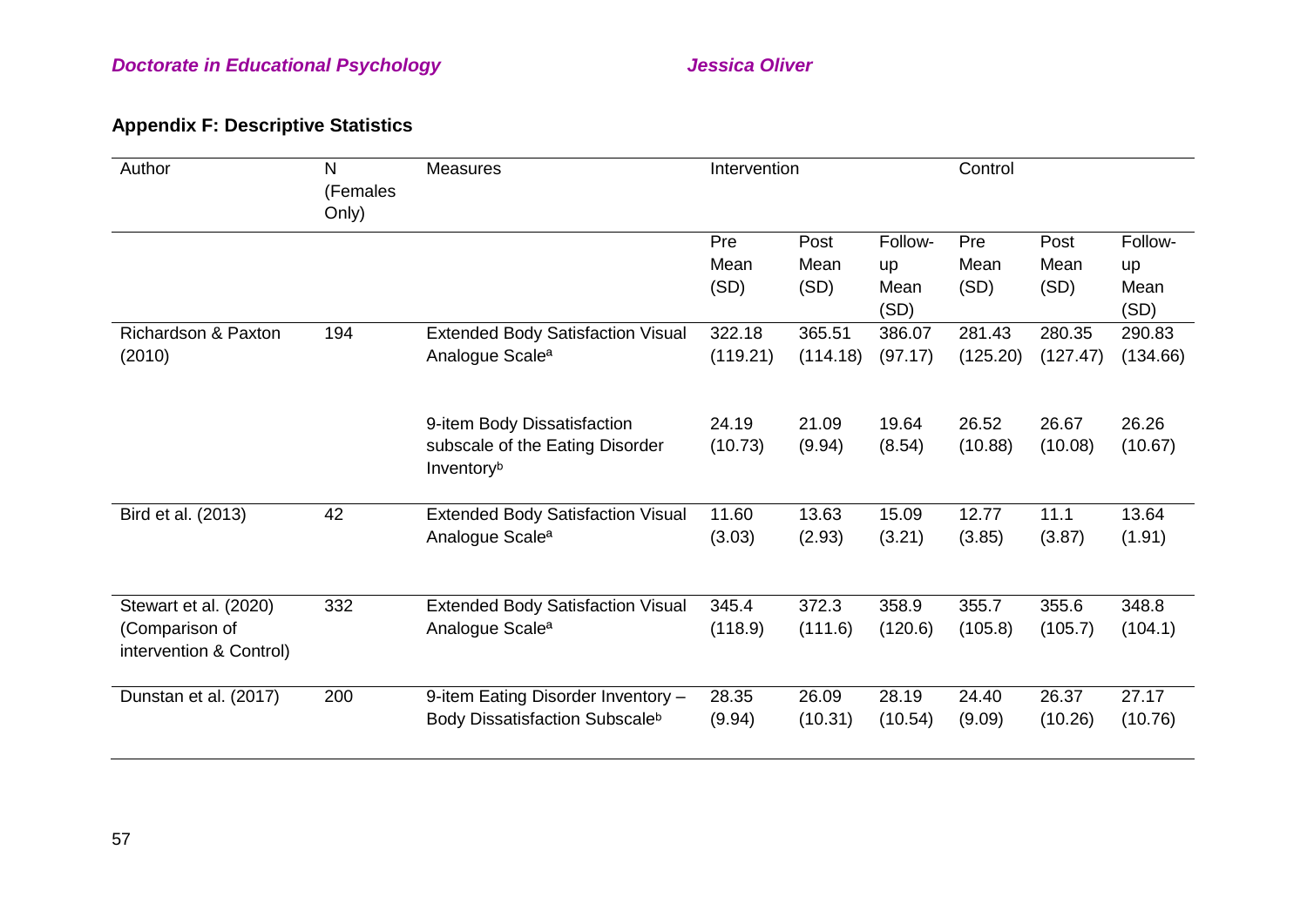| Author                                                         | N<br>(Females<br>Only)                                 | <b>Measures</b>                                                                  | Intervention                   |                                 |                                          | Control                          |                                   |                                            |  |
|----------------------------------------------------------------|--------------------------------------------------------|----------------------------------------------------------------------------------|--------------------------------|---------------------------------|------------------------------------------|----------------------------------|-----------------------------------|--------------------------------------------|--|
|                                                                |                                                        |                                                                                  | Pre<br>Mean<br>(SD)            | Post<br>Mean<br>(SD)            | Follow-<br>up<br>Mean<br>(SD)            | Pre<br>Mean<br>(SD)              | Post<br>Mean<br>(SD)              | Follow-<br>up<br>Mean<br>(SD)              |  |
| Wilksch et al. (2015)                                          | 840                                                    | 9-item Eating Disorder Inventory -<br>Body Dissatisfaction Subscale <sup>b</sup> | <b>NA</b>                      | 1.89<br>$(.10)^*$               | 2.04<br>$(.10)^*$                        | <b>NA</b>                        | 1.88<br>$(.07)^*$                 | 2.06<br>(.08)                              |  |
| <b>Sub-section of Stewart</b><br>et al. (2020)                 | N (did not<br>analyse for<br>boys/girls<br>separately) | Measure                                                                          | Pre<br>Teacher<br>Mean<br>(SD) | Post<br>Teacher<br>Mean<br>(SD) | Follow-<br>up<br>Teacher<br>Mean<br>(SD) | Pre<br>Clinician<br>Mean<br>(SD) | Post<br>Clinician<br>Mean<br>(SD) | Follow-<br>up<br>Clinician<br>Mean<br>(SD) |  |
| (Comparison of clinician<br>vs teacher delivery)               | 346                                                    | <b>Extended Body Satisfaction Visual</b><br>Analogue Scale <sup>a</sup>          | 346.0<br>(113.9)               | 346.7<br>(124.0)                | 346.3<br>(116.3)                         | 345.4<br>(118.9)                 | 372.3<br>(111.6)                  | 358.9<br>(120.6)                           |  |
| <b>Sub-section of Dunstan</b><br>et al. (2017)                 | $\mathsf{N}$                                           | Measure                                                                          | Pre co-<br>ed<br>Mean<br>(SD)  | Post co-<br>ed<br>Mean<br>(SD)  | Follow-<br>up co-<br>ed<br>Mean<br>(SD)  | Pre<br>single<br>Mean<br>(SD)    | Post<br>single<br>Mean<br>(SD)    | Follow-<br>up<br>single<br>Mean<br>(SD)    |  |
| (Comparison of co-<br>educational versus<br>single sex school) | 200                                                    | 9-item Eating Disorder Inventory -<br>Body Dissatisfaction Subscale <sup>b</sup> | 28.28<br>(10.06)               | 26.69<br>(10.87)                | 29.13<br>(11.01)                         | 28.41<br>(9.90)                  | 25.50<br>(9.77)                   | 27.26<br>(10.05)                           |  |